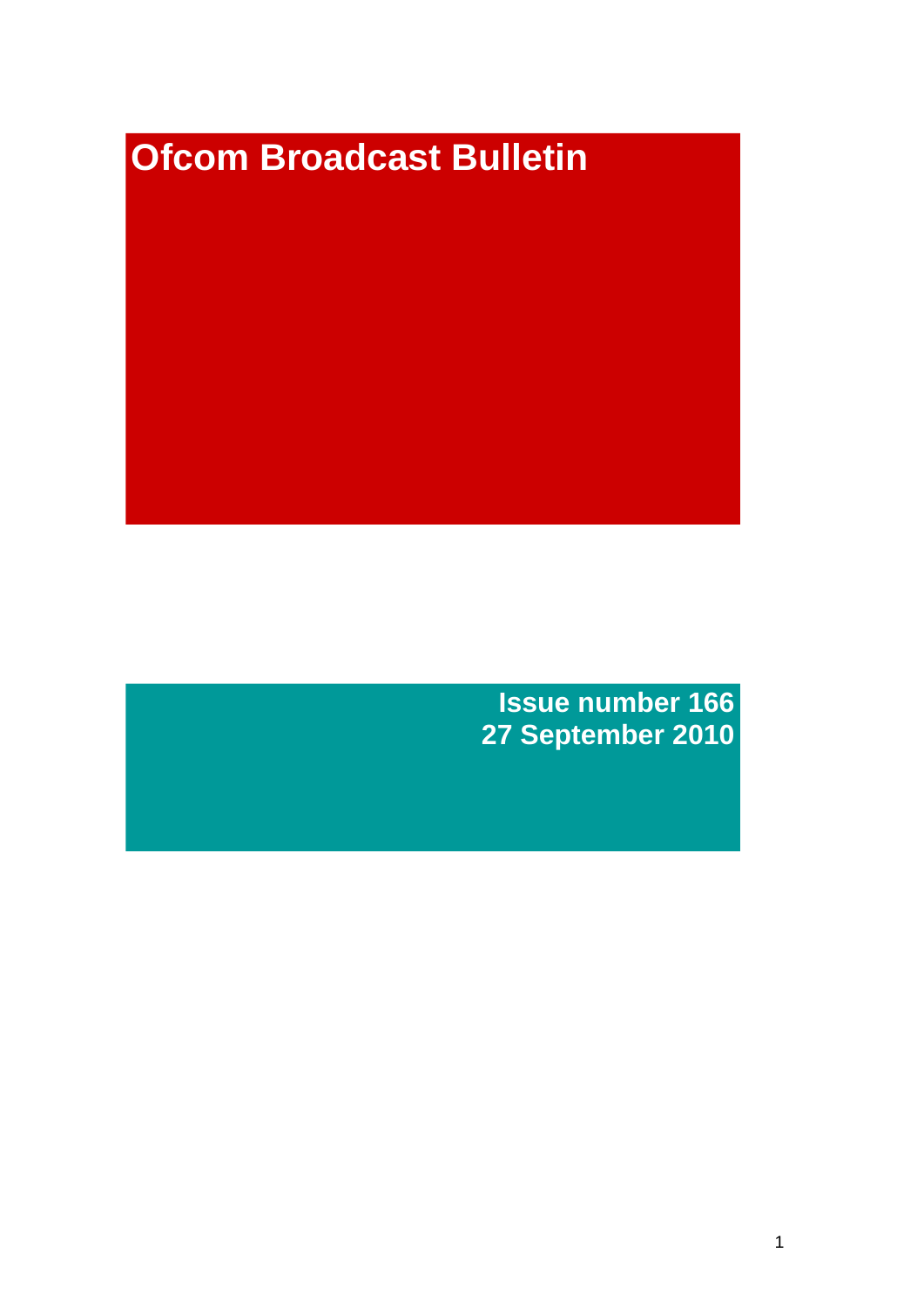# **Contents**

| <b>Introduction</b>                                                                                                 | 3  |
|---------------------------------------------------------------------------------------------------------------------|----|
| <b>Broadcasting Licence Condition cases</b>                                                                         |    |
| <b>Note to Broadcasters</b><br>Publication of some breach findings in a summary table                               | 4  |
| <b>Breach findings</b><br>Community radio station compliance reports                                                | 5  |
| <b>Standards cases</b>                                                                                              |    |
| <b>In Breach</b>                                                                                                    |    |
| <b>Ruhaniat Aur Tib-e-Nabvi</b><br>Venus TV, 9 September 2009, 12:05 to 13:00                                       | 10 |
| <b>The Ministry</b><br>BEN TV, 3 July 2010, 11:00                                                                   | 19 |
| <b>Club Paradiso</b><br>Club Paradiso, 24/25 June 2010, 00:15 to 00:45                                              | 22 |
| <b>Early Bird</b><br>Tease Me TV (Freeview), 3 August 2010, 08:00 to 09:00                                          | 26 |
| <b>Early Bird</b><br>Tease Me TV (Freeview), 15 July 2010, 08:30 to 09:00                                           | 29 |
| Not in Breach                                                                                                       |    |
| <b>Marie Stopes International advertisement</b><br>Channel 4, May and June 2010, various dates and times            | 30 |
| <b>Fairness &amp; Privacy cases</b>                                                                                 |    |
| <b>Not Upheld</b>                                                                                                   |    |
| Complaint by Ms K on her own behalf<br>and on behalf of her son (a minor)<br>EastEnders, BBC1, 11 and 12 March 2010 | 36 |
| Other programmes not in breach                                                                                      | 41 |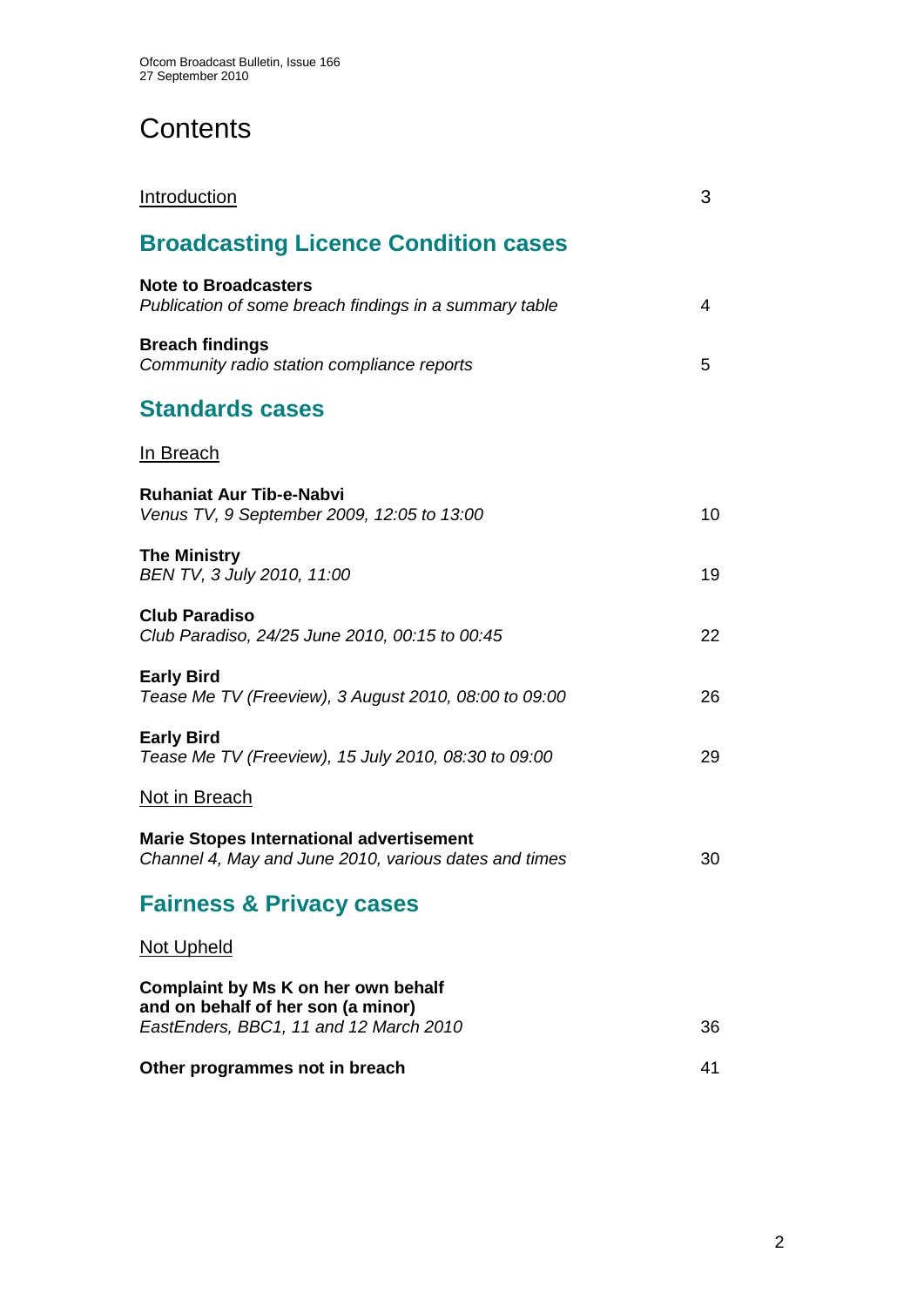# **Introduction**

1

The Broadcast Bulletin reports on the outcome of investigations into alleged breaches of those Ofcom codes with which broadcasters regulated by Ofcom are required to comply. These include:

a) Ofcom"s Broadcasting Code ("the Code"), the most recent version of which took effect on 1 September 2010 and covers all programmes broadcast on or after 1 September 2010. The Broadcasting Code can be found at: [http://stakeholders.ofcom.org.uk/broadcasting/broadcast-codes/broadcast-code/.](http://stakeholders.ofcom.org.uk/broadcasting/broadcast-codes/broadcast-code/)

Note: Programmes broadcast prior to 1 September 2010 are covered by either the 2009, 2008 or the 2005 versions of the Code (depending on the date of their broadcast).

- b) the Code on the Scheduling of Television Advertising ("COSTA") which came into effect on 1 September 2008 and contains rules on how much advertising and teleshopping may be scheduled in programmes, how many breaks are allowed and when they may be taken. COSTA can be found at: [http://stakeholders.ofcom.org.uk/broadcasting/broadcast-codes/advert-code/.](http://stakeholders.ofcom.org.uk/broadcasting/broadcast-codes/advert-code/)
- c) certain sections of the BCAP Code: the UK Code of Broadcast Advertising, which relate to those areas of the BCAP Code for which Ofcom retains regulatory responsibility. These include:
	- the prohibition on "political" advertising;
	- sponsorship (see Rules 9.2 and 9.3 of the Code);
	- "participation TV" advertising. This includes long-form advertising predicated on premium rate telephone services – most notably chat (including "adult" chat), "psychic" readings and dedicated quiz TV (Call TV quiz services). Ofcom is also responsible for regulating gambling, dating and "message board' material where these are broadcast as advertising<sup>1</sup>; and
	- the imposition of statutory sanctions in advertising cases.

The BCAP Code can be found at: [www.bcap.org.uk/The-Codes/BCAP-Code.aspx](http://www.bcap.org.uk/The-Codes/BCAP-Code.aspx)

Other codes and requirements may also apply to broadcasters, depending on their circumstances. These include the Code on Television Access Services (which sets out how much subtitling, signing and audio description relevant licensees must provide), the Code on Electronic Programme Guides, the Code on Listed Events, and the Cross Promotion Code. Links to all these codes can be found at: <http://stakeholders.ofcom.org.uk/broadcasting/broadcast-codes/>

It is Ofcom"s policy to describe fully the content in television and radio programmes that is subject to broadcast investigations. Some of the language and descriptions used in Ofcom"s Broadcast Bulletin may therefore cause offence.

<sup>&</sup>lt;sup>1</sup> BCAP and ASA continue to regulate conventional teleshopping content and spot advertising for these types of services where it is permitted.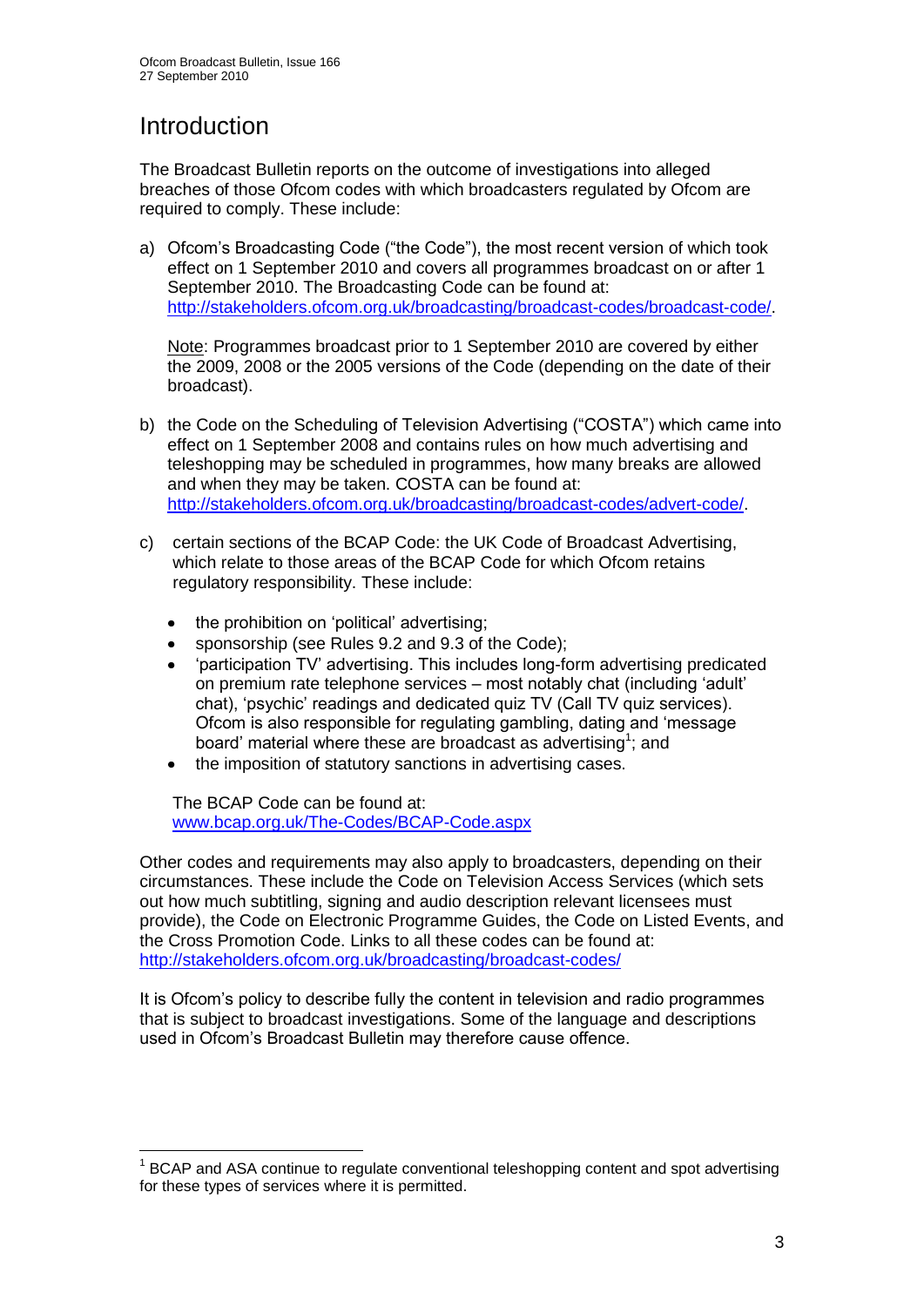# **Broadcasting Licence Condition cases**

## **Note to Broadcasters**

#### **Publication of some breach findings in a summary table**

Some broadcasting cases investigated by Ofcom relate to quantitative requirements (such as limits on advertising minutage) or broadcasting licence conditions (such as the provision to Ofcom of information or a recording).

In such cases, a finding of a breach of the relevant code or licence condition is likely to be self-evident from the information available to Ofcom. While all cases will continue to be handled in accordance with Ofcom"s published procedures, broadcasters should note that Ofcom has decided it will now normally publish a summary breach finding in such cases, rather than a full finding. These summary findings will be presented in the form of a table in the Broadcast Bulletin.

Whether or not a decision will be published in summary form or as a full finding will be at Ofcom"s discretion. Ofcom is likely to conclude that a full finding is more appropriate in circumstances including (but not limited to):

- (a) cases of repeated breaches of a similar nature;
- (b) cases of a serious or complex nature; or
- (c) where a full decision would assist other broadcasters in ensuring compliance with the relevant code or licence condition.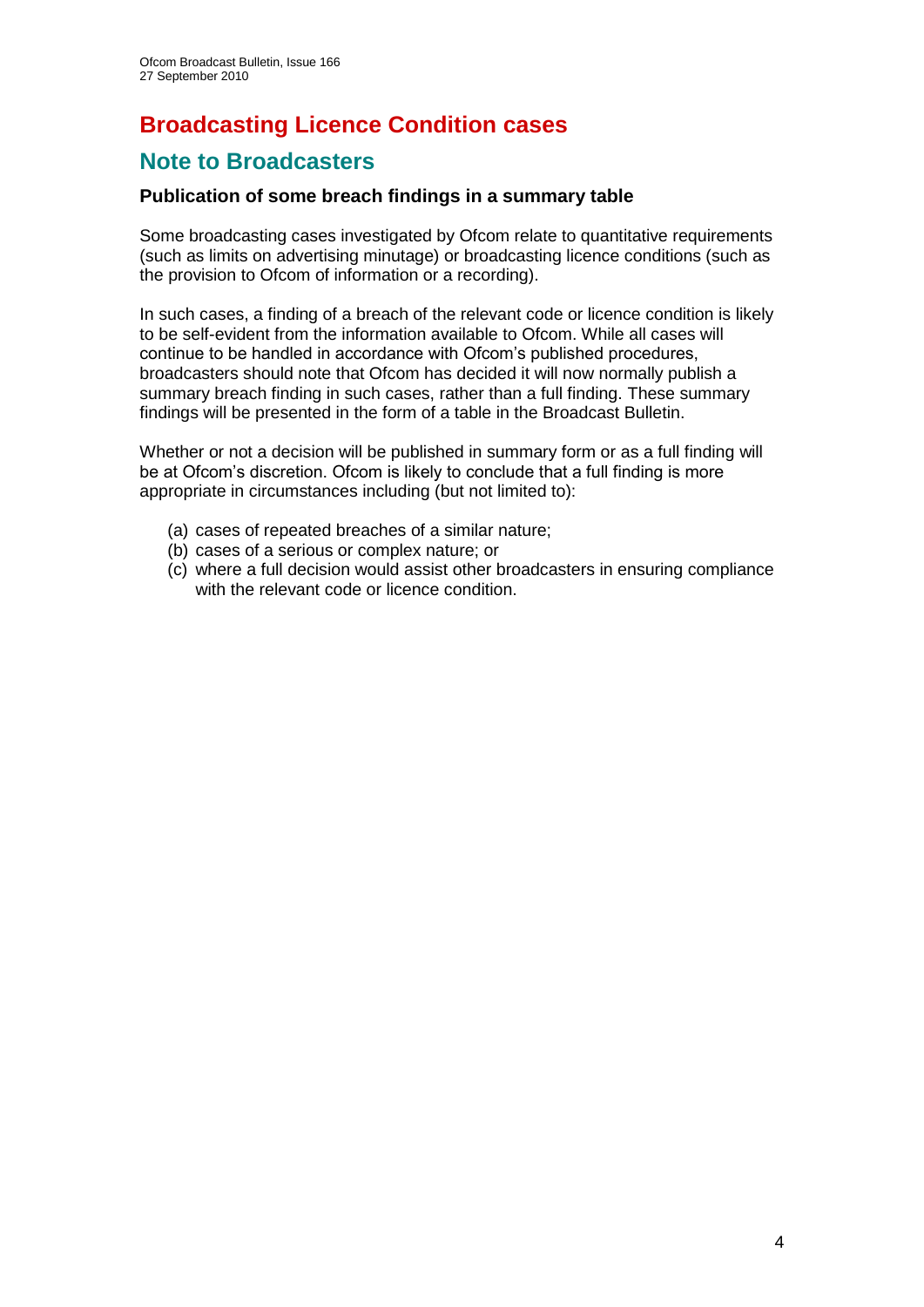# **In Breach**

## **Breach findings**

*Community radio station compliance reports*

Community radio stations are, under the terms of The Community Radio Order 2004 ("the Order"), defined as local radio stations provided primarily for the good of members of the public or for a particular community, rather than primarily for commercial reasons. They are also required to deliver social gain, be run on a notfor-profit basis, involve members of their target communities and be accountable to the communities they serve.

Anyone applying for a community radio licence is required to set out proposals as to how they will meet these various statutory requirements. If they are awarded a licence, their proposals are then included in their licence so as to ensure their continued delivery. This part of a community radio station's licence is known as the 'key commitments'.

Given that each station's 'key commitments' are designed to ensure that the station continues to provide the service for which it has been licensed, it is of fundamental importance that Ofcom is able to monitor delivery of these 'key commitments'. Licensees are therefore required to submit an annual report setting out how they have been meeting their licence obligations.

In addition to the requirements set out above, there are also statutory restrictions on the funding of community radio stations (section 105(6) of the Broadcasting Act 1990, as modified by the Community Radio Order 2004). Specifically, no community radio station is allowed to generate more than 50% of its annual income from the sale of on-air advertising and sponsorship. In certain circumstances, some stations are not allowed to carry any paid for advertising or sponsorship.

Like the 'key commitments' explained above, it is of fundamental importance that Ofcom is able to verify that a licensee is complying with its licence requirements relating to funding. In this respect too, we require licensees to submit an annual report setting out how they have met their licence obligations.

Station annual reports also inform Ofcom"s own annual report on the sector and late submission of annual reports from individual stations impacts on this.

Failure by a licensee to submit an annual report when required represents a serious and fundamental breach of a community radio licence, as the absence of the information contained in the report means that Ofcom is unable properly to carry out its regulatory duties.

Licence condition 9(1) states:

- *9. General provision of information to Ofcom*
- *(1) The Licensee shall maintain records of and furnish to Ofcom in such manner and at such times as Ofcom may reasonably require such documents, accounts, estimates, returns, reports, notices or other information as Ofcom may require for the purpose of exercising the functions assigned to it by or under the 1990 Act, the 1996 Act or the*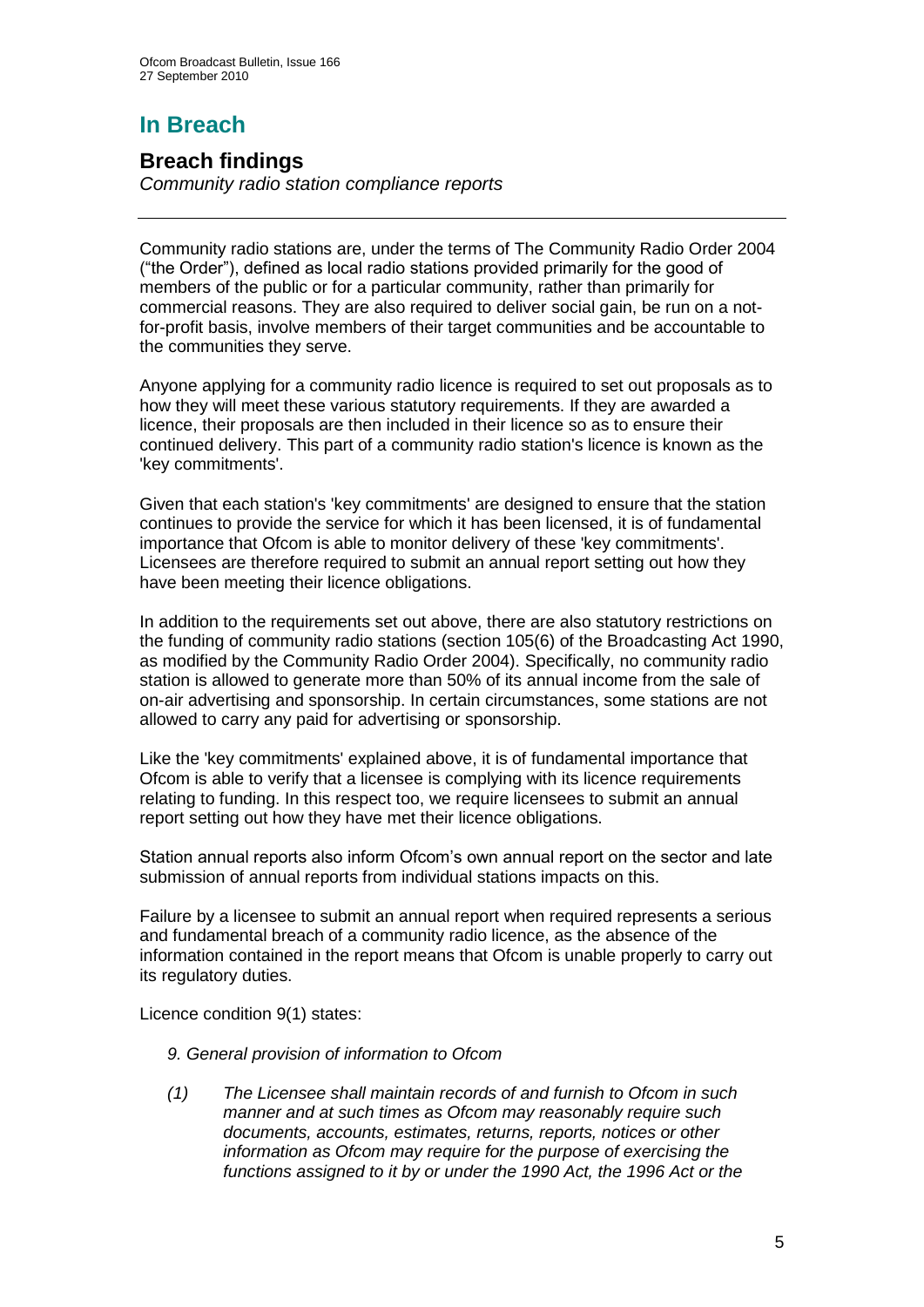*Communications Act and in particular (but without prejudice to the generality of the foregoing):*

*(a) a declaration as to the Licensee*"*s corporate structure in such form and at such times as Ofcom shall specify;*

*(b) such information as Ofcom may reasonably require from time to time for the purposes of determining whether the Licensee is on any ground a disqualified person by virtue of any of the provisions in Section 143 (5) of the 1996 Act and/or Schedule 2 to the 1990 Act or whether the requirements imposed by or under Schedule 14 to the Communications Act are contravened in relation to the Licensee*"*s holding of the Licence;*

*(c) such information as Ofcom may reasonably require for the purposes of determining whether the Licensee is complying with the requirements of the Community Radio Order 2004 for each year of the Licensed Service;*

*(d) such information as Ofcom may reasonably require for the purposes of determining the extent to which the Licensee is providing the Licensed Service to meet the objectives and commitments specified in the Community Radio Order 2004; and*

*(e) the provision of information under this section may be provided to Ofcom in the form of an annual report which is to be made accessible to the general public.*

The following stations have been found in breach on the grounds of failure to submit an annual report in accordance with the required deadline; these licensees have subsequently submitted a late report:

| <b>Channel</b>                   | <b>Transmission</b><br>date and time<br>(if applicable) | Code and<br>rule / licence<br>condition        | <b>Summary finding</b>                                                                                                                                                                                                                                 |
|----------------------------------|---------------------------------------------------------|------------------------------------------------|--------------------------------------------------------------------------------------------------------------------------------------------------------------------------------------------------------------------------------------------------------|
| Youthcomm<br>Radio,<br>Worcester | n/a                                                     | Community<br>Radio licence<br>condition $9(1)$ | Youthcomm Radio did not submit<br>its financial annual report by the<br>date required. (Date required 25<br>June 2010; date received 24<br>August 2010.) Finding: In breach                                                                            |
| Colchester<br><b>Garrison FM</b> | n/a                                                     | Community<br>Radio licence<br>condition $9(1)$ | Colchester Garrison did not submit<br>its annual key commitments and<br>financial reports by the date<br>required. (Date required 25 June;<br>key commitments report received<br>6 August, financial report received<br>11 August.) Finding: In breach |
| Edinburgh<br><b>Garrison FM</b>  | n/a                                                     | Community<br>Radio licence<br>condition $9(1)$ | Edinburgh Garrison did not submit<br>its annual key commitments and<br>financial reports by the date<br>required. (Date required 25 June;<br>key commitments report received<br>6 August, financial report received<br>11 August.) Finding: In breach  |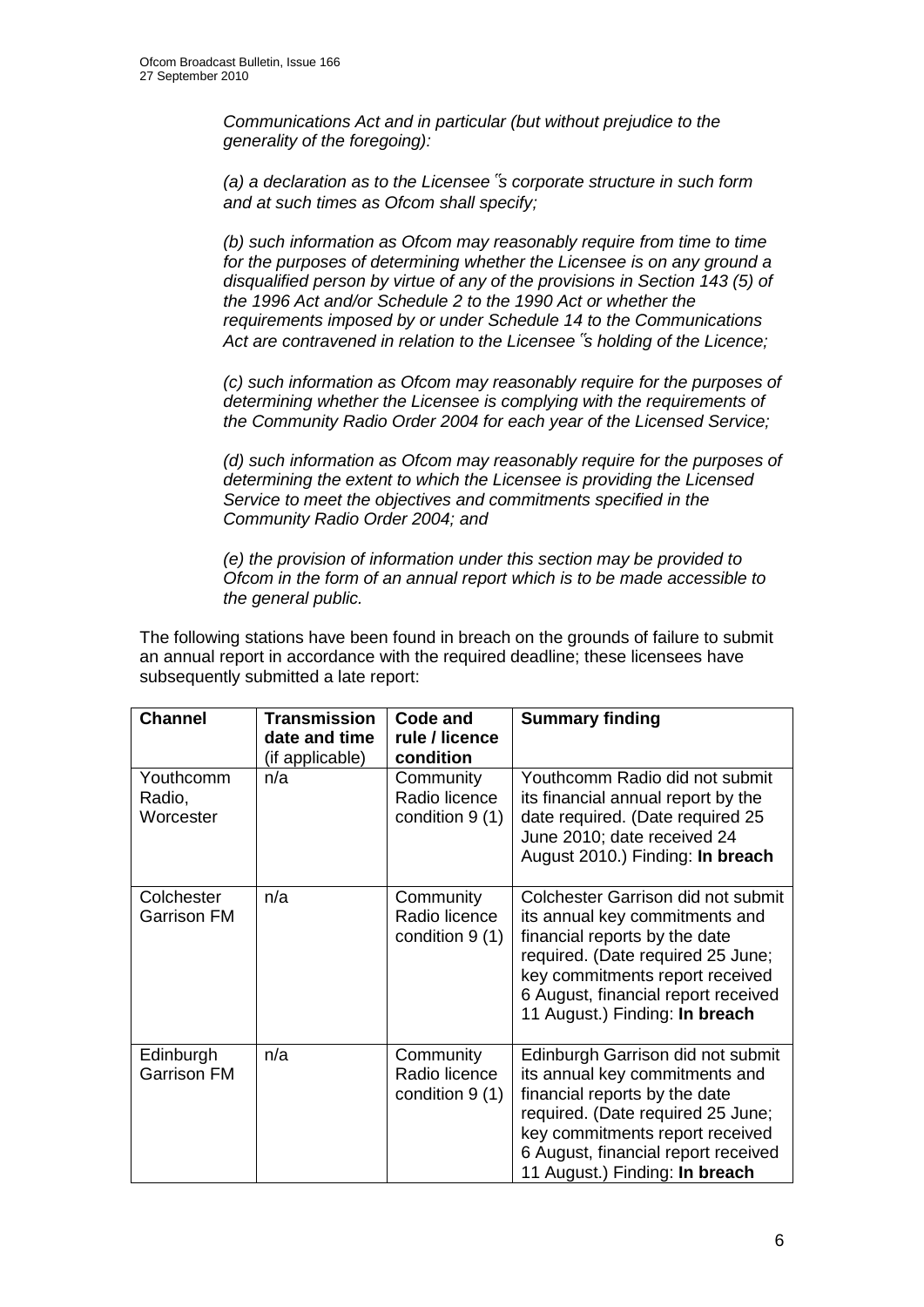| Salisbury<br>Plain<br><b>Garrison FM</b>                               | n/a | Community<br>Radio licence<br>condition 9 (1)  | Salisbury Plain Garrison did not<br>submit its annual key<br>commitments and financial reports<br>by the date required. (Date<br>required 25 June; key<br>commitments report received 6<br>August, financial report received<br>11 August.) Finding: In breach |
|------------------------------------------------------------------------|-----|------------------------------------------------|----------------------------------------------------------------------------------------------------------------------------------------------------------------------------------------------------------------------------------------------------------------|
| Aldershot<br><b>Garrison FM</b>                                        | n/a | Community<br>Radio licence<br>condition $9(1)$ | Aldershot Garrison did not submit<br>its annual key commitments and<br>financial reports by the date<br>required. (Date required 25 June;<br>key commitments report received<br>6 August, financial report received<br>10 August.) Finding: In breach          |
| 106.9<br>Garrison FM,<br>Catterick                                     | n/a | Community<br>Radio licence<br>condition 9 (1)  | 106.9 Garrison FM did not submit<br>its annual key commitments and<br>financial reports by the date<br>required. (Date required 25 June;<br>key commitments report received<br>6 August, financial report received<br>10 August.) Finding: In breach           |
| Hayes FM,<br><b>Middlesex</b>                                          | n/a | Community<br>Radio licence<br>condition 9 (1)  | Hayes FM did not submit its<br>annual key commitments and<br>financial reports by the date<br>required. (Date required 25 June;<br>date received 2 August.) Finding:<br>In breach                                                                              |
| Leith FM,<br>Midlothian                                                | n/a | Community<br>Radio licence<br>condition 9 (1)  | Leith FM did not submit its annual<br>key commitments and financial<br>reports by the date required. (Date<br>required 25 June; date received<br>16 August.) Finding: In breach                                                                                |
| <b>Black</b><br>Diamond FM,<br>East & central<br>Midlothian            | n/a | Community<br>Radio licence<br>condition $9(1)$ | <b>Black Diamond FM did not submit</b><br>its financial annual report by the<br>date required. (Date required 25<br>June; date received 10 August.)<br>Finding: In breach                                                                                      |
| Somer Valley<br>FM,<br>Midsomer<br>Norton and<br>Radstock,<br>Somerset | n/a | Community<br>Radio licence<br>condition 9 (1)  | Somer Valley FM did not submit<br>its annual key commitments and<br>financial reports by the date<br>required. (Date required 25 June;<br>key commitments report date<br>received 30 July, financial report<br>received 16 August.) Finding: In<br>breach      |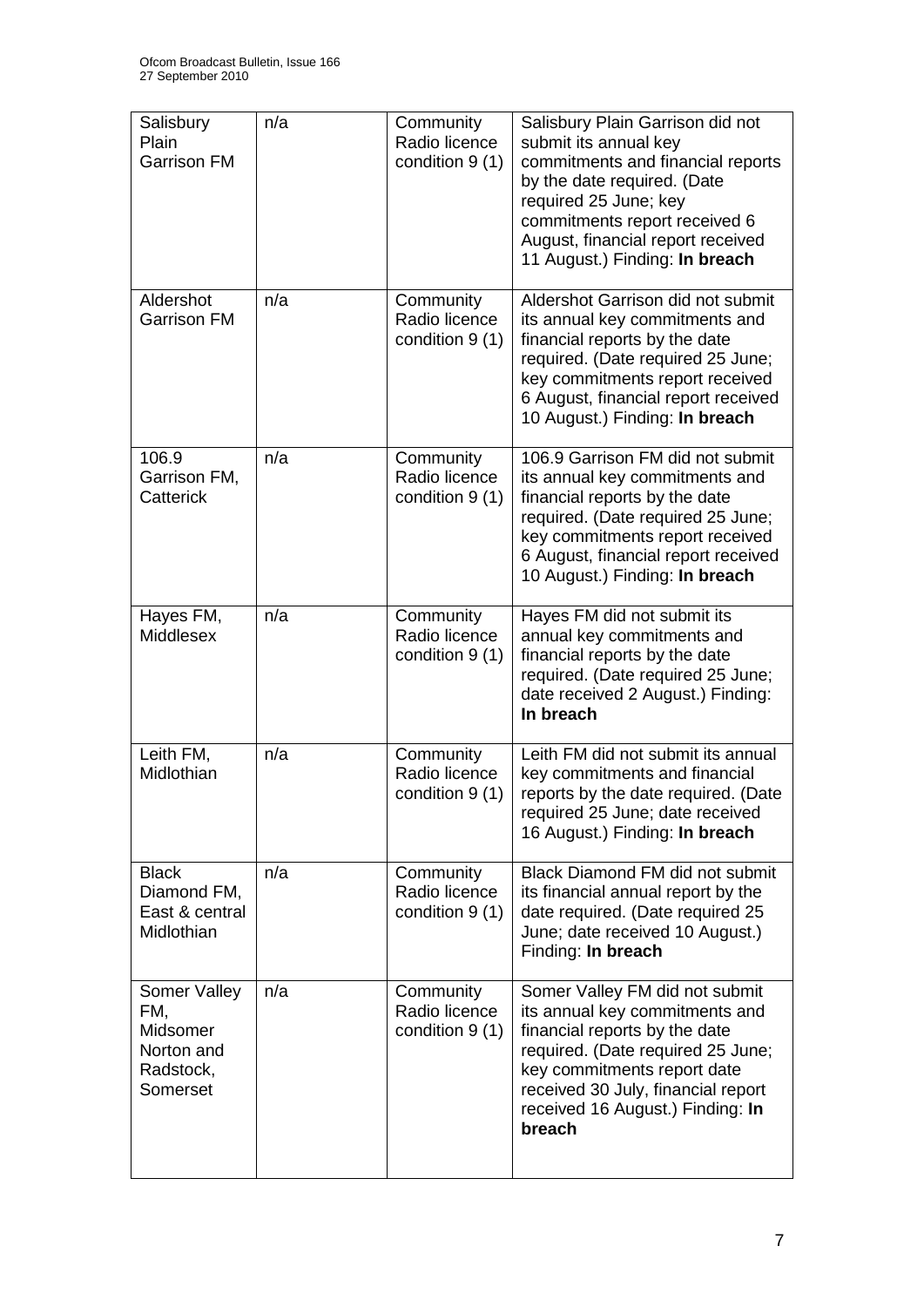| Bro Radio,<br>Barry, Vale of<br>Glamorgan | n/a | Community<br>Radio licence<br>condition $9(1)$ | Bro Radio did not submit its<br>annual key commitments and<br>financial reports by the date<br>required. (Date required 25 June;<br>date received 3 August.) Finding:<br>In breach                                                                 |
|-------------------------------------------|-----|------------------------------------------------|----------------------------------------------------------------------------------------------------------------------------------------------------------------------------------------------------------------------------------------------------|
| Gravity FM,<br>Grantham,<br>Lincolnshire  | n/a | Community<br>Radio licence<br>condition $9(1)$ | Gravity FM did not submit its<br>annual key commitments and<br>financial reports by the date<br>required. (Date required 25 June;<br>date received 13 August.) Finding:<br>In breach                                                               |
| Cheshire FM,<br>mid Cheshire              | n/a | Community<br>Radio licence<br>condition $9(1)$ | Cheshire FM did not submit its<br>annual key commitments and<br>financial reports by the date<br>required. (Date required 25 June;<br>key commitments report received<br>12 August, financial report<br>received 20 August.) Finding: In<br>breach |

The following licensees have been found in breach of Condition 6 (5) and (6) which states:

- *6. Advertising and sponsorship*
- *(5) The Licensee shall ensure that no more than 50 per cent. of the relevant income for the Licensee is attributable to either one of, or a combination of, the following:*
	- *(a) the inclusion in the Licensed Service of remunerated advertisements; or*
	- *(b) the sponsorship of programmes included in the Licensed Service.*
- *(6) The Licensee must ensure that, in calculating its relevant income for the purposes of condition 6(5):*

*(a) at least 25 per cent. of the relevant income is attributable to sources of funding other than: remunerated advertisements; the sponsorship of programmes included in the Licensed Service; and volunteer contributions; and*

*(b) the Licensee has regard to guidelines published by Ofcom.*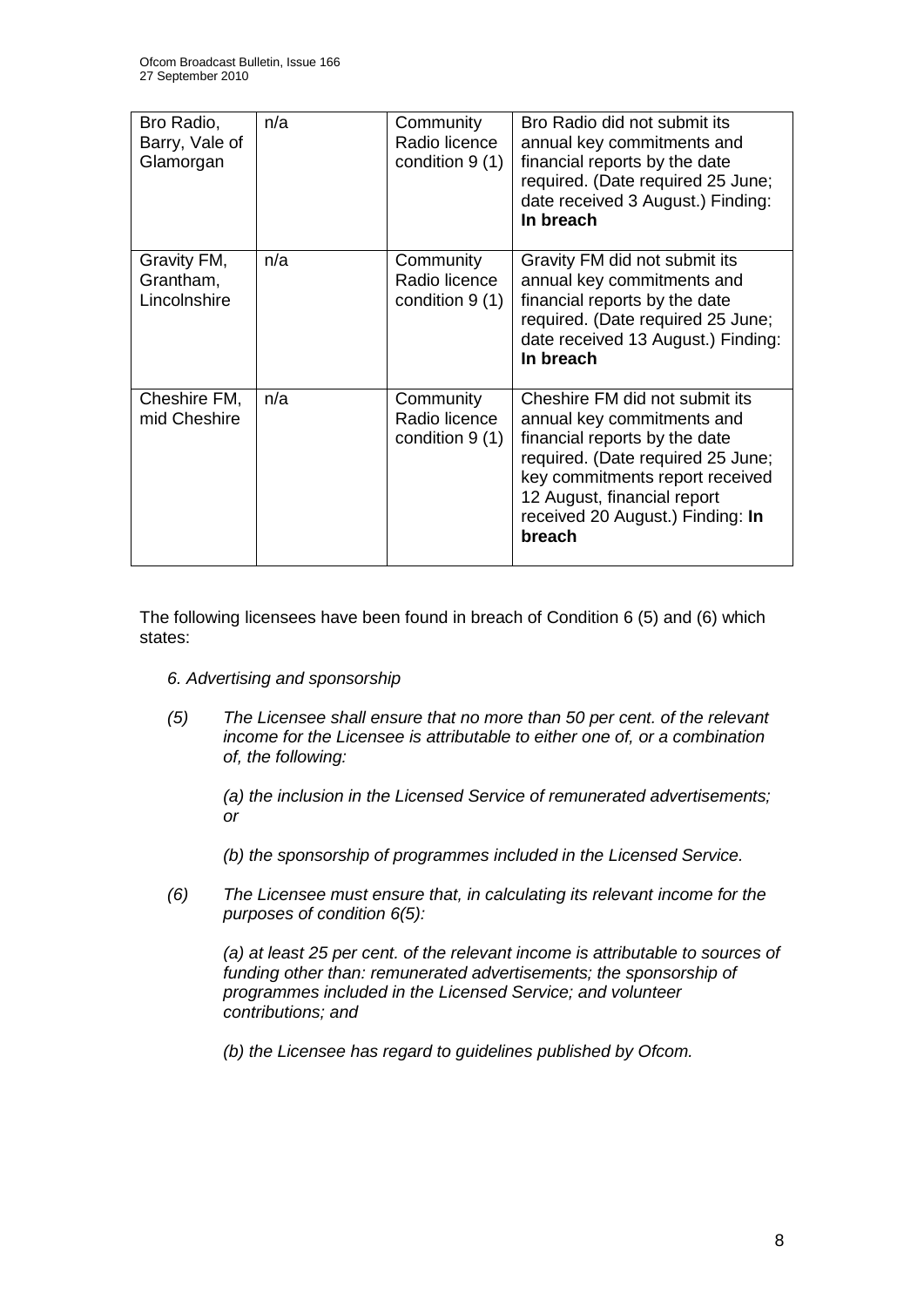| <b>Channel</b>                                  | <b>Transmission</b><br>date and time<br>(if applicable) | Code and<br>rule / licence<br>condition                     | <b>Summary finding</b>                                                                                                                                                                                           |
|-------------------------------------------------|---------------------------------------------------------|-------------------------------------------------------------|------------------------------------------------------------------------------------------------------------------------------------------------------------------------------------------------------------------|
| Cheshire FM,<br>mid Cheshire                    | n/a                                                     | Community<br>Radio licence<br>condition $6(5)$<br>and $(6)$ | Cheshire FM contravened the<br>requirement to obtain no more<br>than 50% of its income from on air<br>advertising and sponsorship, and<br>no more than 25% from volunteer<br>in-kind support. Finding: In breach |
| Seaside FM,<br>Withernsea,<br>East<br>Yorkshire | n/a                                                     | Community<br>Radio licence<br>condition $6(5)$<br>and $(6)$ | Seaside FM contravened the<br>requirement to obtain no more<br>than 50% of its income from on air<br>advertising and sponsorship, and<br>no more than 25% from volunteer<br>in-kind support. Finding: In breach  |

In addition, continued failure to submit an annual report despite repeated requests to do so may potentially warrant the consideration of a statutory sanction.

The following licensees have failed to provide Ofcom with annual reports. Despite repeated requests for this information, Voice of Africa Radio and Burngreave Community Radio have not, to date, supplied their annual reports. As a consequence of this serious and continuing licence breach, Ofcom is putting these licensees on notice that their present contravention of their licences is being considered for the imposition of a statutory sanction.

| <b>Channel</b>                                        | Transmission<br>date and time | Code and<br>rule / licence<br>condition        | <b>Summary finding</b>                                                                                                                                                                                                                                                                                                                                                          |
|-------------------------------------------------------|-------------------------------|------------------------------------------------|---------------------------------------------------------------------------------------------------------------------------------------------------------------------------------------------------------------------------------------------------------------------------------------------------------------------------------------------------------------------------------|
| Voice of<br>Africa Radio,<br>Newham,<br>East London   | (if applicable)<br>n/a        | Community<br>Radio licence<br>condition $9(1)$ | Voice of Africa Radio did not<br>submit its annual key<br>commitments and financial reports<br>by the date required. (Date<br>required 25 June; neither report<br>has been received.) Finding: In<br>breach, with sanctions under<br>consideration as neither report has<br>been received.                                                                                      |
| <b>Burngreave</b><br>Community<br>Radio,<br>Sheffield | n/a                           | Community<br>Radio licence<br>condition $9(1)$ | Burngreave Community Radio did<br>not submit its annual key<br>commitments and financial reports<br>by the date required. (Date<br>required 25 June; key<br>commitments report received 7<br>August, financial report not<br>received.) Finding: In breach, with<br>sanctions under consideration in<br>relation to the financial report,<br>which has still not been received. |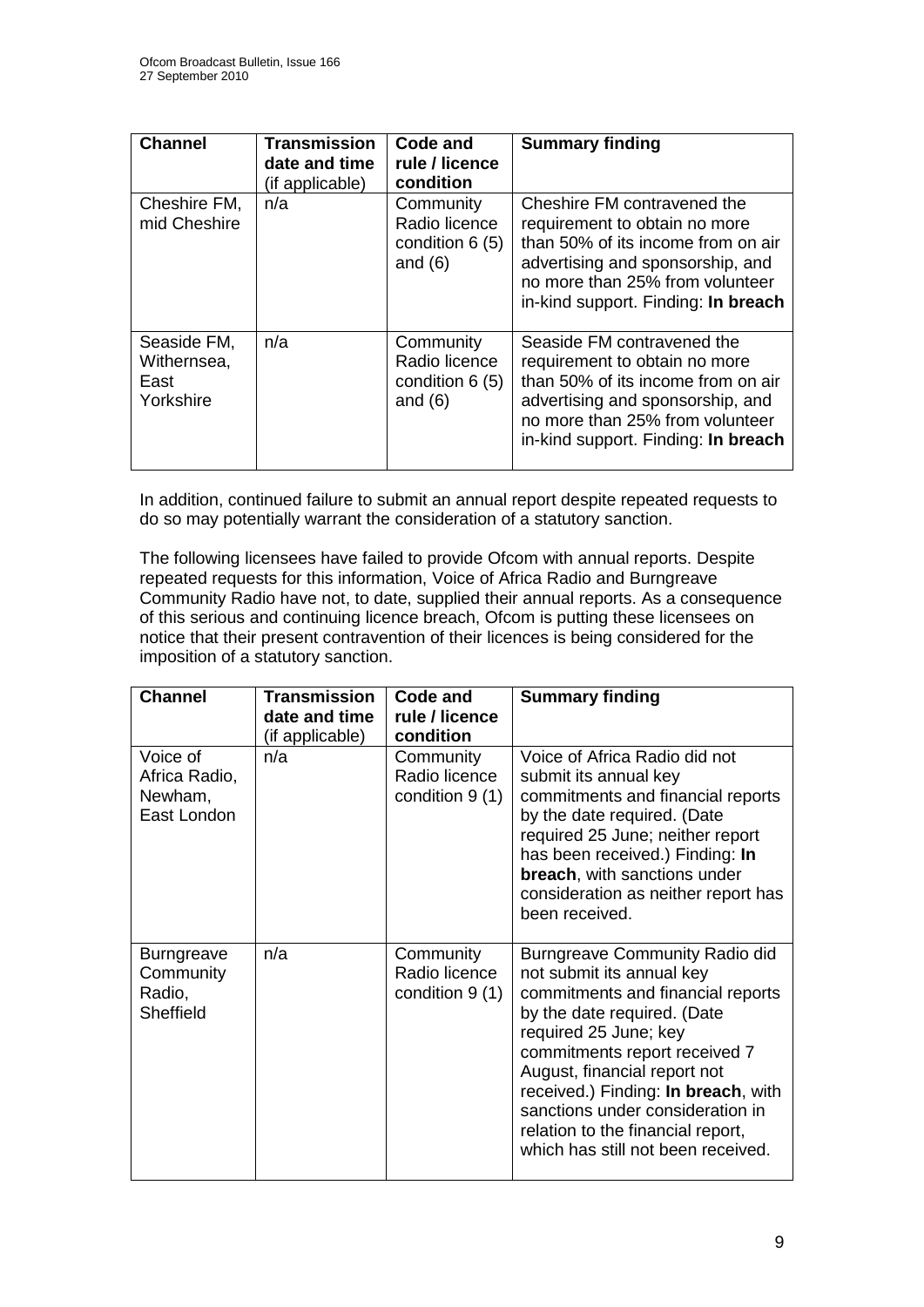## **Standards cases**

## **In Breach**

**Ruhaniat Aur Tib-e-Nabvi** *Venus TV, 9 September 2009, 12:05 to 13:00*

#### **This Review Decision replaces a previous decision published in Ofcom's Broadcast Bulletin on 25 January 2010.**

#### **Summary of Original Decision**

#### Introduction

Venus TV is a general entertainment television channel for the Asian community, broadcasting in English, Urdu, Hindi, Punjabi, Gujarati and Bengali.

*Ruhaniat aur Tib-e-Nabvi* is a daily phone-in programme aimed at the Muslim community. The presenter of the programme normally gives lifestyle advice to members of the public based on practices advocated in the Qu"ran. In this edition, the presenter gave advice to a number of callers about a range of health and diet related issues.

A viewer was concerned the advice given by the presenter in the programme could be potentially dangerous to viewers.

By means of an independent summary translation of the programme, Ofcom identified five excerpts that it considered to amount to medical advice on potentially serious conditions, such as high blood pressure and diabetes. The five excerpts were as follows:

| Presenter: | "I tell people in my programme, blood pressure is actually due to<br>constipation. Try to get rid of blood pressure, try to get rid of<br>constipation. Then you will not need to take any tablets. If you try my<br>suggestion – eat gulkand [conserve of roses] continuously – it will<br>work" |
|------------|---------------------------------------------------------------------------------------------------------------------------------------------------------------------------------------------------------------------------------------------------------------------------------------------------|
|            |                                                                                                                                                                                                                                                                                                   |

- Presenter: *―To control blood pressure she* [the caller"s friend] *should not eat hot food. Avoid hot food, for example, egg and fish etc. She should avoid these foods.‖*
- Presenter: *―Let me tell you one thing, eating eggs increases your blood pressure. Therefore, I advise to eat eggs made as a halva* [Anday Ka Halva/Egg Halva]*‖*
- Presenter: *―People who have diabetes should not eat roti* [chapati] *for at least three months. Instead feed them gram flour roti* [chapati]*. Do not give them rice, potato, cauliflower, okra etc to eat. They should also avoid drinking tea… Diabetes is usually a disease caused by dryness and hotness. Those people who get diabetes face a problem of dryness and hotness.‖*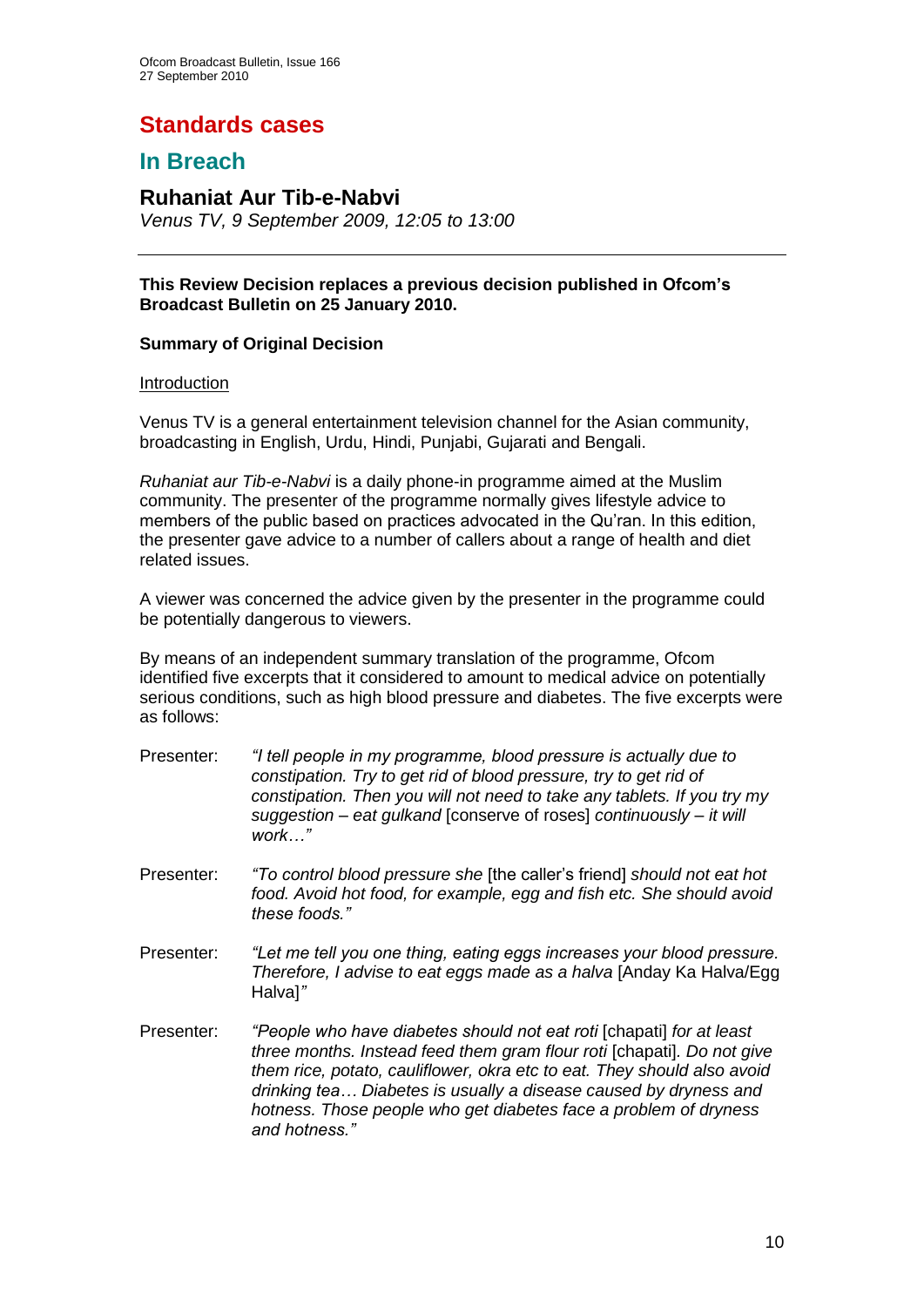Presenter: *―Whenever blood pressure appears in any part of your body you should drink Shikangbeen* [lemon drink]*… When you drink it for three to five days you will feel that your high blood pressure problem has been controlled. If you drink it with faith in God, God will solve this problem for you… After three months of drinking this drink, many of my friends called me to tell me that their blood pressure problems had been solved, along with controlling their diet as advised.‖*

Ofcom therefore asked Venus TV Limited ("Venus TV") for its comments with regard to Rule 2.1 of the Code, which states:

"Generally accepted standards must be applied to the contents of television and radio services so as to provide adequate protection for members of the public from the inclusion in such services of harmful and/or offensive material."

#### Response

Venus TV stated that the programme gives advice to the Muslim community based on what is said in the Holy Qu"ran and teachings of the Prophet Mohammed. It explained that *"Tib-al Nabvi"* means practices and sayings of Prophet Muhammad on hygiene, sanitation and treatment of diseases and is traditionally followed by Muslims. It said that it did not consider the programme to be harmful or offensive to the Muslim community or any other religious community.

The broadcaster continued that the presenter, Allama Qadri, is a qualified scholar of the Islamic religion, is well known in the Asian community and has 40 years of experience in natural remedies. Venus TV stated that the products that the presenter advised viewers to use were all natural and fresh, and available in the high street. It also said that viewers were advised to take the products for a few days only.

The broadcaster stated that the programme *Ruhaniat and Tib-e-Nabvi* does apply protections for members of the public as it runs a continuous scroll during the programme which states, "If you have any health problems please contact your GP". Venus TV supplied Ofcom with evidence that other programmes in this series, broadcast on and around the same date, carried the scroll (which was in English). Further, Venus stated that the presenter verbally advised callers to contact their doctor. The broadcaster said that the scroll was not included on this occasion due to human error.

#### Original Decision

In its original decision, which cited the excerpts from the programme listed above, Ofcom recognised that *Ruhaniat aur Tib-e-Nabvi* is a programme which provides advice to the Muslim community based on practices of the Qu"ran. Ofcom also noted from the broadcaster"s comments that the presenter is experienced and well known in the Asian community and the title of the programme would have provided an indication to viewers as to the nature of the programme and the advice it included.

Ofcom noted the broadcaster"s assertion that the programme normally includes a scroll on the bottom of the screen which states that callers with health problems should contact their doctor. It also noted that omission of the scroll on this occasion was due to human error. The independent translator commissioned by Ofcom to review the programme confirmed that no such information was provided during this particular programme, either by the presenter or by the use of a scroll.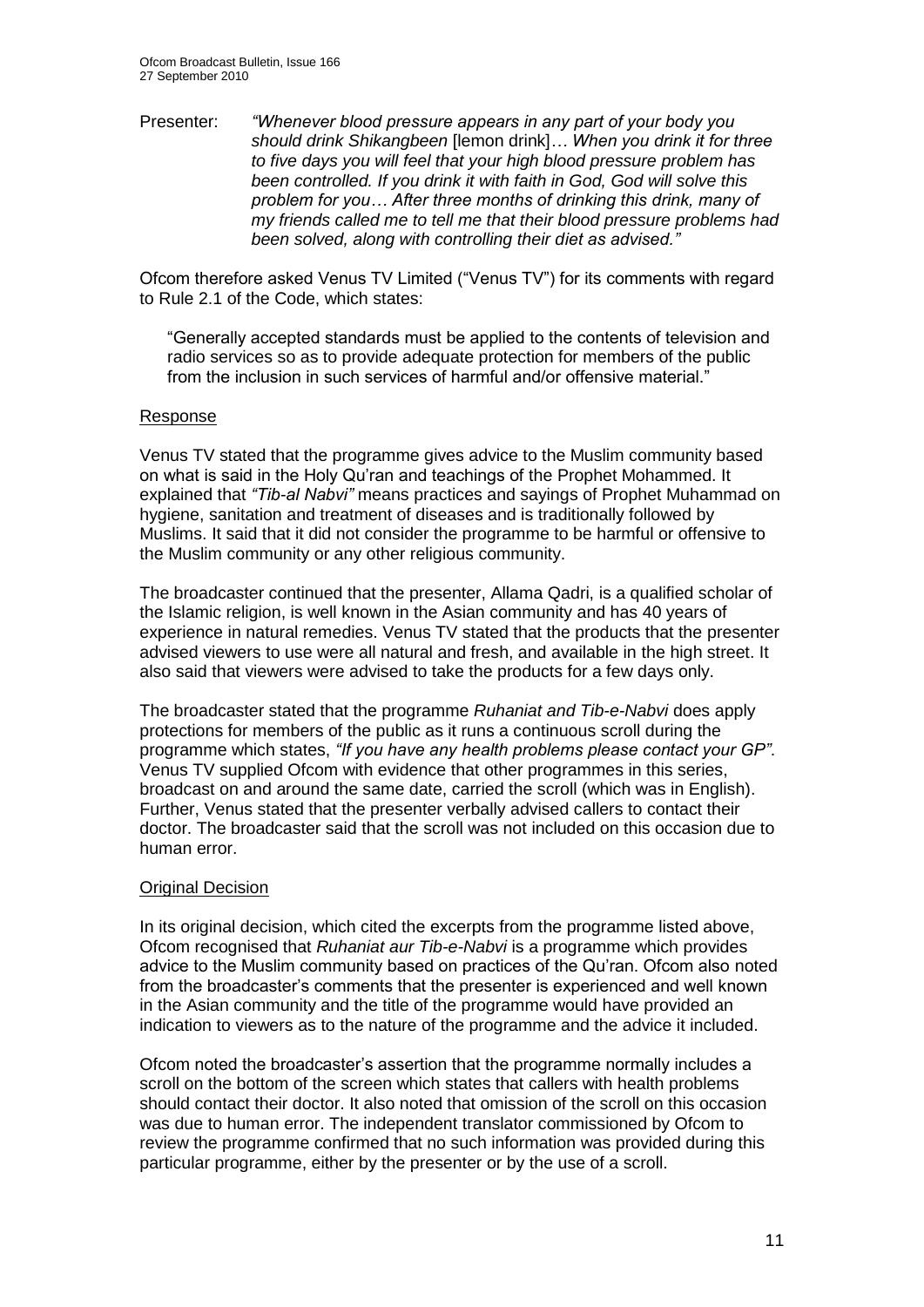Therefore it was Ofcom"s view that the programme allowed this presenter - who was not a qualified medical practitioner - to give unsubstantiated and potentially dangerous medical advice about high blood pressure and diabetes, without any reference to the need to seek help from a qualified doctor. Ofcom concluded that as a result of watching this broadcast, there was an appreciable risk that viewers who suffer from such serious medical conditions might forego or delay orthodox medical treatment in favour of the advice given during the programme. This in turn could have led to significant consequences for their health.

Ofcom concluded that this programme failed to apply generally accepted standards by not providing adequate protection to viewers from material which had a potential to cause vulnerable members of the audience serious harm. Ofcom found that the programme was in breach of Rule 2.1 of the Code and published its decision in the Broadcast Bulletin on 25 January 2010.

#### **Request for Review**

1

Venus TV submitted a request for a review of Ofcom"s decision, on the grounds that:

- i) it was materially flawed because the advice given by the programme's host related only to diet and nutrition and was described incorrectly as "medical advice";
- ii) the advice given in the programme did not constitute claims that either the host or the use of natural foods could cure illnesses, but rather that such foods could prevent or control them;
- iii) the presenter of the programme did not actively say that viewers should not contact their doctors for serious conditions; and
- iv) there was an implied understanding on viewers" parts that the dietary solutions were complementary to any medication.

Venus TV also argued that the decision was not proportionate, because the absence of a scroll urging viewers to contact a health professional was a rare omission due to a member of technical staff who "simply forgot" to turn on the scroll on this occasion. Further, it argued that the evidence it had provided to show that the scroll was present on several other occasions was not given due weight by Ofcom.

Venus TV was also of the view that the decision was discriminatory in comparison to Ofcom"s decision on a BBC programme *After You've Gone*<sup>1</sup> *.* An episode of this comedy series, broadcast at 19:30 on BBC1, included a scene in which a character took a large quantity of prescription painkillers. In its finding, Ofcom acknowledged that there was a risk of harm to younger children watching the programme but, on balance, decided that the case was resolved. Ofcom reached this decision on the basis of the BBC"s recognition that the content had not been appropriately scheduled for children, and its assurance that the programme would only be repeated in a later slot of 20:30.

Venus TV argued that, in its case, its assurance that the scroll would always appear in future broadcasts of the programme had not been accepted by Ofcom as grounds

<sup>1</sup> [http://stakeholders.ofcom.org.uk/binaries/enforcement/broadcast](http://stakeholders.ofcom.org.uk/binaries/enforcement/broadcast-bulletins/obb121/issue121.pdf)[bulletins/obb121/issue121.pdf](http://stakeholders.ofcom.org.uk/binaries/enforcement/broadcast-bulletins/obb121/issue121.pdf)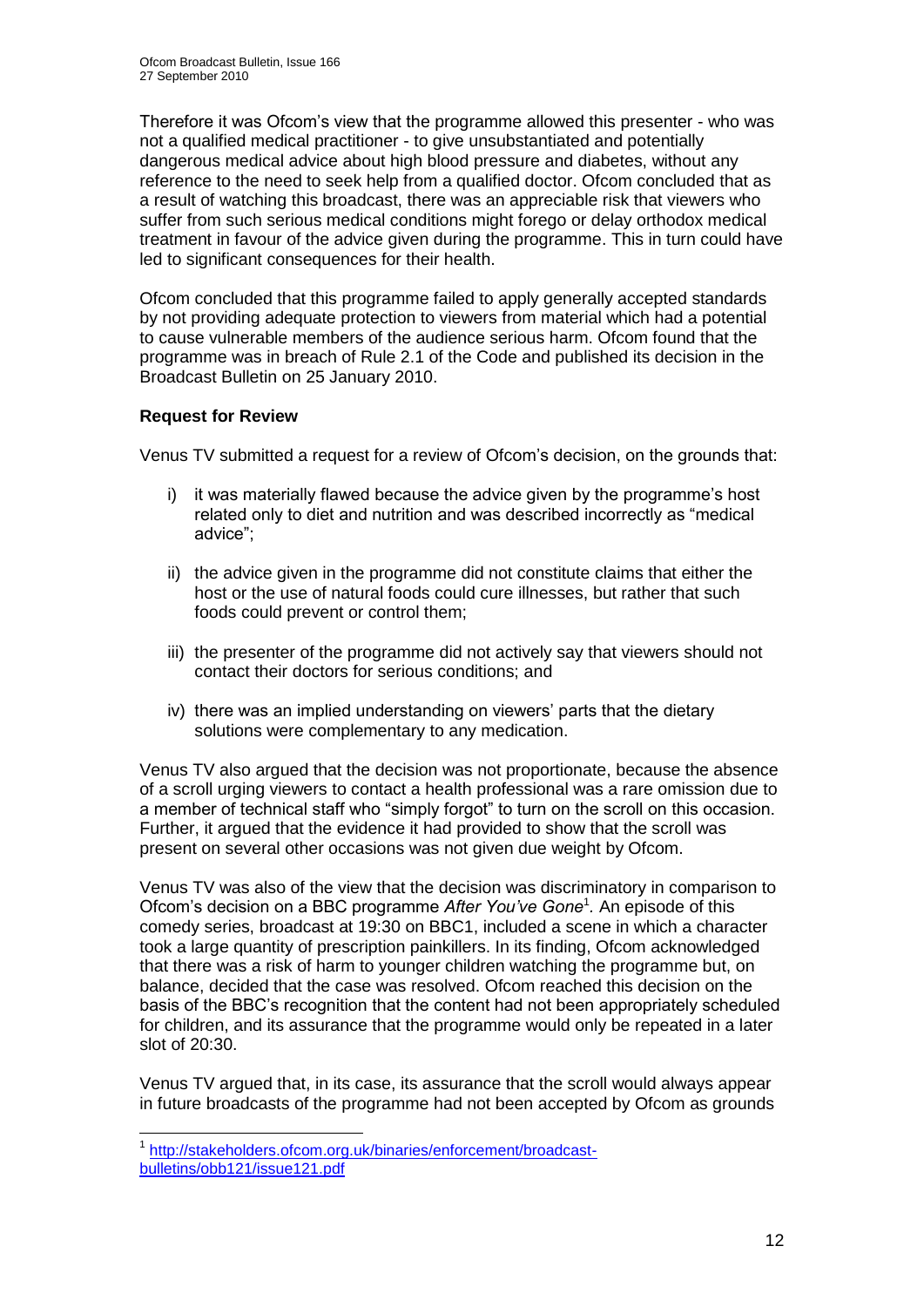to resolve the matter in the same way, leading Venus TV to conclude that it was being treated differently to the BBC because it was a minority channel.

A member of the Ofcom Executive who had not been involved in the original decision considered this request for review in accordance with Ofcom"s Procedures for the handling of broadcasting standards or other licence-related cases $2$  (the "Procedures").

The Executive decided that a new, independent translation of the whole programme was necessary to assess the request for review. This was commissioned and Venus TV was given an opportunity to comment on it. Venus TV reiterated its desire for Ofcom"s decision to be reviewed.

Having considered the new, independent translation and the request for review, the Executive decided that Venus TV had put forward a case that the decision was materially flawed and that there was a reasonable prospect of success on the grounds that three of the five programme excerpts on which the decision was based did not appear to suggest "cures" for the medical conditions in question and that, while the first and fifth excerpts could be understood as implying cures, the excerpts did not provide clear evidence of potentially harmful advice. Rather, they could be perceived as generic dietary advice.

Additionally, it was decided that the Committee should consider whether the original decision was potentially disproportionate on the basis of the particular evidence on which it relied – namely the five excerpts (see Introduction, above) and in light of Venus TV"s explanation that the absence of a scroll (the measure usually taken by Venus TV to provide adequate protection for the audience from potential harm to their health) was the result of human error.

The case was therefore referred to the Broadcasting Review Committee<sup>3</sup> ("the Committee"), together with the full independent translation of the programme.

#### **Review Decision**

The first decision for the Committee was whether or not Venus TV had demonstrated that there were sufficient grounds to review the original decision of 25 January 2010. In the light of the new, independent translation, the Committee assessed that it had. It was therefore appropriate for the Committee to reconsider the case having regard to all of the submissions made throughout the process and to the new, independent translation and with specific regard to the grounds for review laid out by the complainant in the review request (see above).

The Committee then went on to consider whether or not the broadcast complained of had breached Rule 2.1 of the Code. This rule reflects one of Ofcom"s key standards objectives, namely to ensure that broadcasters apply "generally accepted standards"

 2 <http://stakeholders.ofcom.org.uk/broadcasting/guidance/complaints-sanctions/standards/>

 $3$  The Broadcasting Review Committee is a sub-committee of the Ofcom Board consisting of members of the Ofcom Content Board. It reviews the decisions of the Ofcom Executive in fairness and privacy investigations, broadcasting standards investigations and other licencerelated cases where either the complainant or the licensee is able to demonstrate that the decision is materially flawed.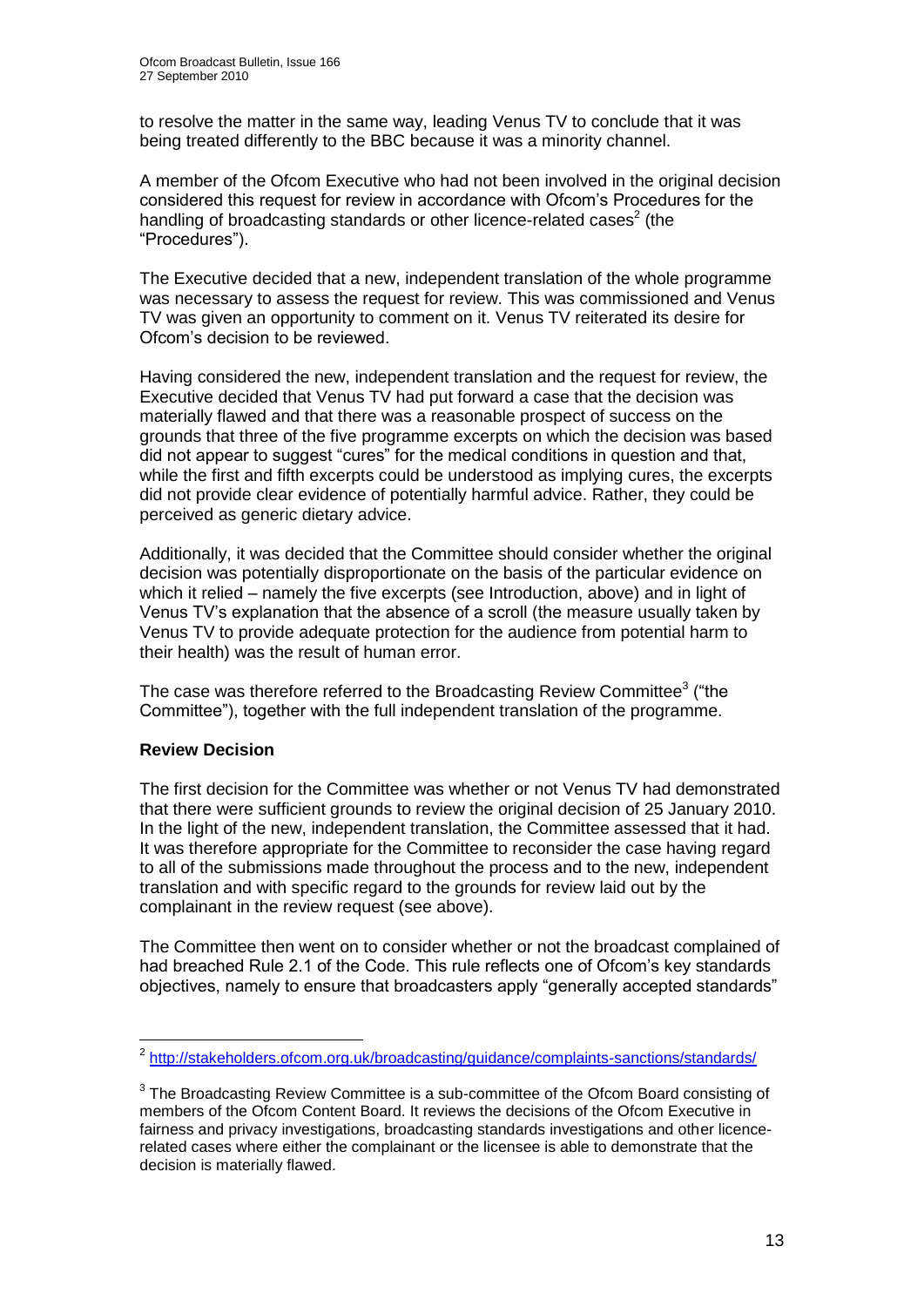to the content of television programmes so as to provide adequate protection from the inclusion of offensive or harmful material.

Programmes that provide lifestyle and health advice about potentially serious medical conditions, can be broadcast providing that adequate protection is provided for members of the public so as to comply with the Code.

In this instance, the Committee first considered the context in which this programme was broadcast, noting that Venus TV had explained that the programme "…was for the Muslim community and was to remind and guide them to how simple daily things were still the best along with their month of fasting (Ramadan) for a healthy life".

The Committee then turned to the question of the nature of the advice given in the programme and whether it had the potential to cause harm, in particular to viewers" health by providing misleading or unsubstantiated advice.

Having considered the full independent translation of the programme, the Committee acknowledged that much of the advice given within the programme could be described as generic dietary advice, where less serious conditions were referred to and a variety of general nutrition advice was given as a means of alleviating particular symptoms. For example:

To a caller who had experienced stomach pain for a year and a half, the presenter diagnosed that the problem was due to "gastric bloating" and suggested:

*―Just eat curry made with ginger and black pepper ... and don't put anything in there: red chillies, green chillies, stop all these chillies ... after this, you can, if you don't eat curry that's good, you should eat your chapatti with just milk ... and if you try then you can also have this experiment that you eat potatoes, cauliflower, bahmia* [okra] *and rice, stop all of them‖.*

When discussing fasting more generally, the presenter stated:

*―As we maintain this topic and both these things in view in our programme, of both these things we will first tell you what food you will eat and what things you will avoid and then we tell you how great spiritual powers are obtained in it to perform any of the duties.‖*

The Committee therefore considered that the programme was intended to an extent to provide dietary advice to those undertaking fasting during Ramadan, and to encourage and offer spiritual support to practising Muslims at this time.

The Committee also acknowledged that it was possible for dietary advice of this nature to complement conventional medicine. As such, the Committee was of the view that it was unlikely that any potential harm could be caused to viewers by these particular parts of the programme, which did not therefore raise issues under Rule 2.1 of the Code.

However, the Committee also noted that the full independent translation contained several references to serious medical conditions, some of which had not been included within the excerpts on which Ofcom"s original decision relied. The Committee focused on the following sections of the programme in particular: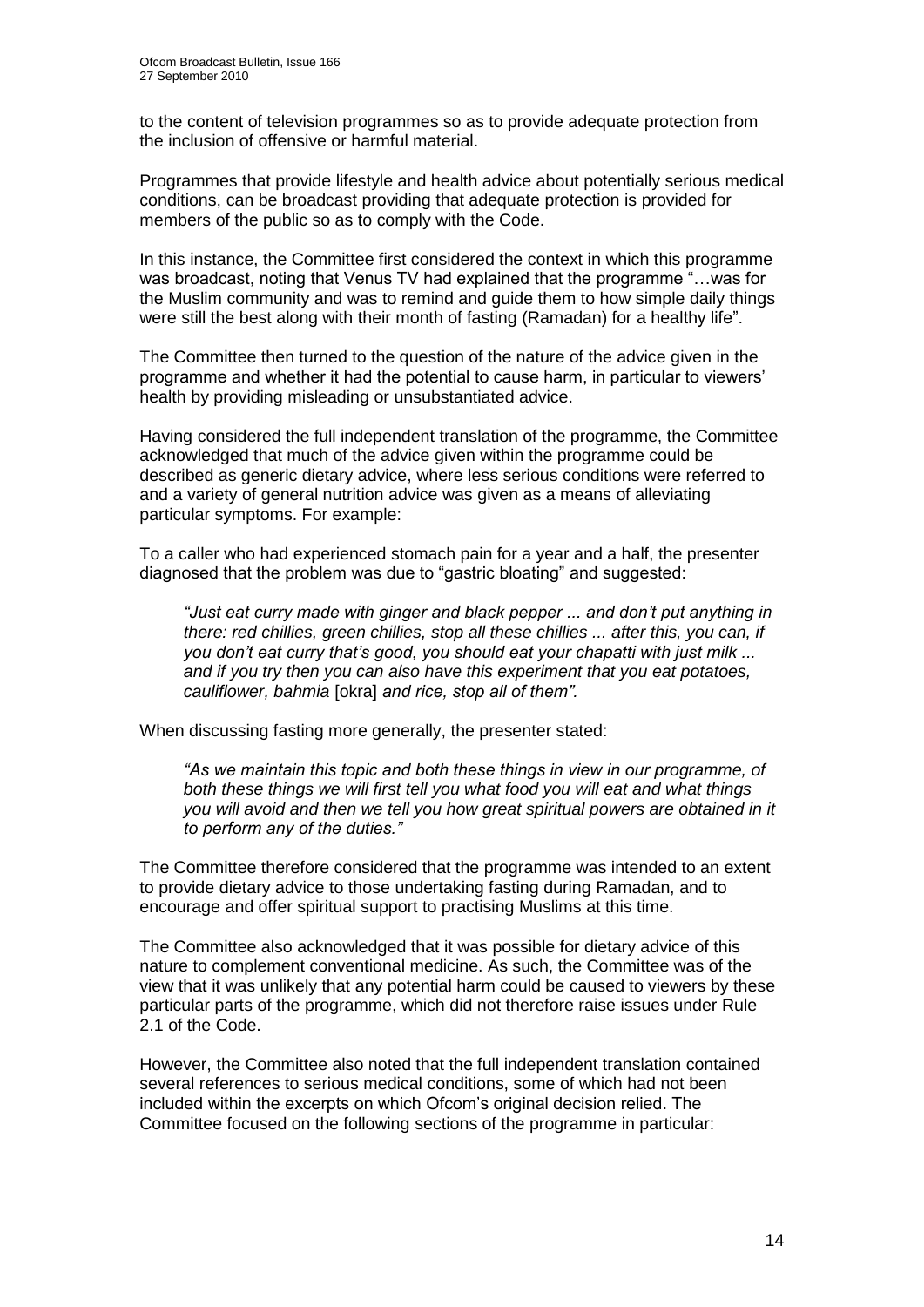1) A caller asked for advice about diabetes, specifically asking *"what could be done to prevent it so that diabetes doesn't occur?‖* The presenter gave advice on foods to avoid and stated that:

*―Diabetes is an illness of dryness and heat, whoever suffers from this, if you observe them you will see that there is a major element of dryness and heat in them. I have by the Grace of Allah many people whom we have found and told them, they were cured through food and are normal. Their blood sugar level which used to be above twenty is now five, five and a half.‖*

2) A little later, the presenter told the same caller:

*―…And if one can control food, then a dangerous illness such as diabetes can be rid of forever on the condition that they are mentally well.‖*

3) Another caller was concerned about her husband"s frequent sneezing. The presenter diagnosed this condition as "influenza" and, when told by the caller that influenza had been ruled out by doctors, replied "The real problem is that *whatever name you give it, this is in reality influenza*". He then stated:

*―To treat this fully or to cure this to completely rid of this contact me on this phone and I will advise you to avoid a few things, advise your husband and advise about eating a few things, surely this illness will go away.‖*

4) Another caller asked about blood pressure, to which the presenter responded:

*―For blood pressure we advise that whenever this appears in any part of the body then you drink lemon drink straight away. Drink it for three or four days and you yourself will notice that your high blood pressure, Allah willing, this will make a difference and Allah will cure you if you keep drinking with faith ... Many friends called me after drinking this for three months. We didn't have an illness such as blood pressure after continuing to act on this procedure. On condition that they kept concentrating on those procedures and acting on the things that we advised them of that you must not eat these things and you can eat these things. They kept acting on this and Allah rid them of that illness completely.‖*

5) One caller had been in touch with the presenter previously, and had been advised to eat gulkand (sweet preserve of rose petals). He stated that this "did *not bring any relief to me at all*" and the presenter made further suggestions involving hot milk. He then stated: "if God wishes, your constipation will go away *with it*". The caller pointed out that he had high blood pressure and asked it he could "still eat it like that". The presenter said:

*―Blood pressure has nothing to do with it ... blood pressure ... on the contrary, I usually say in my programmes that the reality of high blood pressure is that it is caused by constipation.‖*

6) The caller pointed out that he took tablets every day for his blood pressure problem and the presenter replied:

*―Try first, and when you get rid of your constipation, then see if you feel the need to take a tablet every day or not. You will see the difference*.*‖*

7) Another caller wanted to discuss his mother"s back pain. He explained that: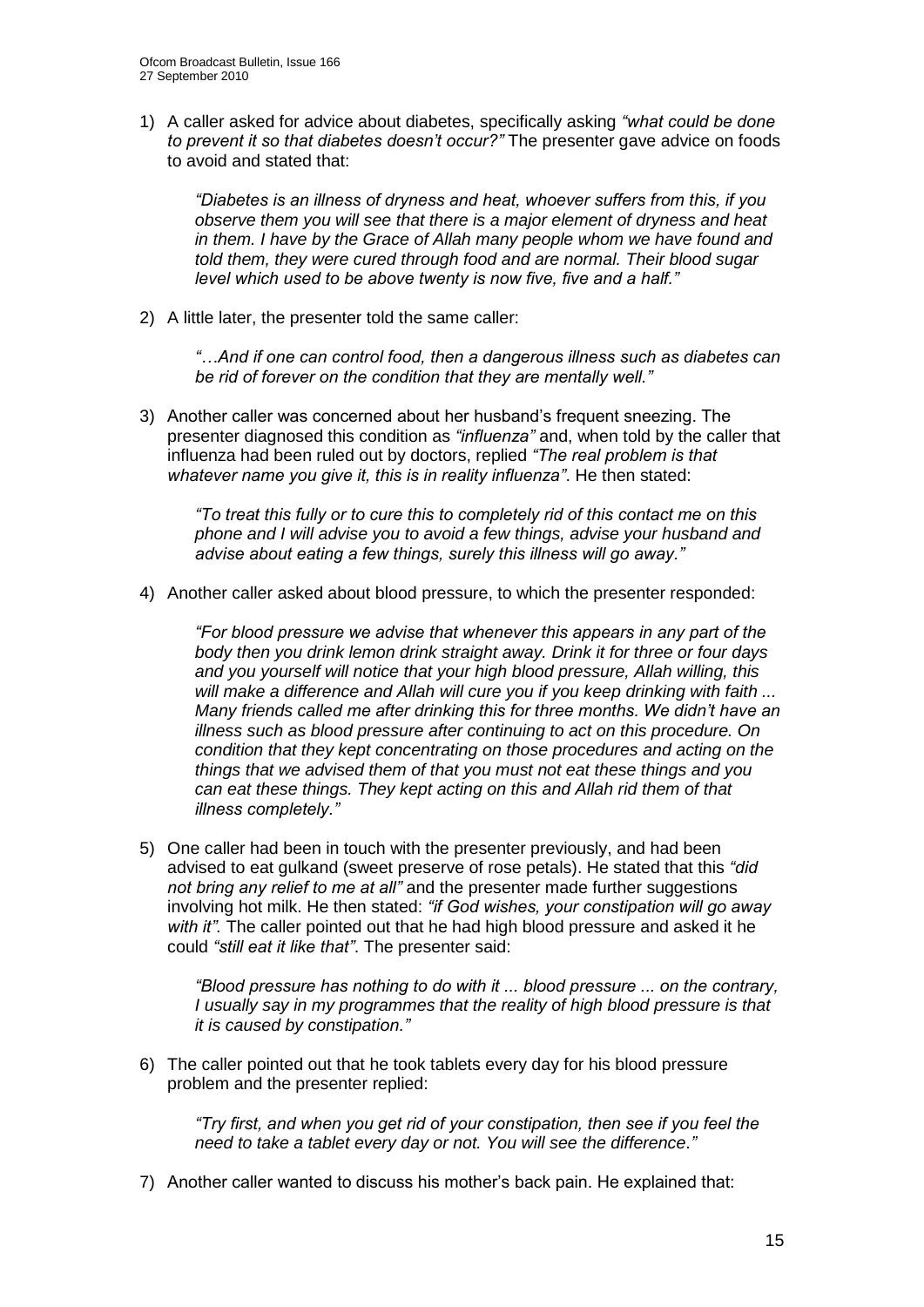*―An injection was administered in her back and she is taking the rest of the pain killers ... She also has high blood pressure as well. So is there any remedy...?‖*

The presenter responded:

*―The discs, I usually say that I don't know, it may be in the doctor's books but it is not in our books ... there is a muscle, which we call nerves,* [Allah] *created such a nerve so that the discs cannot be damaged ... So by taking injections or eating such things which create wind ... We continue on one sort of food for many years that cause us to feel so much pain that the doctors have no other words to say except that ‗your discs are damaged'.‖*

The Committee considered that these examples clearly contained references to serious medical conditions (diabetes, blood pressure and spinal disc problems). The nature of the advice given within these examples was therefore particularly significant in terms of the potential for the programme to have caused harm to the audience.

As stated above, in circumstances where a programme provides health advice that may include references to potentially serious medical conditions, the Code requires that the broadcaster applies "generally accepted standards" to provide adequate protection from harmful material. The purpose of this requirement is to mitigate any risk that viewers who suffer from such conditions might forego or delay orthodox medical treatment in favour of the advice given during the programme, with consequent harm caused to their health.

In this case, the Committee concluded that the examples above referring to serious medical conditions appeared to go further than simply providing generic dietary or nutrition advice. Instead the examples demonstrated instances where the presenter had directly claimed and/or implied that such conditions could be cured or alleviated with particular foods or drinks, such as in example 1, above: "...they were cured *through food and are normal.‖* The Committee noted that the word "cure" was not used in every instance. However, it was of the view that the repeated use of other phrases such as "can be rid of forever" (example 2); "to completely rid of this" (example 3); and *―..didn't have an illness such as blood pressure after continuing to act on this procedure‖* (example 4) were likely to have been taken to mean "cure" by viewers.

Moreover, the Committee noted that some of the references to conventional medicine appeared to disparage it, for instance in example 7: *"We continue on one sort of food for many years that cause us to feel so much pain that the doctors have no other words to say except that ‗your discs are damaged'.‖* There were also examples of the presenter suggesting that callers had been misdiagnosed by their doctor, such as in example 3: *"The real problem is that whatever name you give it, this is in reality influenza‖*. The Committee was particularly concerned by instances where the presenter stated that conventional treatments prescribed to them could be harming them (for example: taking injections in the case of back problems *"caused wind*" (example 7) or could be unnecessary (for example taking tablets in the case of blood pressure, *"then see if you feel the need to take a tablet every day"* (example 6)).

In the Committee"s view, it was also important to take into account the status of the presenter, an Islamic scholar, which appeared high in relation to the callers (through the use of terms of respect on their part and a more familiar form of address on his part). The Committee considered this was a significant factor in terms of the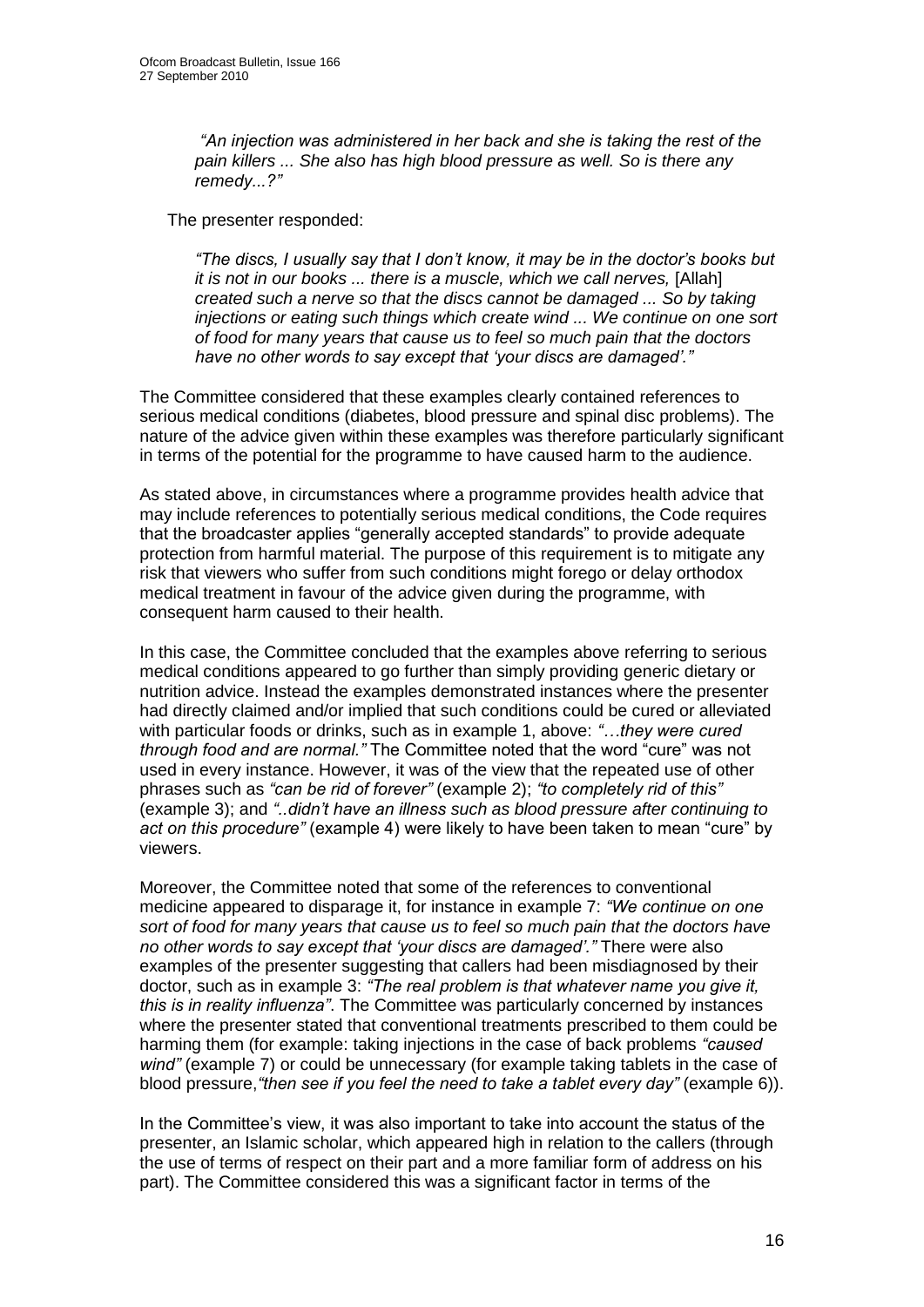programme"s potential for harm, in that viewers were more likely to defer to the presenter"s advice.

The Committee considered that there was the potential for the advice given in the programme to discourage viewers from seeking conventional medical treatment for these potentially serious medical conditions, in favour of the presenter"s suggestions. The Committee therefore concluded that the programme's advice had the potential to cause harm.

It then turned its attention to whether the original decision had been proportionate in finding the programme in breach of Rule 2.1, taking into account Venus TV"s submissions to date.

In particular, the Committee considered what steps the broadcaster had taken to provide the audience with adequate protection from harm, as required by Rule 2.1. The Committee noted that a scroll was normally included in broadcasts of this programme reminding viewers with health problems to contact their GP. The Committee considered that such a scroll may have offered a counterbalance to the messages given by the presenter and may therefore have provided protection against potential harm, had it been included in this particular broadcast. However, without the scroll, there was no other sufficient protection for the audience from the potentially harmful advice about serious medical conditions. In particular, the Committee noted that on no occasion did the presenter verbally advise viewers to contact their doctor, as Venus had said was the case.

The Committee acknowledged that Venus TV had explained the absence of the scroll in this case as the result of human error, and took into account the broadcaster"s assurance that greater care would be taken in future to ensure that this scroll would be included. However, the Committee was concerned that Venus TV had given no explanation of the measures it had taken or was intending to take to ensure future compliance, for example by means of improved procedures or technical processes.

The Committee considered whether, in reaching the original decision, Ofcom was, as alleged by Venus TV in its request for review, discriminating against Venus TV, when compared to the case of the BBC programme *After You've Gone*<sup>4</sup> . In that case Ofcom had resolved the issue following assurances from the broadcaster. The Committee noted that, in that case, the BBC had itself acknowledged that the programme had been scheduled inappropriately. Further, the BBC had given a specific guarantee (as opposed to a general assurance) - namely that it would only repeat the programme in a later timeslot.

In addition, the Committee considered that *After You've Gone* was a comedy programme, rather than a factual, advisory programme as in the case of the broadcast by Venus TV. Taking into account the significant contextual differences between these two programme genres, the Committee did not consider the cases to be comparable. In the Committee"s view, the potential for harm was much greater in the Venus TV case, compared to the BBC case cited. Nor did it find any evidence to suggest that Venus TV had been discriminated against by Ofcom.

In light of the nature of the potential harm the Committee had identified, as set out above, it decided it was proportionate in this instance to record a breach of the Code.

1

<sup>4</sup> [http://stakeholders.ofcom.org.uk/binaries/enforcement/broadcast](http://stakeholders.ofcom.org.uk/binaries/enforcement/broadcast-bulletins/obb121/issue121.pdf)[bulletins/obb121/issue121.pdf](http://stakeholders.ofcom.org.uk/binaries/enforcement/broadcast-bulletins/obb121/issue121.pdf)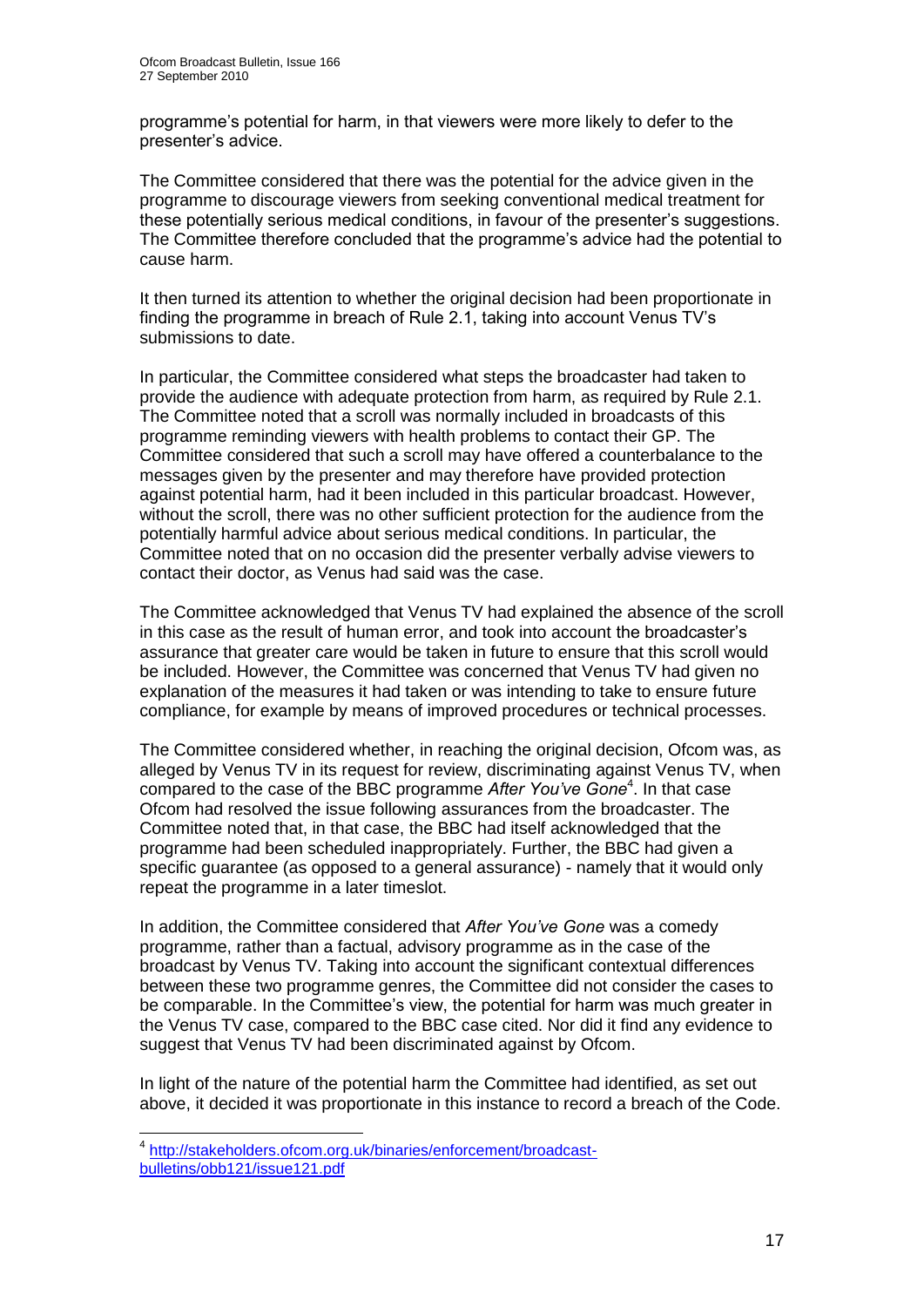The Committee therefore found that this broadcast of *Ruhaniat aur Tib-e-Nabvi* was in breach of Rule 2.1 of the Code.

## **Breach of Rule 2.1**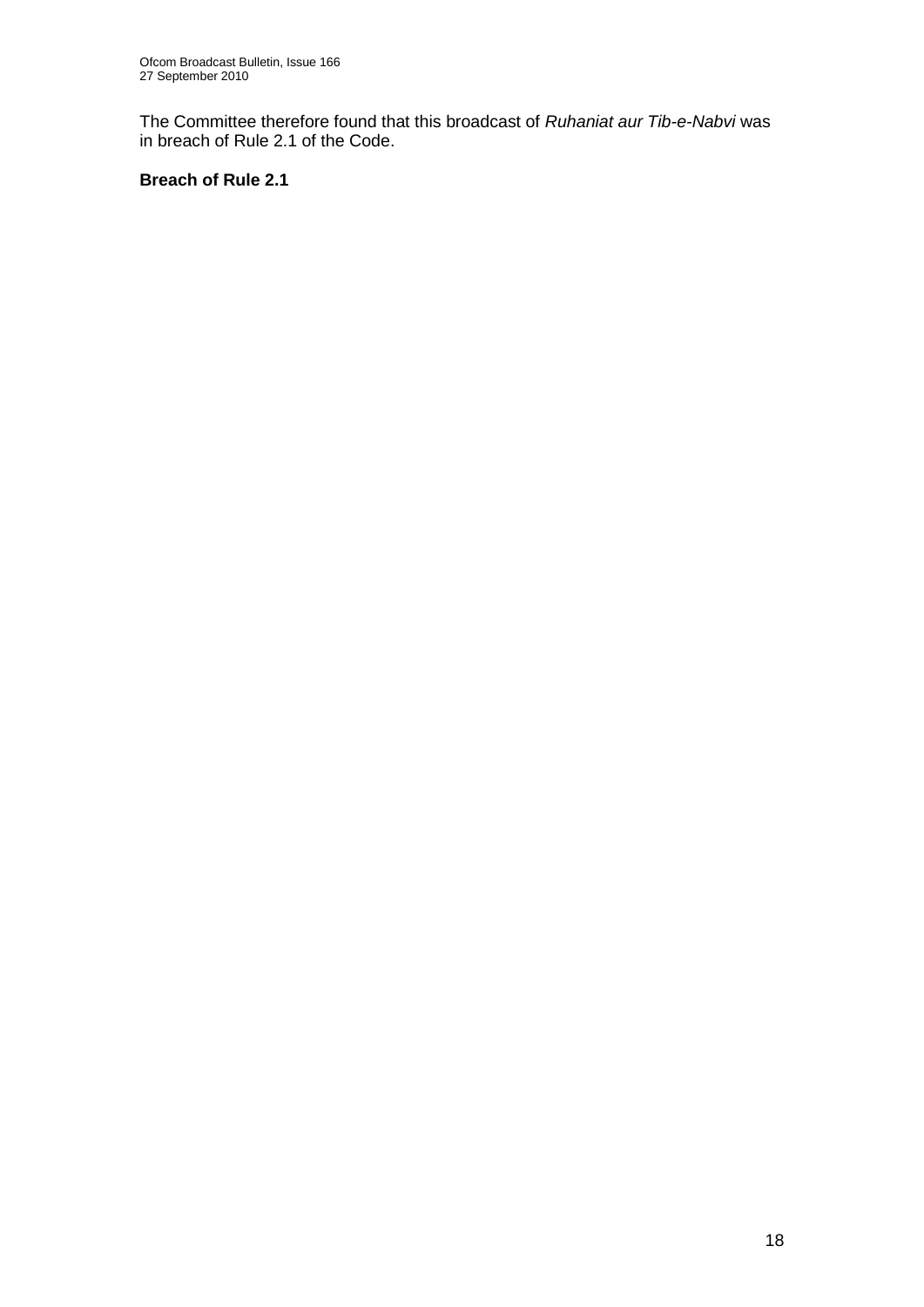# **In Breach**

**The Ministry** *BEN TV, 3 July 2010, 11:00 to 11:30*

#### **Introduction**

BEN TV describes itself as a "black oriented, urban, diverse and cosmopolitan family channel" which broadcasts entertainment and news programmes to Europe and North Africa. The licence for Ben TV is held by Greener Technology Limited ("the Licensee").

*The Ministry* was a religious programme broadcast on BEN TV in which viewers phoned in to seek healing and prayers about a range of personal matters including their children"s physical and mental health. It featured a visiting pastor, speaking in Twi (a Ghanaian dialect), who delivered his guidance in a prophetic style. To assist the pastor and the callers a woman sat beside him and translated his comments into English.

A caller from Italy asked the pastor to pray for her two daughters who had headaches and stomach pain. The pastor offered his prayers and asked the caller if she knew someone called Ama. The caller confirmed there was an Ama in her family to which the pastor replied (in translation from the original Twi):

*―In the spirits I see you standing beside someone called Ama…you are a crying woman. If you don't pray, by the end of December, the Ama you know in your family will die…‖*

In the same programme, a caller from Germany asked the pastor to pray for her 13 year old son who was "a bit delayed in his talking and all the activities he performs". During the course of the conversation that followed the pastor asked the caller if she knew someone called *"Serwaa"* 

The caller confirmed "Serwaa" was her daughter, to which the pastor replied (in translation from the original Twi):

*―If you don't pray for her, exactly one month from today she will die. A demon will go and hit her heart so she will get a heart attack, the incident would have occurred exactly one month from today but because you have called we refuse it in Jesus' name. May God touch her. They are looking for someone called Serwaa to be used as a sacrifice for a river located in Asante Bekwai, in Mampong<sup>1</sup> . There is a river lying there and they want someone called Serwaa to be sacrificed. We refuse it. Do three days of fasting.‖*

Ofcom received a complaint from a viewer who said he was shocked by the pastor"s comments, and suggested they were not acceptable and "downright wicked" because the pastor was informing parents that their children would die if the parents did not pray.

The broadcaster was asked to provide comments with respect to the following Rules:

<sup>1</sup>  $1$  Mampong is a district of Ghana in the Ashanti region.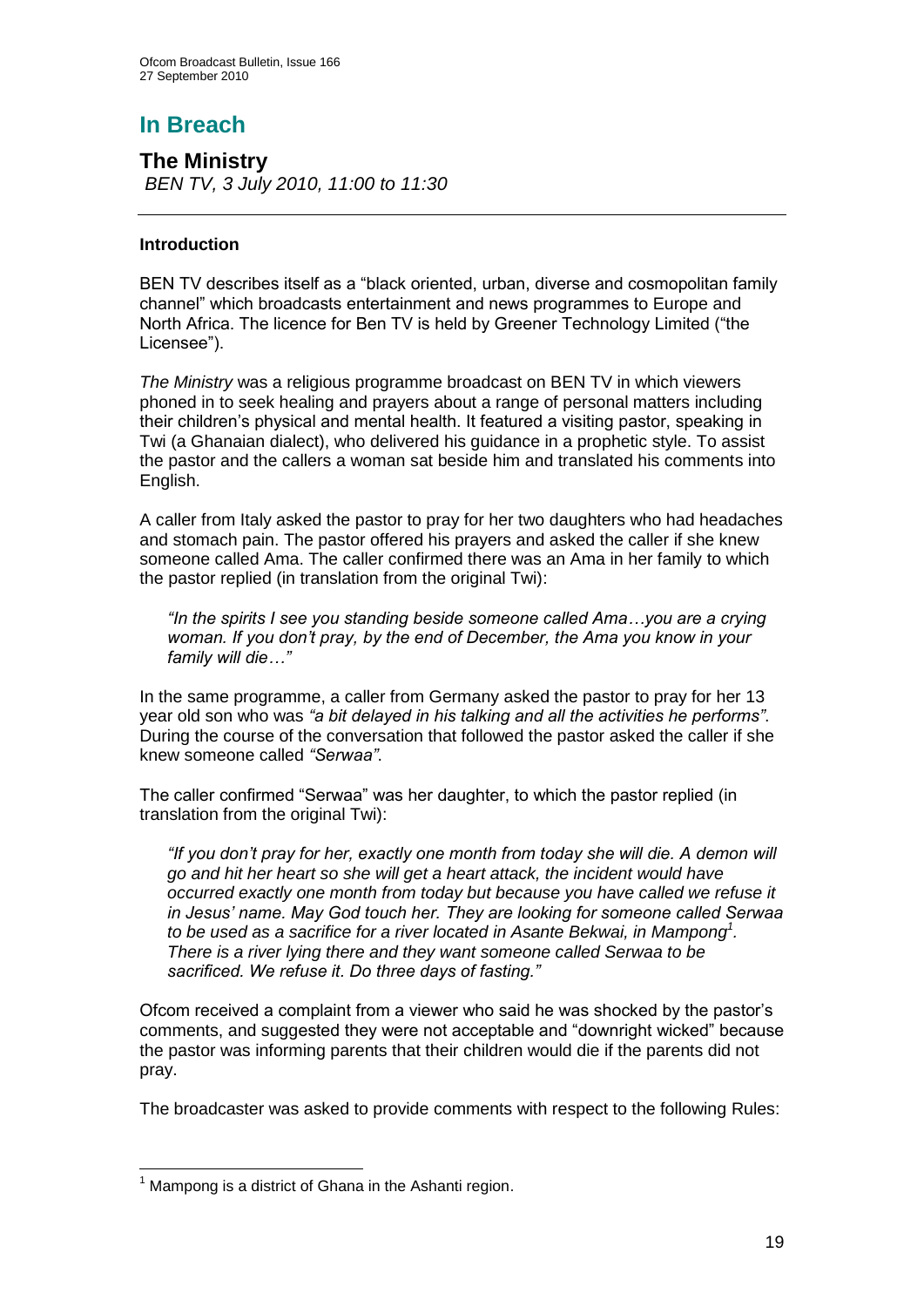- $\bullet$ Rule 2.1: broadcasters must apply generally accepted standards to provide adequate protection for members of the public from the inclusion of harmful material; and
- Rule 4.6: religious programmes must not improperly exploit any susceptibilities  $\bullet$ of the audience.

#### **Response**

In response the broadcaster explained that the pastor was a visiting preacher from Ghana who had not been properly briefed about the requirements of the Code before he went on air. The pastor was preaching in a "prophetic style" which was common "in their churches".

Ben TV stated that in future - to ensure similar material was not broadcast again - it would ensure that all pastors or ministries delivering prophetic content on air would be advised before broadcast of the Code rules and they would be required to sign compliance agreements.

In addition the broadcaster stated that as soon as Ofcom had notified them of the complaint an extensive on-air apology, delivered by a senior pastor, was transmitted to viewers on 8 July 2010. The apology explained that the statement was made by a visiting pastor and whilst it was "misconstrued" it was also "highly regrettable".

The broadcaster offered its "sincerest" apologies to viewers for the harm or offence the material may have caused.

#### **Decision**

In reaching this decision Ofcom has considered the fact that broadcasters have a right to freedom of expression which gives the broadcaster a right to transmit and the audience a right to receive creative material, information and ideas without interference from a public body, but subject to restrictions prescribed by law and necessary in a democratic society. Although broadcasters and viewers have this right, broadcasters must therefore ensure that the material they transmit is in accordance with the general law and the Code.

#### Rule 4.6

Ofcom is required by the Act to set standards to ensure that religious programmes protect listeners and viewers from the failure of a proper degree of responsibility and improper exploitation. In particular, section 319(6)(a) states that "any improper exploitation of any susceptibilities of the audience for such a [religious] programme" should be avoided. This is reflected in Rule 4.6 of the Code which aims to ensure that broadcasters do not exploit the audience at a time when they are potentially vunerable. This approach is supported by Ofcom"s research in this area which is in the Guidance to this Rule.

"Respondents to Ofcom research on religious programmes believe that all people are susceptible at one time or another. There are times when it will be clear to the broadcaster that they are soliciting an actual response from their audience. At these times broadcasters need to take care and recognising the possible risk to audience members particularly the vulnerable."

Ofcom noted that in both of the examples set out above, the pastor stated that specific members of each callers" family would die if the caller did not pray for the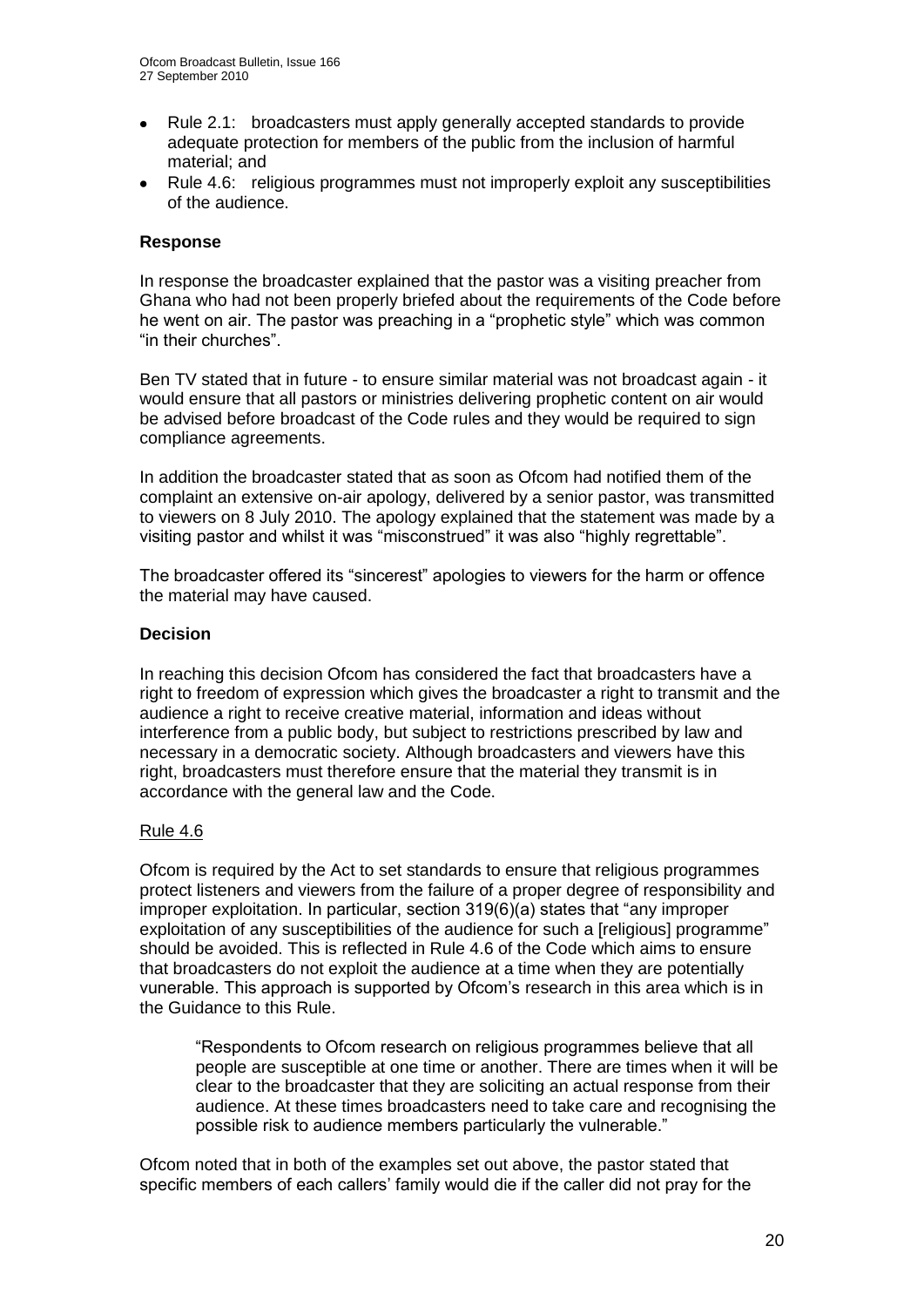individual. In the second example, the pastor seemed to forecast that the caller"s daughter would be saved from being sacrificed in a river if the caller prayed for her. It was of particular concern to Ofcom that the pastor was therefore implying that it was only because the viewer had telephoned the programme that a personal catastrophe had been avoided. It is Ofcom"s view that this was improper exploitation of the audience and therefore in breach of Rule 4.6 and unacceptable.

## Rule 2.1

Rule 2.1 requires that broadcasters apply generally accepted standards to provide protection for members of the public from the inclusion of harmful or offensive material.

Ofcom noted that in the response from the broadcaster, the "prophetic style" of ministry, where a pastor foretells future events (as demonstrated in this programme), was common "in their churches". However, while mindful of the range of styles and modes of worship practised within different traditions, Ofcom is of the view that forecasts or claims to viewers or listeners of a specific forthcoming death or other dire event should be excluded from religious programming, however earnestly believed in particular churches. To encourage any form of religious observance through such warnings carries serious risks of distress, harm and offence and improper exploitation of viewers. In these circumstances - as in this case broadcasters do not provide adequate protection for members of the public from harmful and/or offensive material, and fail to apply generally accepted standards in accordance with the requirements of Rule 2.1.

Ofcom welcomes the broadcaster"s on-air apology and acknowledgement that, although viewers can continue to seek this style of religious ministry in a church, when broadcast it must comply with the Code.

It is Ofcom"s view that this is a serious breach of the Code and we would urge other religious licensees considering broadcasting content of a similar nature to take careful note of this breach finding.

#### **Breach of Rules 2.1 and 4.6**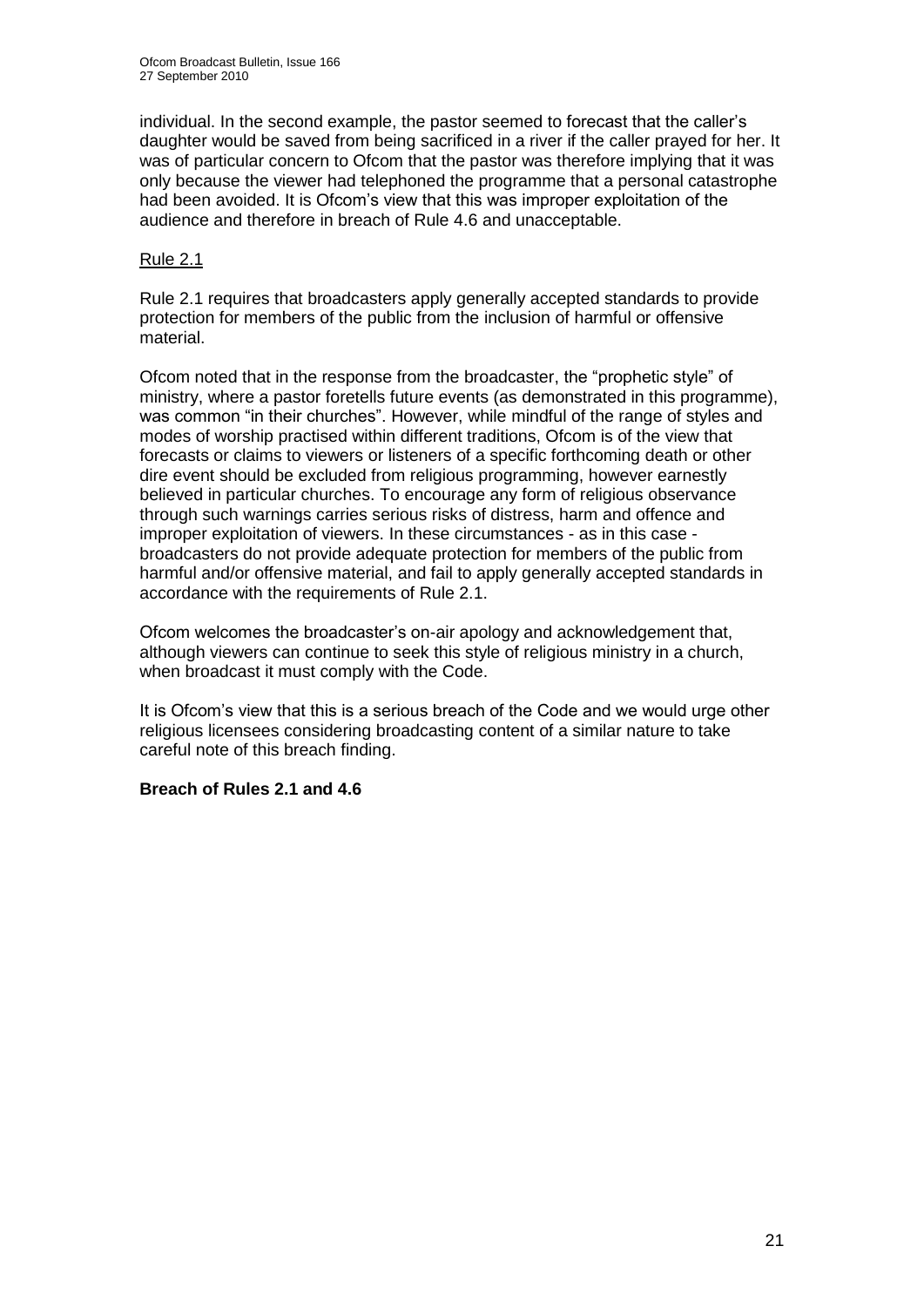## **In Breach**

## **Club Paradiso**

*Club Paradiso, 24/25 June 2010, 00:15 to 00:45*

## **Introduction**

*Club Paradiso* is a daytime and adult sex chat television service broadcast under a licence held by Chat Central Limited ("Chat Central" or "the Licensee"). The service is available freely without mandatory restricted access on Sky channel number 966. This channel is situated in the 'adult' section of the Sky electronic programme guide ("EPG"). The channel broadcasts chat and teleshopping services during the daytime, and programmes after the 21:00 watershed based on interactive 'adult' sex chat services. Viewers are invited to contact onscreen female presenters via premium rate telephony services ("PRS"). The female presenters dress and behave in a flirtatious way during the day and more sexually provocative way after the watershed while encouraging viewers to contact the PRS numbers.

Ofcom received a complaint which said that this broadcast was too explicit and included sexual activity between a male and female presenter including simulated or mimed oral sex, sexual intercourse and other sexually provocative acts.

Ofcom noted that between 00:15 and 00:45, the broadcast featured a male as well as a female presenter. The male was wearing underpants and the female fishnet stockings and a black thong. During the broadcast the female presenter adopted various sexual positions for relatively prolonged periods of time, including on her back with her legs apart, on all fours with buttocks to camera and sat on top of and astride the male presenter"s chest. The male presenter also adopted various positions, which included kneeling with his crotch by the female presenter"s mouth, kneeling behind the female presenter whilst she was on all fours and lying on his back while under the female presenter. While in these positions, the female and male mimed oral sex on each other, they both gyrated their hips miming sexual intercourse, the male squirted white lotion on the female"s buttocks and rubbed it in, and the male licked the female"s breasts and nipples. Furthermore the male stroked and gently spanked the female"s body and buttocks. At times the squirted lotion was left on the female's buttocks for a period of time. While adopting these positions or engaging in these activities, neither presenter touched the other"s genital area.

Ofcom requested formal comments from Club Paradiso in relation to the following Code rules:

- Rule 1.18 ('Adult sex material' material that contains images and/or language of  $\bullet$ a strong sexual nature which is broadcast for the primary purpose of sexual arousal or stimulation - must not be broadcast at any time other than between 2200 and 0530 on premium subscription services and pay per view/night services which operate with mandatory restricted access. In addition, measures must be in place to ensure that the subscriber is an adult);
- Rule 2.1 (the broadcaster must apply generally accepted standards); and
- Rule 2.3 (offensive material must be justified by context).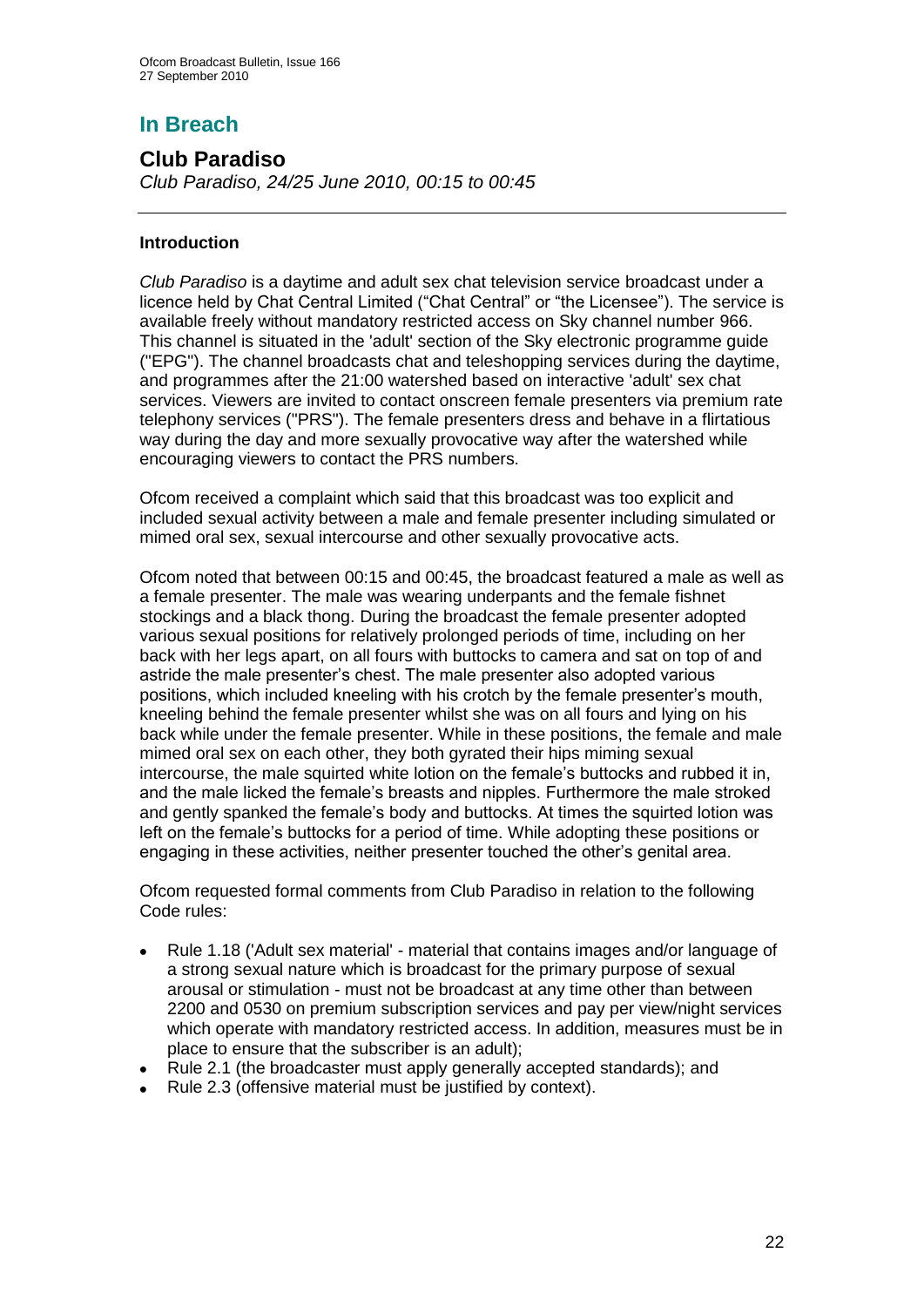#### **Response**

Club Paradiso said that it decided to run a section of programming with both male and female presenters on a trial and one off basis. This trial took place midweek and well past the watershed and the presenters kept a safe distance between themselves with no sexual touching of the genital area. It said that the material was not of a strong sexual nature, did not constitute explicit material and did not go beyond generally accepted standards. Club Paradiso said it did not intend to push any boundaries of acceptability and apologised if Ofcom felt this was the case. The Licensee said it was keen to ensure that its output adhered to Ofcom"s Code Rules.

#### **Decision**

Ofcom has a duty to ensure that generally accepted standards are applied to the content of radio and television services so as to provide adequate protection from the inclusion of harmful or offensive material. In relation to generally accepted standards, including those in relation to sexual material, Ofcom recognises that what is and is not generally accepted is subject to change over time. When deciding whether or not particular broadcast content is likely to fall within generally accepted standards it is necessary to assess the character of the content itself and the context in which it is provided.

In relation to the broadcast of material of a sexual nature this normally involves assessing the strength or explicitness of the content and balancing it against the particular editorial or contextual justification for broadcasting the content. Ofcom seeks to ensure that material of a sexual nature, when broadcast, is editorially justified, appropriately scheduled and where necessary access is restricted to adults.

Broadcasters are allowed to broadcast after the watershed (and without other access restrictions) material which is of a strong sexual nature as long as it is justified by the context. However, this material must not be considered to be "adult sex material" (i.e. it is not strong sexual images which are broadcast for the primary purpose of sexual arousal or stimulation), or BBFC R-18 rated films or their equivalent.

Rule 1.18 of the Code requires "adult sex material" to be broadcast only between 22:00 and 05:30, and then only if mandatory restricted access is in place. In judging whether material is 'adult sex material', and therefore is subject to this rule, broadcasters should be guided by the definitions used by the BBFC when referring to "sex-works at "18"". This guidance has been supplemented by various decisions of Ofcom through a series of published findings, and published decisions of the Content Sanctions Committee. By these means Ofcom has made clear what constitutes "adult sex material'<sup>1</sup>.

1

<sup>&</sup>lt;sup>1</sup> For example:

Sanctions decision against Square 1 Management Limited concerning its channel Smile TV, dated 10 July 2008, [http://www.ofcom.org.uk/tv/obb/ocsc\\_adjud/SmileTV.pdf;](http://www.ofcom.org.uk/tv/obb/ocsc_adjud/SmileTV.pdf)

Breach Finding on SportxxxBabes, Ofcom Broadcast Bulletin 115, dated 11 August 2008; [http://www.ofcom.org.uk/tv/obb/prog\\_cb/obb115/;](http://www.ofcom.org.uk/tv/obb/prog_cb/obb115/)

Breach Finding on SportxxxBabes, Ofcom Broadcast Bulletin 119, dated 13 October 2008; [http://www.ofcom.org.uk/tv/obb/prog\\_cb/obb119/;](http://www.ofcom.org.uk/tv/obb/prog_cb/obb119/)

Sanctions decision against Satellite Entertainment Limited concerning its channel SportxxxBabes, dated 26 August 2008, [http://www.ofcom.org.uk/tv/obb/ocsc\\_adjud/sportxxxbabes.pdf;](http://www.ofcom.org.uk/tv/obb/ocsc_adjud/sportxxxbabes.pdf) and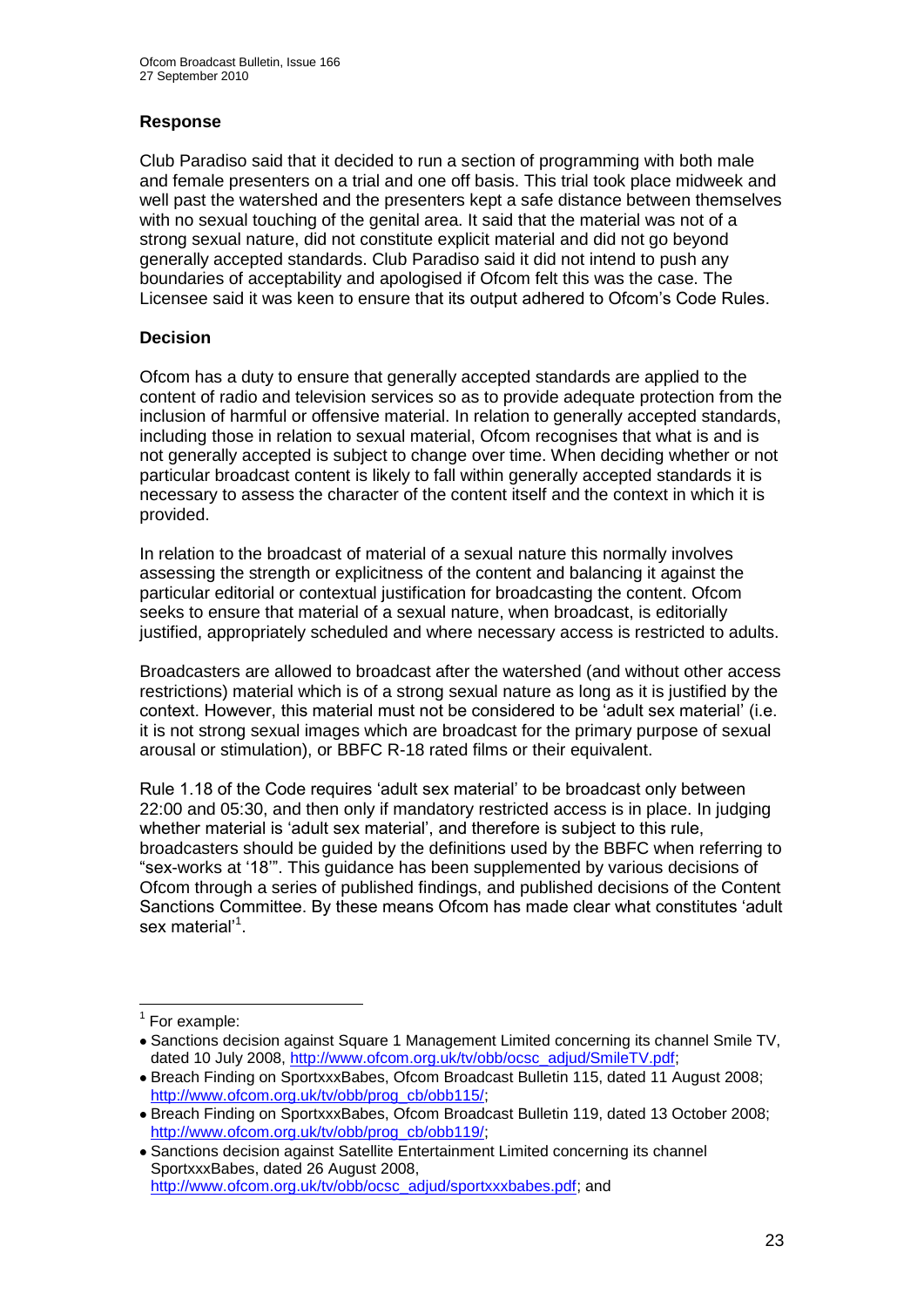In considering the contents of this programme Ofcom asked itself two questions:

- was the content of the programme 'adult sex material"; and
- did the broadcaster ensure that the content was provided with sufficient  $\bullet$ contextual justification so as to ensure that it fell within generally accepted standards.

When setting and applying standards in its Code to provide adequate protection to members of the public from harm and offence, Ofcom must have regard to the need for standards to be applied in a manner that best guarantees an appropriate level of freedom of expression in accordance with Article 10 of the European Convention of Human Rights, as incorporated in the Human Rights Act 1998. This is the right of a broadcaster to impart information and ideas and the right of the audience to receive them. Accordingly, Ofcom must exercise its duties in light of these rights and not interfere with the exercise of these rights in broadcast services unless it is satisfied that the restrictions it seeks to apply are required by law and are necessary to achieve a legitimate aim. Ofcom notes however that a broadcaster's right to freedom of expression, although applicable to sexual content and pornography, is more restricted in this context compared to, for example, political speech, and this right can be legitimately restricted if it is for the protection of the public, including the protection of those under 18.

Ofcom considered this broadcast in respect of Rules 1.18, 2.1 and 2.3 of the Code.

In relation to Rule 1.18, Ofcom examined the content of the broadcast and considered that it contained material of a strong sexual nature, including scenes of simulated and mimed sexual activity. For example, during the broadcast the male presenter mimed sexual intercourse with the female and they both mimicked the performance of oral sex on each other, The female presenter adopted various sexual positions including astride the male presenter"s chest near his face. In addition, the white lotion used as a prop in the performance was squirted onto and allowed to remain on the female presenter"s buttocks, and the male licked the female presenter"s breasts and nipples in sexual and intimate manner. Even though neither

- 1 Sanctions decision against Satellite Entertainment Limited concerning its channel SportxxxBabes, dated 26 August 2008, [http://www.ofcom.org.uk/tv/obb/ocsc\\_adjud/sportxxxbabes.pdf;](http://www.ofcom.org.uk/tv/obb/ocsc_adjud/sportxxxbabes.pdf)
- Sanction decision against Playboy TV UK/Benelux Limited concerning its channel Playboy One, dated 2 April 2009, [http://www.ofcom.org.uk/tv/obb/ocsc\\_adjud/playboytv.pdf;](http://www.ofcom.org.uk/tv/obb/ocsc_adjud/playboytv.pdf)
- Breach Finding on Bang Babes licensed by Bang Channels Limited, Broadcast Bulletin 151, [http://stakeholders.ofcom.org.uk/enforcement/broadcast-bulletins/obb151/;](http://stakeholders.ofcom.org.uk/enforcement/broadcast-bulletins/obb151/) and
- Breach Finding on Bang Babes, Broadcast Bulletin 152, <http://stakeholders.ofcom.org.uk/enforcement/broadcast-bulletins/obb152/>
- Breach Finding on Bang Babes, Broadcast Bulletin 153, <http://stakeholders.ofcom.org.uk/enforcement/broadcast-bulletins/obb153/>
- Breach Finding on Bang Babes, Broadcast Bulletin 157, <http://stakeholders.ofcom.org.uk/enforcement/broadcast-bulletins/obb157/>
- Breach Finding on Bang Babes, Broadcast Bulletin 163, [http://stakeholders.ofcom.org.uk/binaries/enforcement/broadcast](http://stakeholders.ofcom.org.uk/binaries/enforcement/broadcast-bulletins/obb163/issue163.pdf)[bulletins/obb163/issue163.pdf](http://stakeholders.ofcom.org.uk/binaries/enforcement/broadcast-bulletins/obb163/issue163.pdf)
- Breach Finding on Bang Babes, Broadcast Bulletin 164, <http://stakeholders.ofcom.org.uk/enforcement/broadcast-bulletins/obb164/>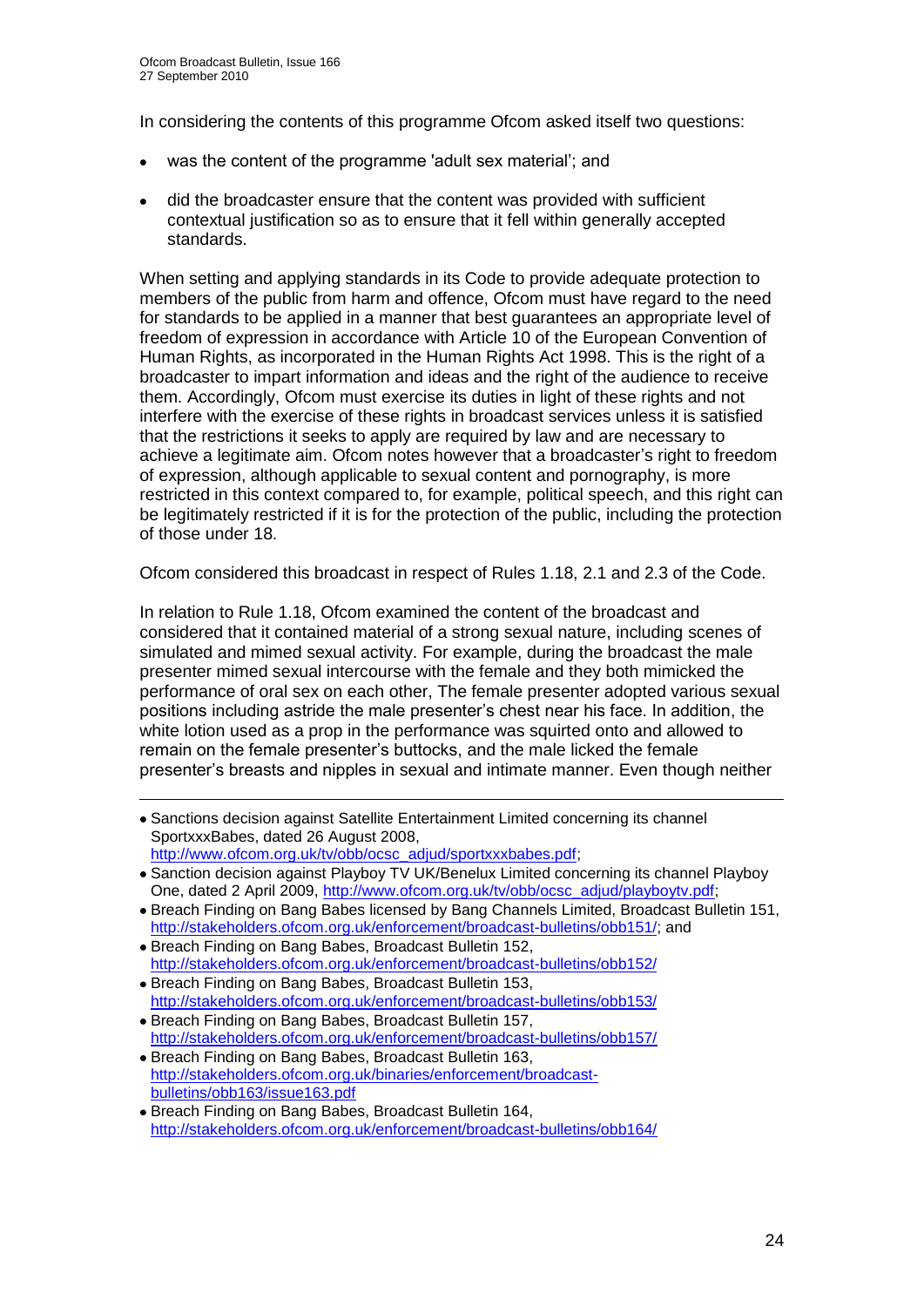presenter directly touched the other"s genital area, the performance and provocative actions of both presenters were clearly suggestive of various sexual acts. Ofcom took account of the fact that the sequences were, in some cases, relatively prolonged and repeated throughout the 30 minute broadcast. In Ofcom's view, the primary purpose of broadcasting this material was clearly sexual arousal. Given the above, the material was, in Ofcom's view, of a strong sexual nature. Having assessed this programme"s content and purpose, Ofcom considered that this content constituted 'adult-sex' material. Its broadcast, without mandatory restricted access, was therefore in breach of Rule 1.18 of the Code.

Ofcom then went on to consider whether the broadcast was also in breach of Rules 2.1 and 2.3 of the Code. In light of Ofcom's view that the programme contained material that constituted 'adult sex material' and was therefore unsuitable for broadcast without mandatory restricted access, the broadcast was clearly capable of causing considerable offence. Ofcom therefore examined the extent to which there were any particular editorial or contextual factors that might have limited the potential for offence. Ofcom noted that the programme was broadcast at 00:15, therefore a long time after the watershed, and that viewers tend to expect stronger sexual material to be shown later at night. Ofcom also took account of the fact that the channel is positioned in the 'adult' section of the Sky EPG and that viewers tend to expect the broadcast of stronger sexual material on channels in this section of the EPG than would be expected to be included on other channels.

However, in this case, given the relatively prolonged and repeated scenes of intimacy and the strong sexual nature of the performance (for the purpose of sexual arousal), the time of broadcast and location of the channel were not sufficient to justify the broadcast of the material. The material shown was so strongly sexual that it would have exceeded the likely expectation of the vast majority of the audience. Ofcom concluded that the content was clearly not justified by the context and was in breach of generally accepted standards and in breach of Rules 2.1 and 2.3.

Ofcom welcomed the Licensee"s apologies and confirmation it was keen to adhere to the Code and put in place new procedures if necessary. It also noted the broadcaster"s statements that this was a trial broadcast piece which has not been repeated, and that its record of compliance until now has been good. However, in Ofcom"s opinion, the content of this programme exceeded that which should be broadcast free to air without mandatory restricted access and there was a clear breach of Rules 1.18, 2.1 and 2.3 of the Code.

Ofcom has provided a considerable amount of guidance to adult sex chat broadcasters about what constitutes "adult sex material" and what is acceptable under the Code. These broadcasters need to take particular care when they feature more than one presenter on screen and the presenters are or appear to be intimate with each other in a sexual manner.

**Breach of Rules 1.18, 2.1 and 2.3**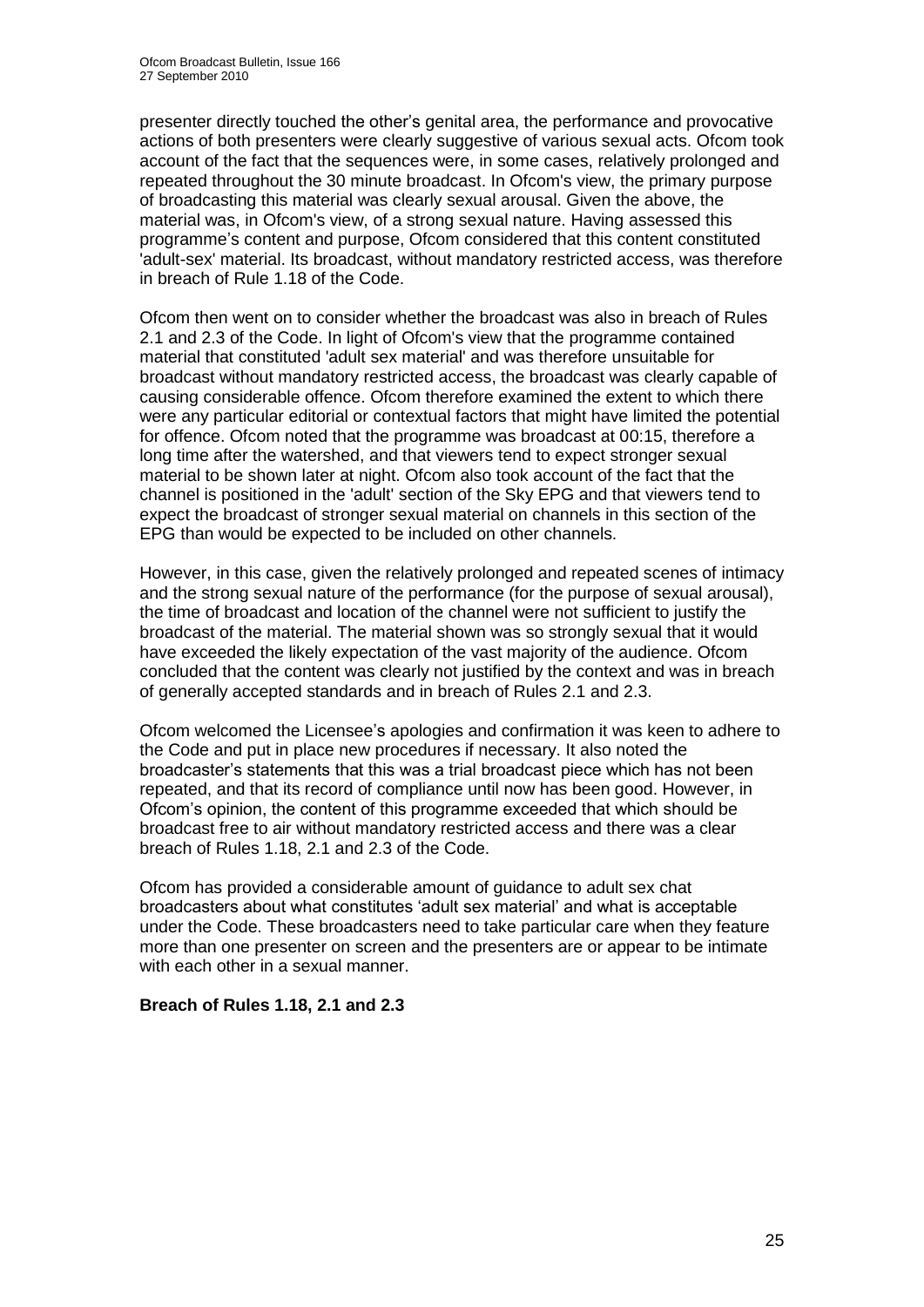# **In Breach**

## **Early Bird**

*Tease Me TV (Freeview), 3 August 2010, 08:00 to 09:00*

## **Introduction**

*Earlybird* is a televised daytime interactive chat programme broadcast on Tease Me TV between 05:30 and 09:00 and without mandatory restricted access. Viewers are invited to contact onscreen female presenters via premium rate telephony services ("PRS"). The presenters generally dress and behave in a flirtatious manner. Tease Me TV is located on the Freeview platform on channel number 98. The licence for the service is held by Bang Media (London) Ltd ("Bang Media").

Ofcom received a complaint from a viewer about this broadcast. The complainant was a parent of young children and was concerned "that during the morning until 9am the Early Bird digital channel is broadcasting sexually explicit television". The complainant said that the material was broadcast at "a time when many young children watch television, before school and in the holidays and the channel is easily accessible".

The Licensee provided a recording. Ofcom noted that the female presenter was wearing a revealing red lace bra and thong, red fish net stocking and suspenders, and red stilettos. During the broadcast the presenter adopted certain positions including lying on her side, back and front with her legs wide open, lying on her side with one leg raised in the air, and on all fours with her hips and buttocks raised. While in these positions the presenter repeatedly: stroked and touched her body including her crotch area, legs and breasts; moved and gyrated her hips in a sexually provocative way; and lightly jiggled her breasts. The presenter was also shown licking her lips and showing her tongue to reveal a tongue stud. A number of times during the broadcast the camera moved up and down the presenter"s body so that her covered breasts were shown in close up.

Ofcom requested comments from Bang Media under Rule 1.3 (children must be protected from unsuitable material by appropriate scheduling).

## **Response**

Ofcom formally requested comments from Bang Media on a number of occasions. Bang Media did not provide any comments. In the absence of any response from the Licensee, Ofcom proceeded to reach a decision on this material against the Code.

## **Decision**

Rule 1.3 makes clear that children should be protected by appropriate scheduling from material which is unsuitable for them. Appropriate scheduling is judged according to factors such as: the nature of the content; the likely number of children in the audience, taking into account such factors as school time; the start and finish time of the programme; the nature of the channel; and, the likely expectations of the audience for a particular channel or station at a particular time and a particular day. It should be noted that the watershed starts at 21:00 and material unsuitable for children should not, in general, be shown before 21:00 or after 05:30.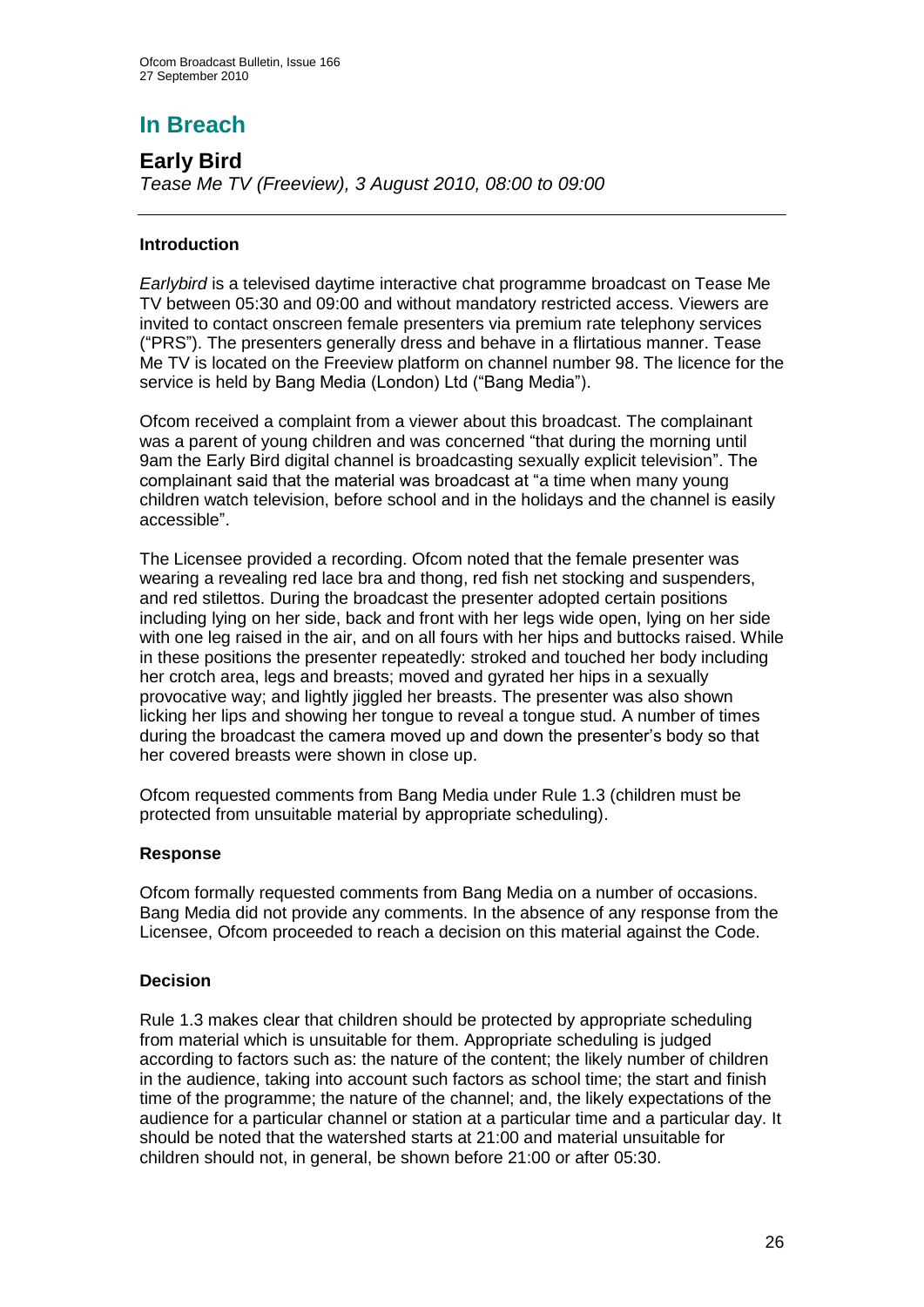1

Ofcom has made clear in numerous previous published findings what sort of material is unsuitable to be included in daytime interactive chat programmes without mandatory restricted access<sup>1</sup>. In the context of daytime interactive chat programmes where the presenters generally dress and behave in a flirtatious matter for extended periods in order to solicit PRS calls, Ofcom underlined that the presenters should not, for example, appear to mimic or simulate sexual acts or behave in an overtly sexual manner and clothing should be appropriate for the time of broadcast. These decisions were also summarised in a guidance letter sent by Ofcom to daytime and adult sex chat broadcasters in August 2009. Some of these findings involved Bang Media.

This broadcast was transmitted during the early morning and featured a female presenter wearing very skimpy lingerie of a sexual nature. The presenter was shown acting in a sexualised way – for example by adopting sexual positions for prolonged periods of time, such as: lying on her side and back with her legs wide open or in the air (albeit away from camera) and kneeling on all fours with her hips and buttocks raised in the air. While in these positions the presenter repeatedly mimicked sexual activity by moving and gyrating her hips in a sexual manner and her breasts were shown in close up. The presenter also repeatedly stroked her breasts and crotch area and licked her lips in a sexualised rather than flirtatious way.

Ofcom concluded that the content included in the broadcast as described above had no editorial justification since its sole purpose was to elicit PRS calls. In Ofcom"s view, the revealing and sexual clothing, and repeated actions and sexual positions of the presenter were intended to be sexually provocative in nature and the broadcast of such images was not suitable to promote daytime chat. In light of this behaviour, together with its lack of editorial justification, in Ofcom"s view the material was clearly unsuitable for children.

Ofcom went on to consider whether this material was appropriately scheduled. Ofcom took into account that this material was broadcast from 08:00 in the morning and therefore at a time when children may have been in the audiance, some unaccompanied by an adult. While Ofcom noted that the material was broadcast on a channel that is not located directly next to children"s channels on the Freeview platform, there was the potential for children, should they be flicking through the Freeview electronic programme guide, to come across the channel unawares. Ofcom then considered the likely expectations of the audience for programmes broadcast at this time of day on a channel without mandatory restricted access. In its opinion,

 $1$  Earlybird, Tease Me TV, 3 June 2010, 05:45 and 08:00, Bulletin 164 at [http://stakeholders.ofcom.org.uk/binaries/enforcement/broadcast](http://stakeholders.ofcom.org.uk/binaries/enforcement/broadcast-bulletins/obb164/issue164.pdf)[bulletins/obb164/issue164.pdf;](http://stakeholders.ofcom.org.uk/binaries/enforcement/broadcast-bulletins/obb164/issue164.pdf) Earlybird, Tease Me TV, 30 January, 20 March, 27 April 2010 and Earlybird, Tease Me, 21 April 2010 – all Findings in Bulletin 163 at [http://stakeholders.ofcom.org.uk/enforcement/broadcast-bulletins/obb163/;](http://stakeholders.ofcom.org.uk/enforcement/broadcast-bulletins/obb163/) Tease Me: Earlybird, Tease Me TV (Freeview), 15 February 2010, 05:30 and Tease Me: Earlybird, Tease Me TV (Freeview), 25 January 2010, 07:15 – both Findings in Bulletin 158 at [http://stakeholders.ofcom.org.uk/enforcement/broadcast-bulletins/obb158/;](http://stakeholders.ofcom.org.uk/enforcement/broadcast-bulletins/obb158/) The Pad, Tease Me, 26 February, 11:45, The Pad, Tease Me 3, 27 February 2010, 11:45, Tease Me: Earlybird, Tease Me TV (Freeview) 26 January 2010, 07:15 - all in Bulletin 157 at [http://stakeholders.ofcom.org.uk/enforcement/broadcast-bulletins/obb157/;](http://stakeholders.ofcom.org.uk/enforcement/broadcast-bulletins/obb157/) The Pad Tease Me, 6 November 2009, 12:00 to 13:00 and 14:00 to 15:00, Bulletin 152 at [http://stakeholders.ofcom.org.uk/enforcement/broadcast-bulletins/obb152/;](http://stakeholders.ofcom.org.uk/enforcement/broadcast-bulletins/obb152/) Elite Days, Finding in Bulletin 151 at [http://stakeholders.ofcom.org.uk/enforcement/broadcast](http://stakeholders.ofcom.org.uk/enforcement/broadcast-bulletins/obb151/)[bulletins/obb151/;](http://stakeholders.ofcom.org.uk/enforcement/broadcast-bulletins/obb151/)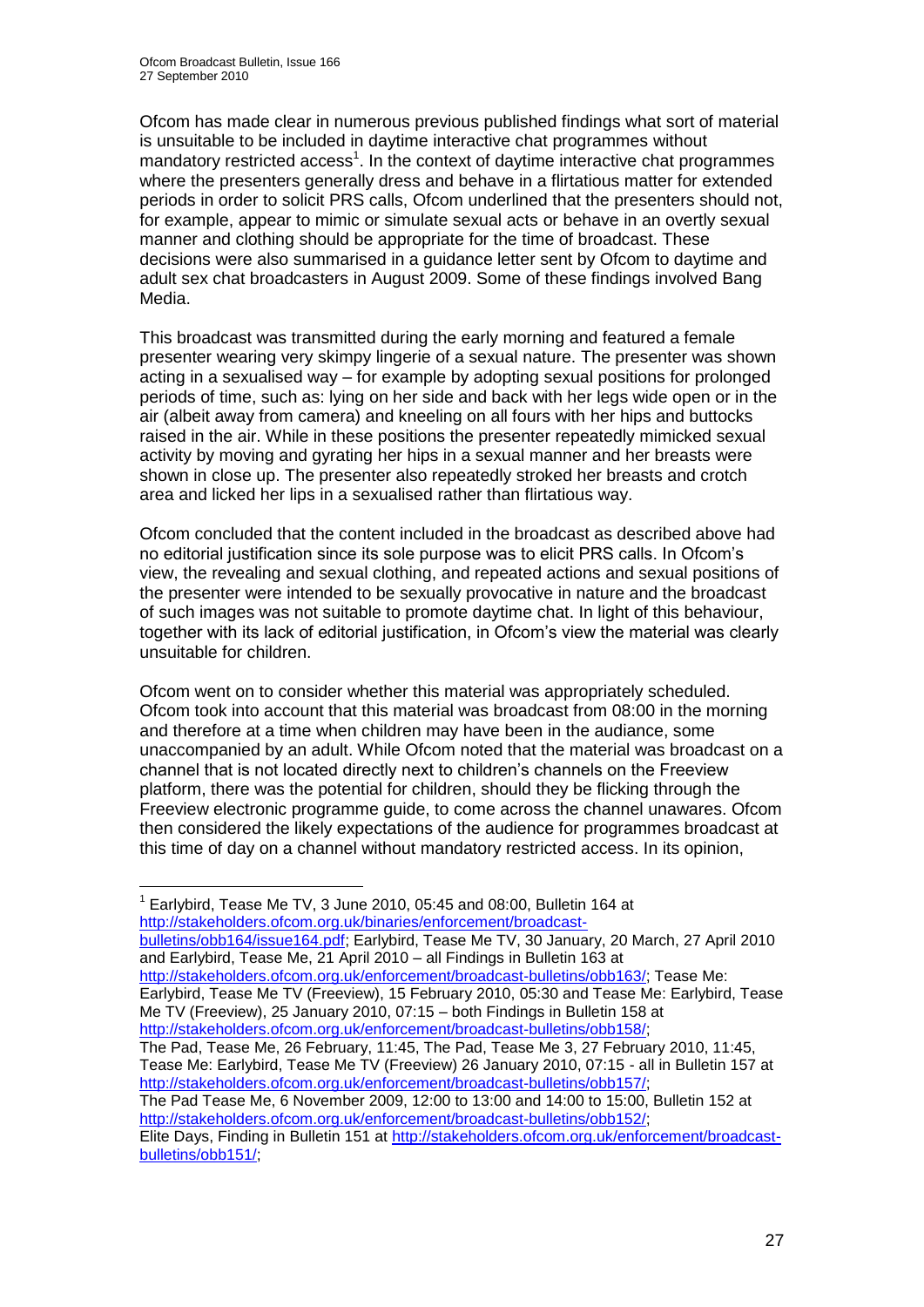viewers would not expect to come across such material on this channel or any other unencrypted channel at this time.

Taking into account the factors above, Ofcom concluded that the content of the broadcast was clearly unsuitable for children and not appropriately scheduled so as to protect them from it. Therefore the content breached Rule 1.3 of the Code.

On 29 July 2010 Ofcom fined Bang Media (London) Limited and Bang Channels Limited a total of £157,250 for serious and repeated breaches of the Code as regards the broadcast of programmes between June 2009 and November 2009, and for breaches of Licence Conditions.

In addition, as a result of the serious and repeated nature of breaches recorded previously against Bang Channels Limited and Bang Media (London) Ltd in Bulletins 157, 158, 163 and 165, Bang Media has already been put on notice that these contraventions of the Code are being considered for further statutory sanction.

#### **Breach of Rule 1.3**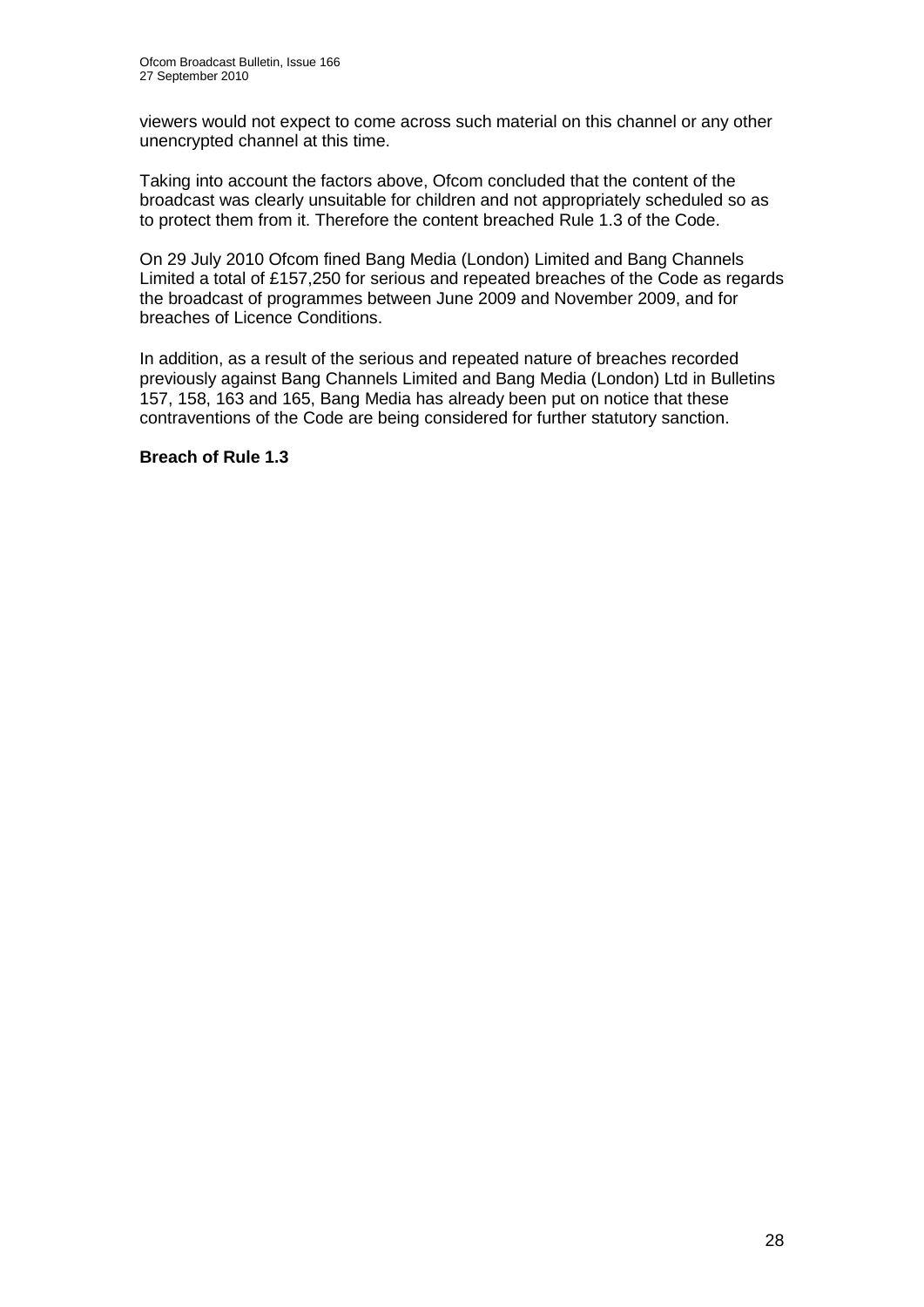# **In Breach**

**Early Bird** *Tease Me TV (Freeview), 15 July 2010, 08:30 to 09:00*

## **Introduction**

*Early Bird* is a televised daytime interactive chat programme broadcast without mandatory restricted access. Viewers are invited to contact onscreen female presenters via premium rate telephony services. Tease Me TV is a daytime chat channel available from 05:30 until 09:00 on Freeview. The programming is broadcast without mandatory restricted access. The licence for the service Tease Me TV is held by Bang Media (London) Ltd ("Bang Media").

Condition 11 of Bang Media"s licence states that the Licensee must make and retain a recording of all its programmes for a period of 60 days from broadcast, and at Ofcom"s request must produce a recording "forthwith". Ofcom has made clear that recordings "must be of a standard and in a format which allows Ofcom to view the material as broadcast."

Ofcom received one complaint about alleged inappropriate adult content between 08:30 and 09:00. Ofcom requested a recording of that material from Bang Media.

## **Response**

Between 20 July and 25 August 2010 Ofcom asked Bang Media on several occasions and set various deadlines to provide a recording of the programme. In correspondence Bang Media stated that it was having difficulty in retrieving the material Ofcom had requested. The Licensee did not provide a recording. Ofcom therefore asked the Licensee for formal comments on its compliance with Condition 11 of its licence, and in particular the obligation to provide Ofcom with a copy of its output "forthwith" on request. Bang Media did not provide any comments in response.

## **Decision**

The failure by Bang Media to supply the recording in this instance is a serious and significant breach of Condition 11 (Retention and production of recordings) of its licence to broadcast. This breach will be held on record.

On 29 July 2010 Ofcom fined Bang Media (London) Limited and Bang Channels Limited a total of £157,250 for serious and repeated breaches of the Code as regards the broadcast of programmes between June 2009 and November 2009, and for breaches of Licence Conditions. In addition, as a result of the serious and repeated nature of breaches recorded previously against Bang Channels Limited and Bang Media (London) Ltd in Bulletins 157, 158, 163 and 165, Bang Media has already been put on notice that these contraventions of the Code are being considered for further statutory sanction.

## **Breach of Licence Condition 11 (retention and production of recordings)**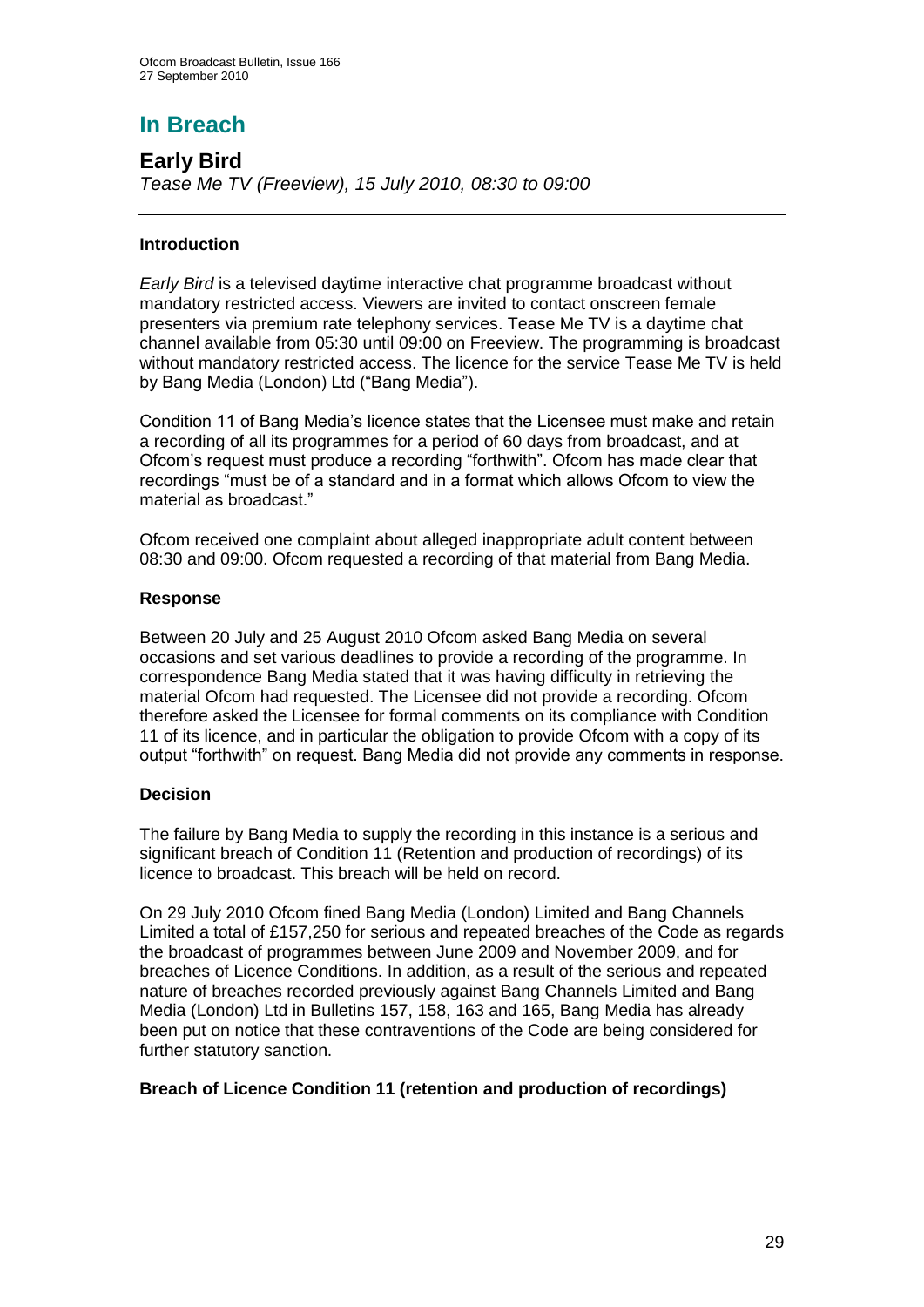# **Not In Breach**

## **Marie Stopes International advertisement**

*Channel 4, May and June 2010, various dates and times*

#### **Introduction**

Ofcom received 270 complaints about an advertisement by Marie Stopes International. The advertisement was broadcast between 24 May and 24 June 2010 by Channel  $4<sup>1</sup>$ . The complaints alleged that the advertisement was 'political' in nature.

Marie Stopes International ("MSI") is a registered charity. It provides a variety of services in the fields of sexual health, sterilisation and pregnancy. MSI offers a postconception advice service. This service includes advice about and the provision of abortions.

Political advertising is prohibited on television and radio under the terms of section 321 of the Communications Act 2003 ("the Act") and, for television, by Section 4 of the Broadcast Committee of Advertising Practice (BCAP) Television Advertising Standards Code ("the TV Advertising Code"). The relevant extracts from the Act and the TV Advertising Code are given in full at the end of this Finding.

The TV Advertising Code, formerly Ofcom"s Advertising Standards Code, is now administered by the Advertising Standards Authority (ASA) and BCAP. Ofcom, however, remains responsible under the terms of the Memorandum of Understanding, between Ofcom and the ASA, for enforcing the rules on Political Advertising, namely Section 4 of the TV Advertising Code.

The ASA itself received some 1,054 complaints, and a petition, about the advertisement which did not raise objections of a political nature. These have been considered by the ASA; no breach of the TV Advertising Code was found<sup>2</sup>.

The advertisement showed three women in everyday settings - a bus stop, a park, a café - and each time a caption appeared with a name and the words "is late": *―Jenny Evans is late‖*; *―Kate Simmons is late‖* and *―Shareen Butler is late‖*.

The voice-over said:

1

*―If you're late for your period you could be pregnant. If you're pregnant and not sure what to do, Marie Stopes International can help.‖*

An end title slate contained the text "Are you late?" and displayed a telephone number and the Marie Stopes website address.

A large number of the complaints included the following wording or essentially similar wording:

<sup>&</sup>lt;sup>1</sup> The advertisement was not broadcast in Northern Ireland.

 $2$  The ASA's adjudication on the Marie Stopes advertisement can be found at: [http://www.asa.org.uk/Complaints-and-ASA-action/Adjudications/2010/8/Marie-Stopes-](http://www.asa.org.uk/Complaints-and-ASA-action/Adjudications/2010/8/Marie-Stopes-International/TF_ADJ_48869.aspx)[International/TF\\_ADJ\\_48869.aspx](http://www.asa.org.uk/Complaints-and-ASA-action/Adjudications/2010/8/Marie-Stopes-International/TF_ADJ_48869.aspx)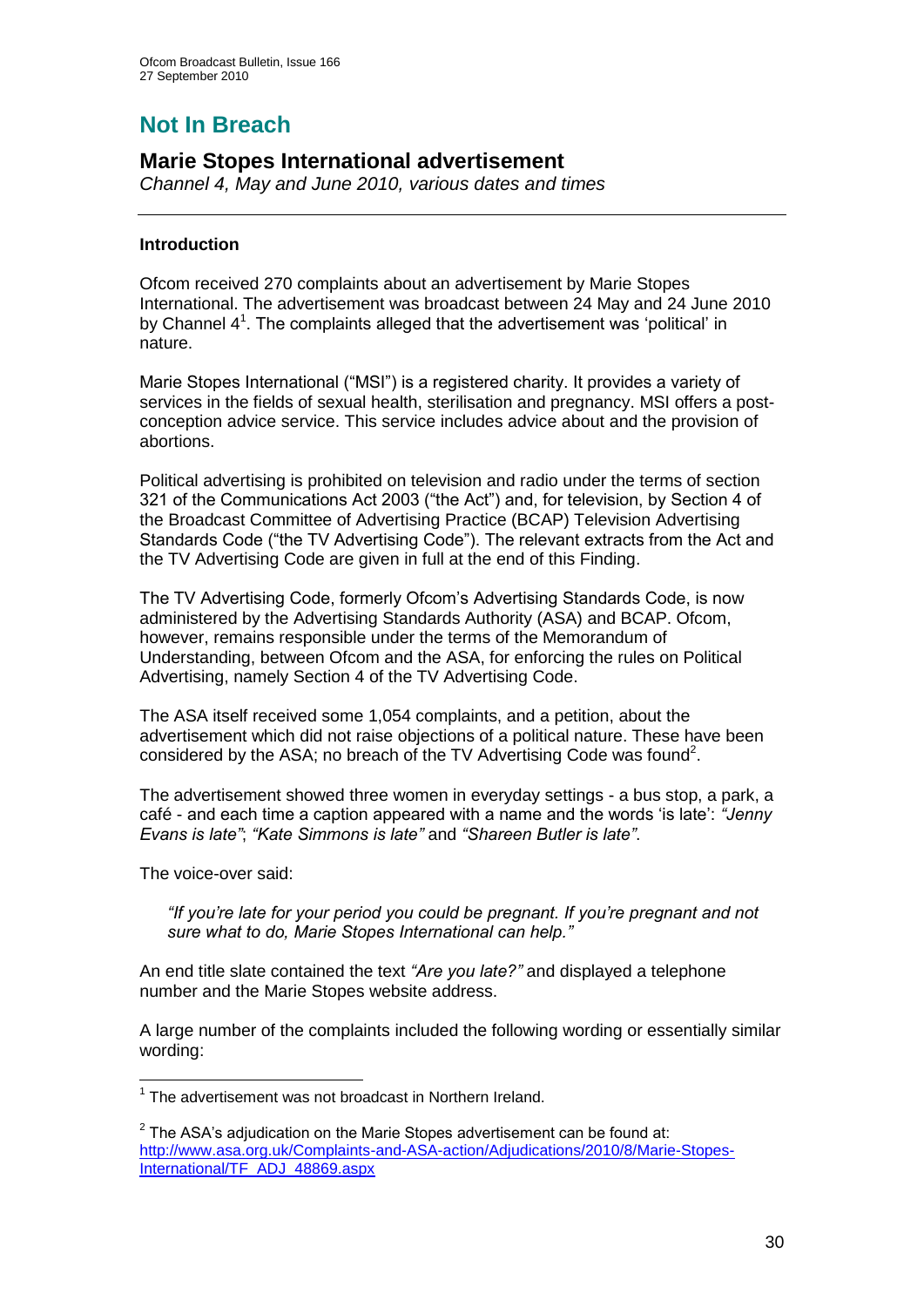"…Abortion and its provision in the UK is a matter of continuing political debate and controversy and Marie Stopes International actively campaigns to change abortion law, referring to this advert as part of a "wider campaign"."

Other complaints objected variously that the advertisement was biased; tended to normalise a contentious issue; promoted a political agenda; was part of a wider political campaign; was "propaganda"; and/or had been placed by a "political lobby".

#### **Decision**

1

Under the terms of the TV Advertising Code post-conception advice services that are not commercial in nature may advertise on television $3$ . Therefore MSI, as a not-forprofit organisation, is permitted to advertise on television.

Ofcom has a statutory duty to ensure that political advertising, as defined by the Act, is not included in television or radio services. Section 321(2) of the Act explains that an advertisement contravenes the prohibition on political advertising if it is:

- a) an advertisement which is inserted by or on behalf of a body whose objects are wholly or mainly of a political nature;
- b) an advertisement which is directed towards a political end; or
- c) an advertisement which has a connection with an industrial dispute.

Therefore an advertisement may fall foul of the prohibition on political advertising either because of the character of the advertiser or because of the content and character of the advertisement. Section 321(3) sets out an inclusive, non exhaustive list of examples of "objects of a political nature" and "political ends".

In order to consider whether the advertisement was political and therefore prohibited, Ofcom considered the above criteria in turn.

#### Is MSI a body whose objects are wholly or mainly of a political nature?

MSI is a registered charity. MSI"s Amended Memorandum of Association states that:

"The Company is established for the general benefit of the public:

- (i) to educate the public about population growth and control particularly about family planning, birth control and contraceptives with a view to preventing the poverty, hardship and distress caused by unwanted conception;
- (ii) to preserve and protect the good health, both mental and physical of parents, young people and children, and to prevent the poverty, hardship and distress caused by unwanted conception;
- (iii) to give medical advice and assistance to persons who are suffering from any physical or mental illness or distress as a result of involuntary sterility or of difficulties connected with the marriage relationship or sexual problems for

 $3$  Rule 3.1 of the TV Advertising Code lists unacceptable product categories. Paragraph (j) prohibits "commercial services offering individual advice on personal or consumer problems". (A note explains that exceptions include advertisers offering legal or financial advice.) Noncommercial services are therefore acceptable in general, so including those who operate in the field of medical and health advice.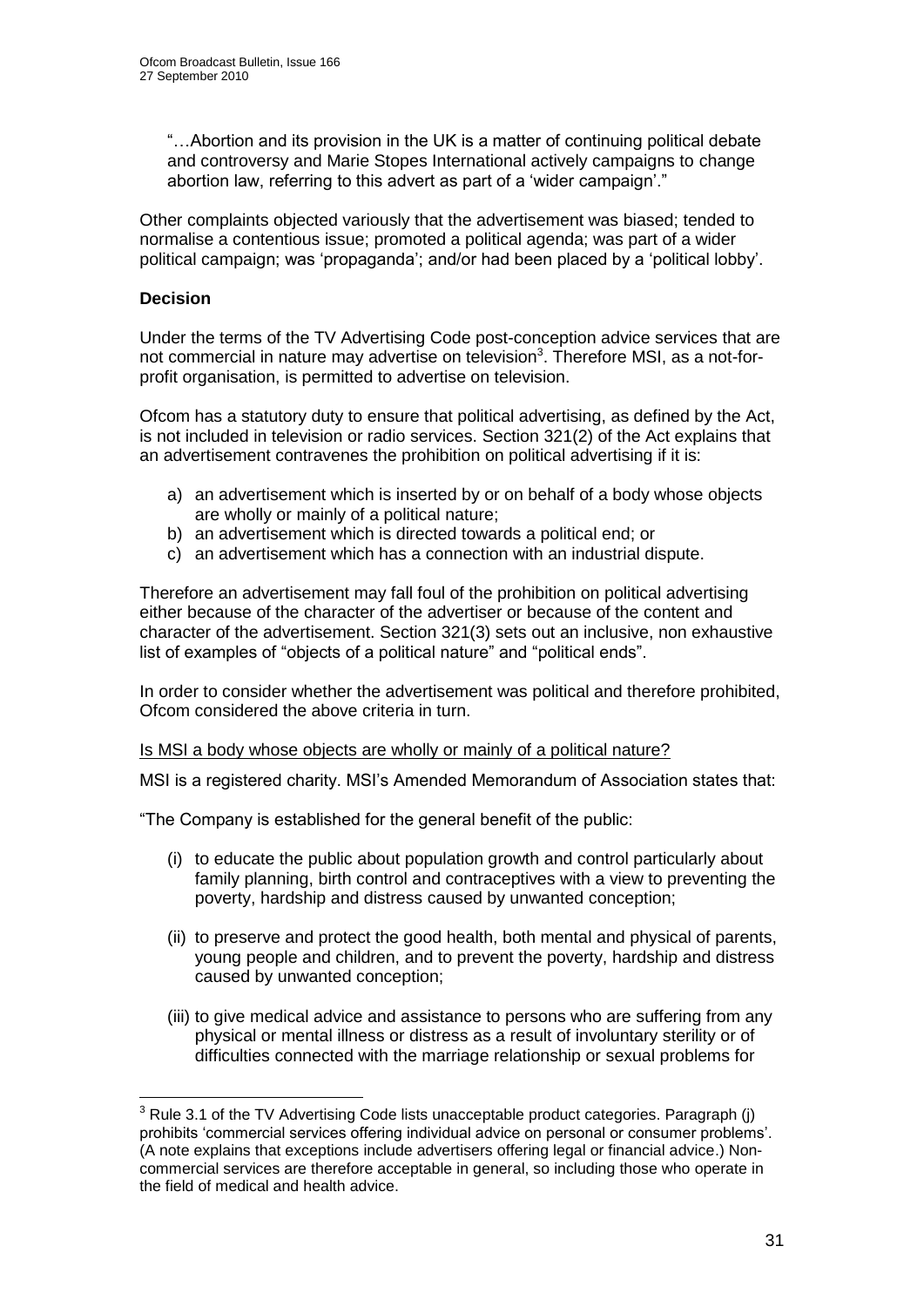which medical advice or treatment is appropriate, including the provision of treatment in connection with lawful birth control in clinics or medical centres for relief and benefit of such persons;

(iv) to relieve sickness and preserve and protect good health by the provision of screening programmes to detect early stages of treatable and preventable disease and by advising and educating persons in the way they can take responsibility for their own health and adapt their lifestyle beneficially."

On its website MSI says the following under a heading of "goal, mission and vision":

"Goal – The prevention of unwanted births.

Mission – Children by choice not chance.

Vision – In pursuit of its Goal and Mission, Marie Stopes International works with its Partners to:

- respond to unmet need for family planning services and supplies  $\bullet$
- empower and develop Partner organisational and programming capacity
- improve efficiency and effectiveness
- build sustainable programmes
- maximise leverage of available donor resources through charging affordable fees to achieve financial sustainability
- set a standard in facilities and quality of care to increase client awareness and act as a catalyst to drive up the quality provided by all service providers"

MSI"s website also contains a brief section explaining that the organisation believes that abortion should be available to women on demand. Relative to the range and generality of the information provided on the website about the health services available to women and men, fees, contact and geographical details and so on, the details given of MSI"s beliefs and campaigning occupy a very small minority of the links and page space.

Therefore, while noting the objection made by many complainants that MSI advocates changes in abortion law, Ofcom is satisfied that any such aspect of MSI"s activities would not bring the organisation within the terms of the prohibition contained within section 321(2)(a) of the Act i.e. it could not reasonably be described as a body whose objects are "wholly or mainly of a political nature". The large majority of the organisation"s activities and objectives as outlined above could not be described as political in nature. Charities and other bodies can, and regularly do, campaign or comment on matters relevant to their interests, including on legislative change. But where, as here, such activity is not the chief or principal purpose of the advertiser, Ofcom considers that it does not fall within the prohibition in section 321(2)(a) of the Act.

Accordingly, Ofcom concluded that MSI is not a body whose objects are "wholly or mainly of a political nature".

#### Is the advertisement directed towards a political end?

Ofcom then considered whether the advertisement is directed towards a "political end". Section 321(3) of the Act sets out a non-exhaustive list of "objects of a political nature" – see the end of this Finding for the full text of s.321(3). Ofcom concluded that the advertisement is not directed towards a political end, and in doing so, Ofcom considered in particular two examples of "objects of a political end" in the list contained in section 321(3).: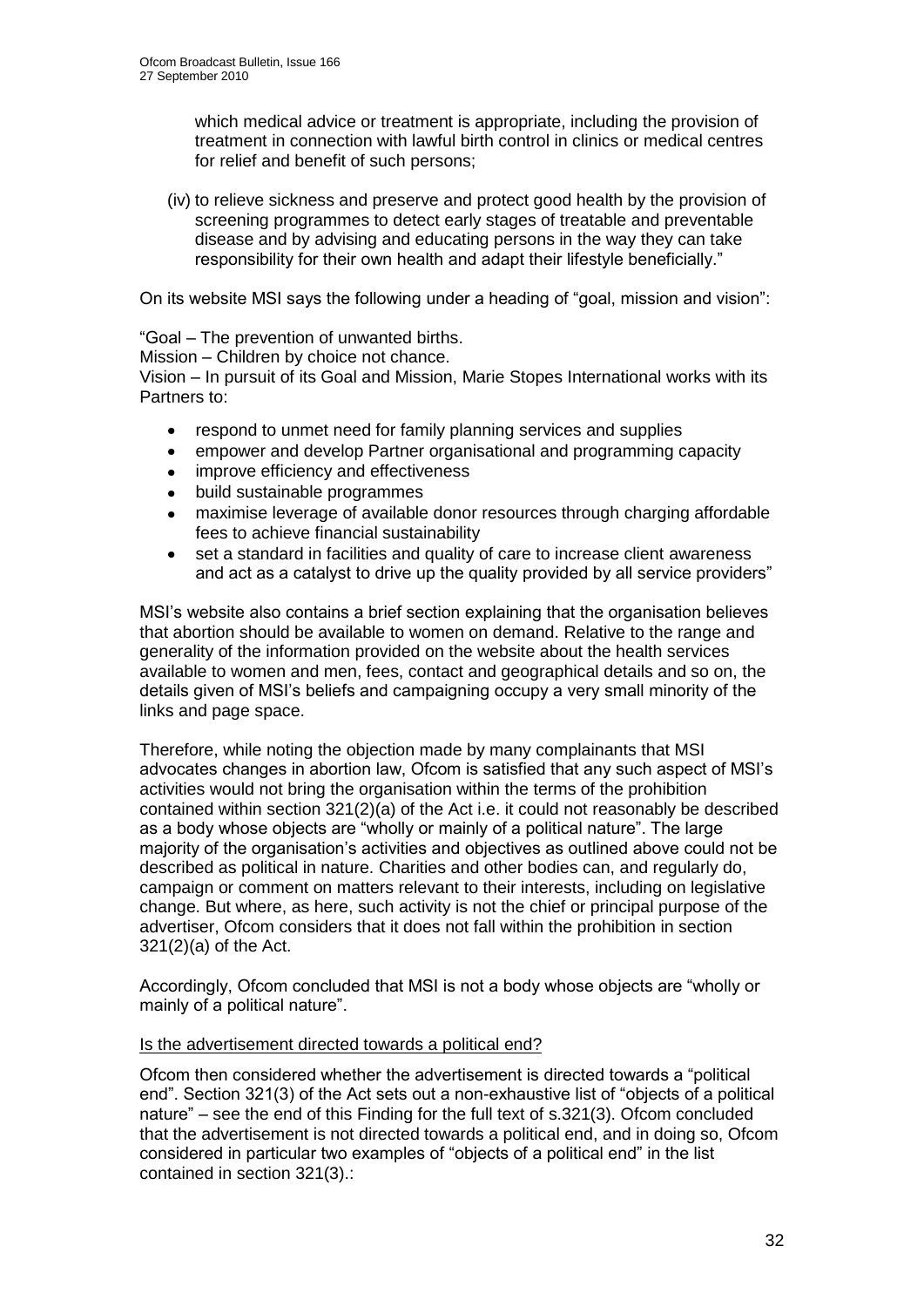*(b) bringing about changes of the law in the whole or a part of the United Kingdom or elsewhere, or otherwise influencing the legislative process in any country or territory;*

*(f) influencing public opinion on a matter which, in the United Kingdom, is a matter of public controversy;*

In neither case did Ofcom consider that these objects could reasonably be ascribed to the content of the advertisement.

In respect of section 321(3)(b) of the Act above, Ofcom does not consider that the content of the advertisement itself in any way sought to bring about changes in the law or influence the legislative process. The advertisement was the promotion of MSI as an organisation that gives post-conception advice and to encourage viewers who needed such advice to contact them. The advertisement did not deal with any issues relating to changes to the law or influencing the legislative process.

Similarly, in respect of 321(3)(f) above, Ofcom does not consider the contents of the advertisement were aimed at influencing the public on a matter of public controversy. Ofcom accepts that the issue of abortion itself is a matter of public controversy. However, the advertisement made no attempt whatever to present a point of view on this issue. The advertisement made no reference at all to abortion, or indeed to any particular medical treatment or procedure. Instead, it promoted, as stated above, the availability of a general advisory service for women who were dealing with an unplanned pregnancy.

More generally, Ofcom"s view is that the mere fact of an advertisement referring to pregnancy placed by an advertiser that provides abortions – among other sexual health and reproductive services – and that has a commitment to, *inter alia*, women"s access to abortion, does not bring the advertisement within the terms of either section 321(2)(a) or 321(3)(f).

Some complainants believed that the advertisement was a component of a "wider campaign" (to change abortion law). We note that MSI issued a press release at the time the advertisement was broadcast stating that "For the first time ever, a commercial for unplanned pregnancy and abortion advisory services will be aired on British television". Having considered the contents of this press release, Ofcom found nothing within it to suggest that the advertisement was part of a wider campaign to change abortion law.

#### Is the advertisement in connection with an industrial dispute?

Finally, Ofcom considered whether the third limb contained in section 321(2)(c) applied – an advertisement contravenes the prohibition on political advertising if it has a connection with an industrial dispute – and concluded that it did not.

Therefore Ofcom concluded that the advertisement featured the availability of a service allowed by the TV Advertising Code, was placed by an advertiser whose objects were not wholly or mainly of a political nature, and was not directed towards a political end.

#### **Not in Breach**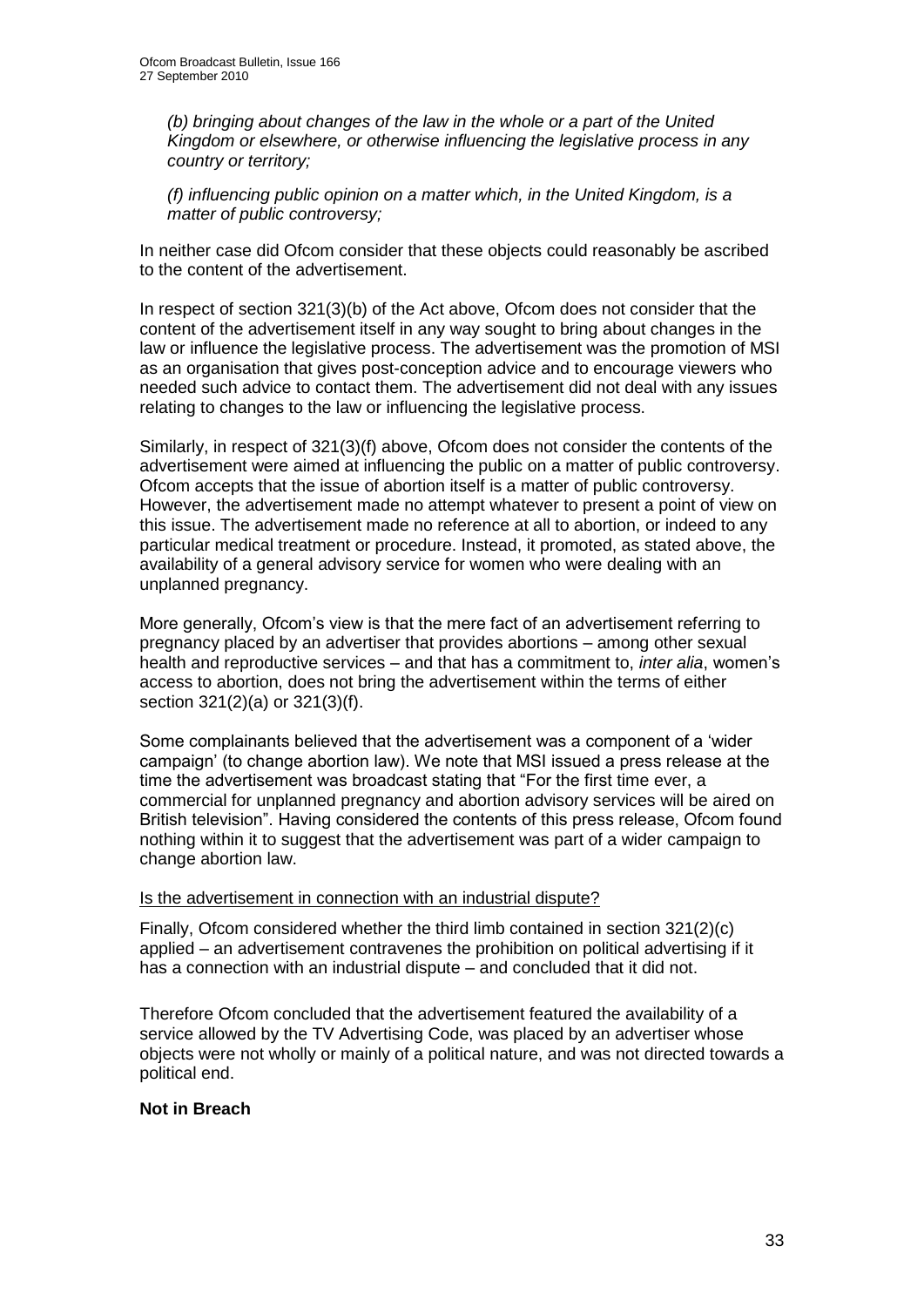#### **Extracts from the relevant legislation and code**

Communications Act 2003

Section 319:

*(1) It shall be the duty of OFCOM to set, and from time to time to review and revise, such standards for the content of programmes to be included in television and radio services as appear to them best calculated to secure the standards objectives.*

*(2) The standards objectives are—*

*…*

*(g) that advertising that contravenes the prohibition on political advertising set out in section 321(2) is not included in television or radio services;*

Section 321:

*Objectives for advertisements and sponsorship*

*(1) Standards set by OFCOM to secure the objectives mentioned in section 319(2)(a) and (g) to (j)—*

*(a) must include general provision governing standards and practice in advertising and in the sponsoring of programmes; and (b) may include provision prohibiting advertisements and forms and methods of advertising or sponsorship (whether generally or in particular circumstances).*

*(2) For the purposes of section 319(2)(g) an advertisement contravenes the prohibition on political advertising if it is—*

*(a) an advertisement which is inserted by or on behalf of a body whose objects are wholly or mainly of a political nature;*

*(b) an advertisement which is directed towards a political end; or*

*(c) an advertisement which has a connection with an industrial dispute.*

*(3) For the purposes of this section objects of a political nature and political ends include each of the following—*

*(a) influencing the outcome of elections or referendums, whether in the United Kingdom or elsewhere;*

*(b) bringing about changes of the law in the whole or a part of the United Kingdom or elsewhere, or otherwise influencing the legislative process in any country or territory;*

*(c) influencing the policies or decisions of local, regional or national governments, whether in the United Kingdom or elsewhere;*

*(d) influencing the policies or decisions of persons on whom public functions are conferred by or under the law of the United Kingdom or of a country or territory outside the United Kingdom;*

*(e) influencing the policies or decisions of persons on whom functions are conferred by or under international agreements;*

*(f) influencing public opinion on a matter which, in the United Kingdom, is a matter of public controversy;*

*(g) promoting the interests of a party or other group of persons organised, in the United Kingdom or elsewhere, for political ends.*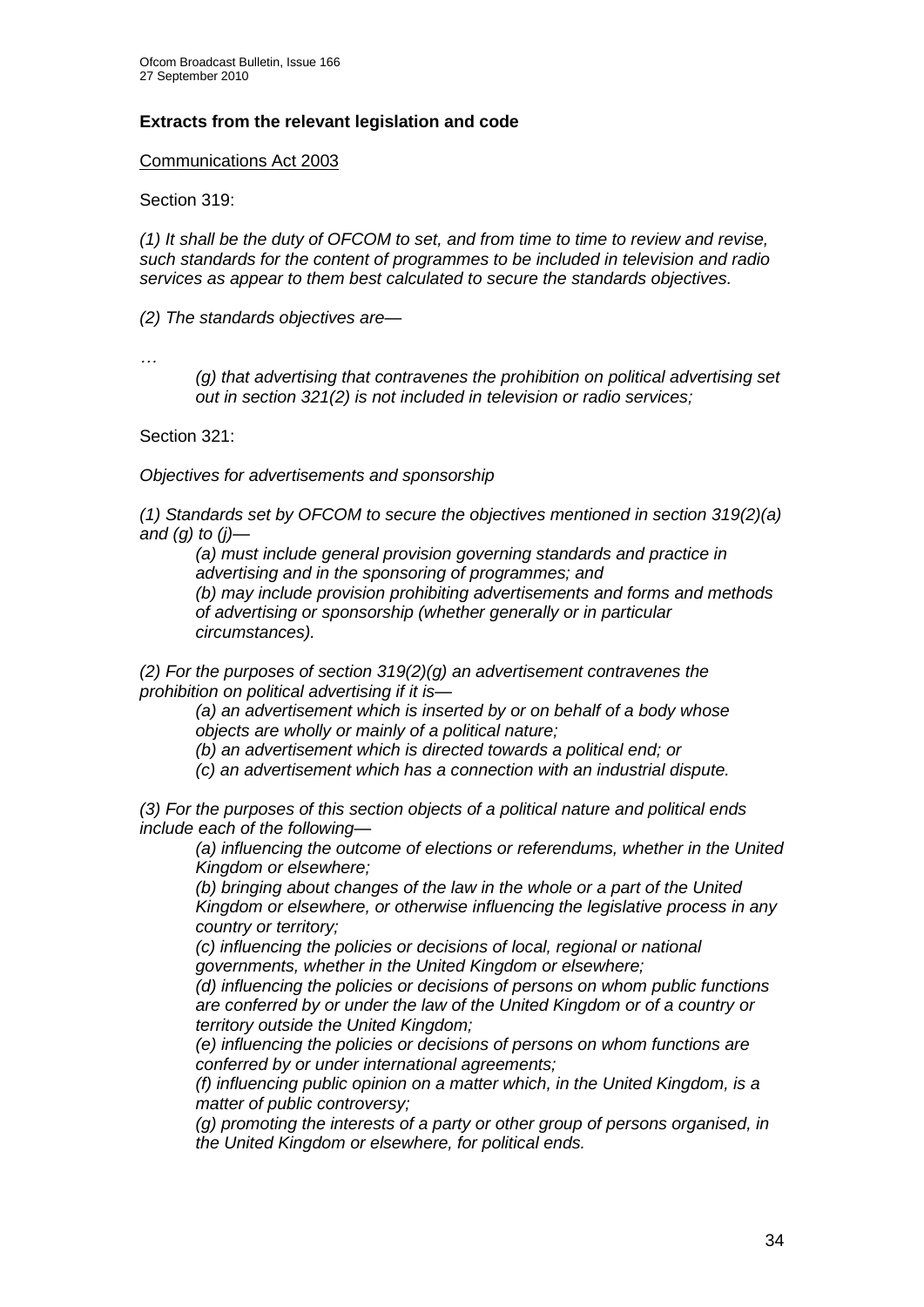#### BCAP Television Advertising Standards Code, Section 4

*No advertisement:*

*(a) may be inserted by or on behalf of any body whose objects are wholly or mainly of a political nature.*

*(b) may be directed towards any political end.*

*(c) may have any relation to any industrial dispute (with limited exceptions).*

#### **Note to 4(c):**

The Broadcasting Act 1990 specifically exempts public service advertisements by or on behalf of a government department from the prohibition of advertisements having "any relation to any industrial dispute".

#### **Notes to Section 4:**

(1) The purpose of this prohibition is to prevent well-funded organisations from using the power of television advertising to distort the balance of political debate. The rule reflects the statutory ban on "political" advertising on television in the Broadcasting Act 1990.

(2) The term "political" here is used in a wider sense than "party political". The rule prevents, for example, issue campaigning for the purpose of influencing legislation or executive action by legislatures either at home or abroad. Where there is a risk that advertising could breach this rule, prospective advertisers should seek guidance from licensees before developing specific proposals.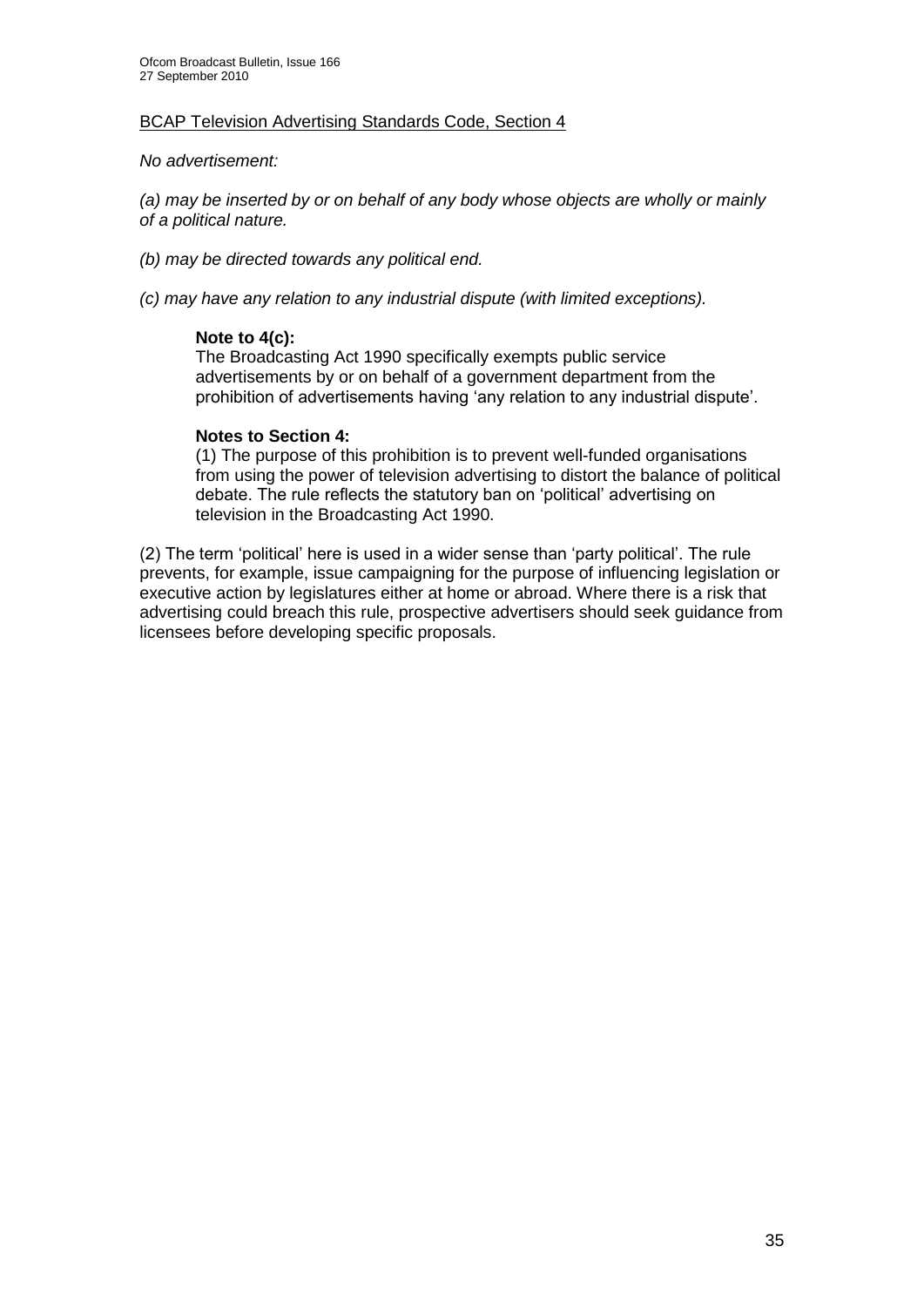## **Fairness and Privacy Cases**

## **Not Upheld**

## **Complaint by Ms K on her own behalf and on behalf of her son (a minor)**

*EastEnders, BBC1, 11 and 12 March 2010*

**Summary:** Ofcom has not upheld this complaint of unwarranted infringement of privacy in the programme as broadcast.

These two episodes of *EastEnders* included brief audio of Ms K and footage of her son, during labour and immediately after her son's birth.

Ms K complained that her privacy and that of her son was unwarrantably infringed in the broadcast of the programme.

In summary Ofcom found that Ms K and her son had only a limited expectation of privacy with regard to the footage and audio. Although the footage was of an intimate and personal nature it was very brief and unlikely to have rendered Ms K and her son identifiable. In the circumstances, and taking into account the fact that the footage was already in the public domain (as a result of Ms K"s arrangement with the The National Childbirth Trust ("NCT") to film the birth and disseminate the footage), their privacy was not unwarrantably infringed in the programme as broadcast.

#### **Introduction**

On 11 March 2010, BBC1 broadcast an episode of its regular soap, *EastEnders*. In this episode, one of the characters, Ian Beale, decided to show his pregnant teenage daughter, Lucy Beale, a DVD of his employee, Marie, giving birth in the hope that it would scare his daughter into having an abortion.

At two points in the programme, the family was shown gathered around the television and painful audio from the DVD could be heard. Finally, audio of the birth from the DVD was broadcast together with footage from the DVD of the baby having its face cleaned immediately after birth.

On 12 March 2010, BBC1 broadcast a further episode of *EastEnders*, at the beginning of which the footage from the DVD of the baby immediately after birth was again broadcast, but without any audio.

Ms K, the mother actually featured in the DVD filmed for educational purposes for the NCT, complained on behalf of herself and her three-year old son that their privacy was unwarrantably infringed in the broadcast of the programmes.

#### **The Complaint**

#### **Ms K's case**

In summary, Ms K complained that her privacy and that of her son was unwarrantably infringed in the programmes as broadcast in that audio of her giving birth was broadcast in the programme on 11 March 2010 and footage of her newborn son was broadcast in the programmes on 11 and 12 March 2010 without consent.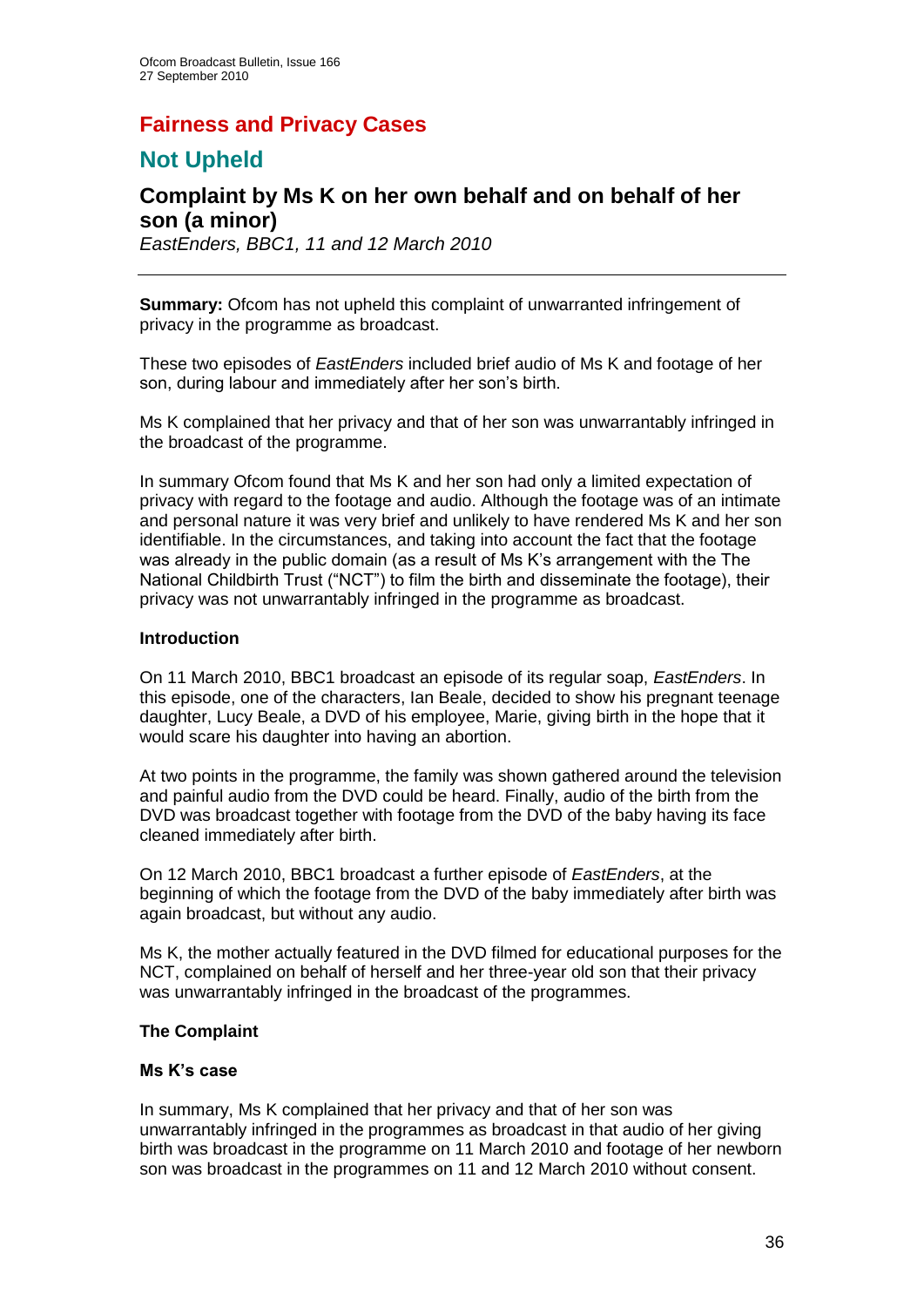By way of background, Ms K said that the programmes had "trampled" over the birth of her son and had ruined her memories of the birth forever.

In addition, Ms K provided Ofcom with correspondence between the NCT and the BBC about the broadcast of the NCT"s material. This correspondence included an assurance from the BBC regarding the context in which the material was likely to be used, and was made available to Ms K by the NCT at the time she made her complaint to Ofcom.

#### **The BBC's case**

In response to this complaint, the BBC first noted that the footage which was shown in the first programme (specifically several seconds of audio, in which Ms K"s voice could be briefly heard, and a short clip of her son after being born and cleaned) was used during a sequence in which a character in the programme tried to persuade his daughter not to proceed with her pregnancy but rather to have an abortion. It added that the second programme showed one of the characters briefly viewing the same clip of her son after his birth but that on this occasion no audio was used.

The BBC argued that Ms K"s expectation of privacy, and that of her son, in these circumstances was negligible. However, the broadcaster added that if Ofcom concluded that Ms K and her son did have a reasonable expectation of privacy it considered that it was entitled to believe that Ms K had consented to the use of the material in question and that, in any event, any breach was nugatory.

The BBC said that the DVD of Ms K"s confinement and the birth of her son was filmed by an independent production company, for the NCT. It also said that the filming was done with Ms K"s consent and recorded her during examinations, in labour and during and after the birth, and included images of Ms K in various states of undress and during the more intimate moments of labour and childbirth.

The BBC said that this footage was placed in the public domain by the NCT with Ms K"s consent by means of the DVD. It also said that this DVD was advertised by the NCT as being available free of charge to "any mum-to-be in the UK" and was available for order either online from the NCT website or from the NCT"s Pregnancy and Birth telephone line, with no indication that its availability would in fact be restricted to expectant mothers.

The broadcaster argued that the fact that this intimate material was placed in the public domain, with Ms K"s consent and with effectively unrestricted availability, precluded a claim that her privacy or that of her son was breached by the use of some of that footage in the programmes, particularly as the material used fell far short of what had already been made publicly available with Ms K"s consent, in terms of the intimate and identifying material it contained.

However, the BBC added that if Ofcom concluded that Ms K did have a reasonable expectation of privacy, it would argue that the programme makers were entitled to rely upon assurances (given to them by the NCT) that Ms K had consented to the use of the material in question. It said that during discussions with the NCT prior to the broadcasts the programme makers were informed that the rights to the DVD resided with the NCT and that this point had not been disputed during the course of this complaint.

The BBC added that, notwithstanding this assurance given to the programme makers by the NCT, they sent the NCT an email on 15 December 2009 asking it to confirm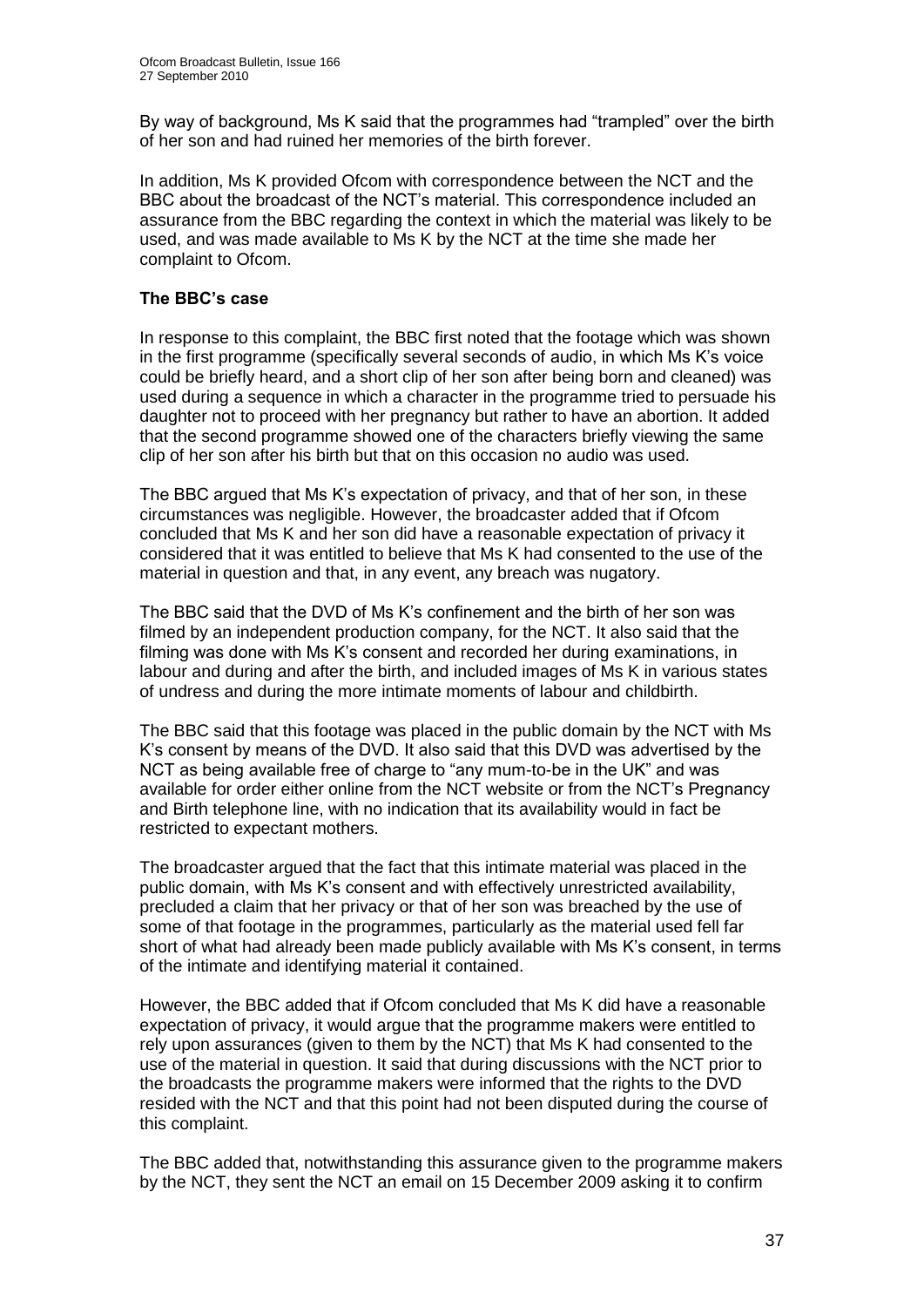that the mothers in the DVD [one of whom was Ms K] were happy with the possibility of an extract being used in *EastEnders* and that the NCT confirmed this was the case in a subsequent phone call. (A copy of the email was provided to Ofcom) The broadcaster added that this point has not been disputed during the course of this complaint.

The BBC recognised that when Ms K was contacted by the production company that made the DVD [after the programme makers had approached the NCT regarding using an extract from this DVD] she gave her consent for the footage of her son to be used with the proviso that she "be advised by the NCT: if it was a definite, and when it would occur, and for what use, for my final authority". However, the broadcaster said that these were conditions imposed by Ms K upon the NCT, and she apparently relied upon the production company to ensure that they were conveyed to the NCT. The BBC argued that there was no sense in which this communication between Ms K and the production company might be taken as imposing conditions for consent upon the BBC, given that they were never conveyed to the BBC by either the production company or the NCT who effectively acted as Ms K"s agent in the negotiation.

The BBC also said that in its communications with the NCT, the NCT had placed no conditions upon the use of the footage generally and certainly said nothing to suggest that Ms K had imposed conditions on the use of footage of her son. The broadcaster acknowledged that the email sent on 15 December did not ask for consent to broadcast the audio of the footage. However, the BBC said that it had been made clear to the NCT, in an earlier email, sent on 2 December 2009 (a copy of which was also provided to Ofcom), that the request included audio and that therefore it believed that it was not unreasonable to assume that audio was also covered by the inquiry as to the mothers" consent. The BBC added that nothing was said by the NCT in reply to suggest that the two things should be considered separately and that the mothers might not agree to the audio being used.

The BBC also acknowledged the NCT"s belief that the BBC had not met the assurances it had made about the use to which the footage would be put. However, the BBC pointed out that the NCT had not made a complaint of unfairness on its own behalf and those assurances were not given to Ms K herself; rather, her consent rested upon separate assurances which she sought from the production company on behalf of the NCT. In light of this the BBC said that it could not be held responsible if these assurances were not forthcoming and argued that Ms K"s grievance in this respect, lay with the production company and/or the NCT.

The broadcaster added that it believed that there was nothing in Ms K"s complaint which suggested that the assurances given by the BBC to the NCT were in fact conveyed to her, and hence nothing to suggest that they formed part of the basis for her decision to consent to the footage being used. It surmised that the fact that Ms K had asked the production company and the NCT to advise her as to the specific use to which the footage would be put suggests either that no assurance was passed on to her or that Ms K was given an assurance which she considered insufficient. The BBC argued that whichever was the case, her consent was not based on any assurance given by the BBC and that the responsibility for contacting the BBC for further information which could be conveyed to Ms K lay squarely with the production company or the NCT. It added that given that the *EastEnders* production team could not know that further assurance might be required by Ms K, particularly as no indication to this effect was given in response to the 15 December email, they were entitled to rely upon the verbal assurances provided by the NCT that Ms K (and others) had consented to the use of the kind of material previously discussed with the NCT.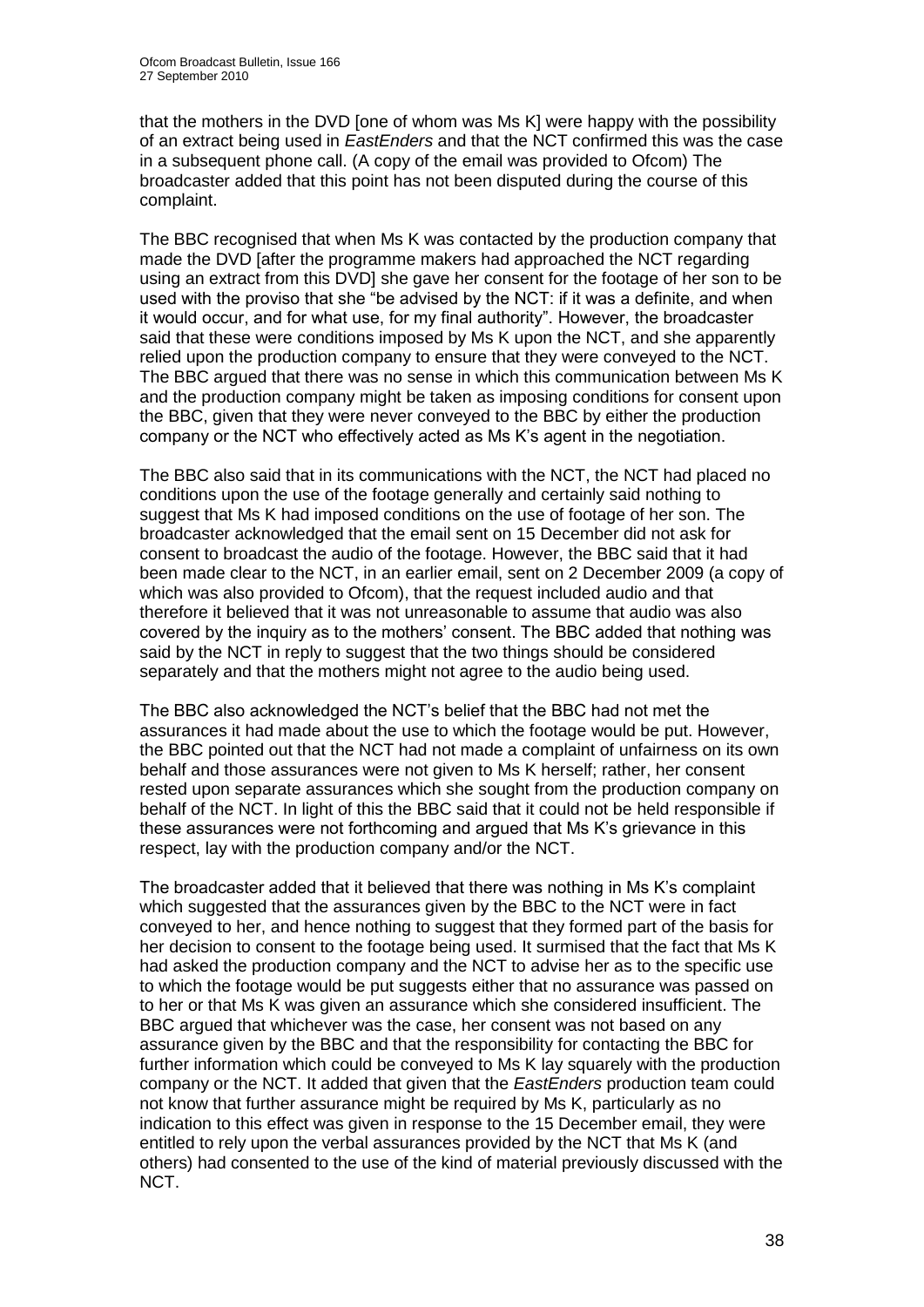Finally, the BBC said that if Ofcom believed that the BBC was not entitled to conclude that consent had been obtained and that therefore there was an unwarranted breach of Ms K"s privacy, this breach was merely nugatory given the nature of the footage used in the programmes.

In this context the BBC said that the audio was of Ms K panting or grunting and the only words she was heard uttering were "I don't want to do this any more" and "hello" (to her son after he was born). It added that Ms K was not seen in vision and nor was her name heard. The BBC also said that the only person that Ms K has claimed actually recognised her as the person in the video was the midwife, who was actually present at this birth as it was being filmed, and that it did not believe that she or her son would have been recognisable from the material used, except perhaps to intimate acquaintances or those actually present at the birth.

#### **Decision**

Ofcom"s statutory duties include the application, in the case of all television and radio services, of standards which provide adequate protection to members of the public and all other persons from unfair treatment and unwarranted infringement of privacy in, or in the making of, programmes included in such services.

In carrying out its duties, Ofcom has regard to the need to secure that the application of these standards is in the manner that best guarantees an appropriate level of freedom of expression. Ofcom is also obliged to have regard, in all cases, to the principles under which regulatory activities should be transparent, accountable, proportionate and consistent and targeted only at cases in which action is needed.

In reaching its decision on Ms K"s complaint, Ofcom considered all the relevant material provided by both parties. This included recordings of the programmes as broadcast and the written submissions provided by both parties.

In Ofcom"s view, the individual"s right to privacy has to be balanced against the competing right of the broadcaster to freedom of expression. Neither right as such has precedence over the other and where there is a conflict between the two, it is necessary to focus on the comparative importance of the specific rights. Any justification for interfering with or restricting each right must be taken into account and any interference or restriction must be proportionate.

This is reflected in how Ofcom applies Rule 8.1 of Ofcom"s Broadcasting Code ("the Code") which states that any infringement of privacy in programmes or in connection with obtaining material included in programmes must be warranted. Ofcom also had regard to Practice 8.6 of the Code which states that if the broadcast of a programme would infringe the privacy of a person, consent should be obtained before the relevant material is broadcast, unless the infringement of privacy is warranted.

Ofcom considered Ms K"s" complaint that her privacy and that of her son was unwarrantably infringed in the programme as broadcast in that footage of them was shown without her consent.

In considering whether or not there had been an unwarranted infringement of either Ms K's or her son's privacy in the programme as broadcast, Ofcom first assessed the extent to which they had a legitimate expectation of privacy in respect of the material that was broadcast.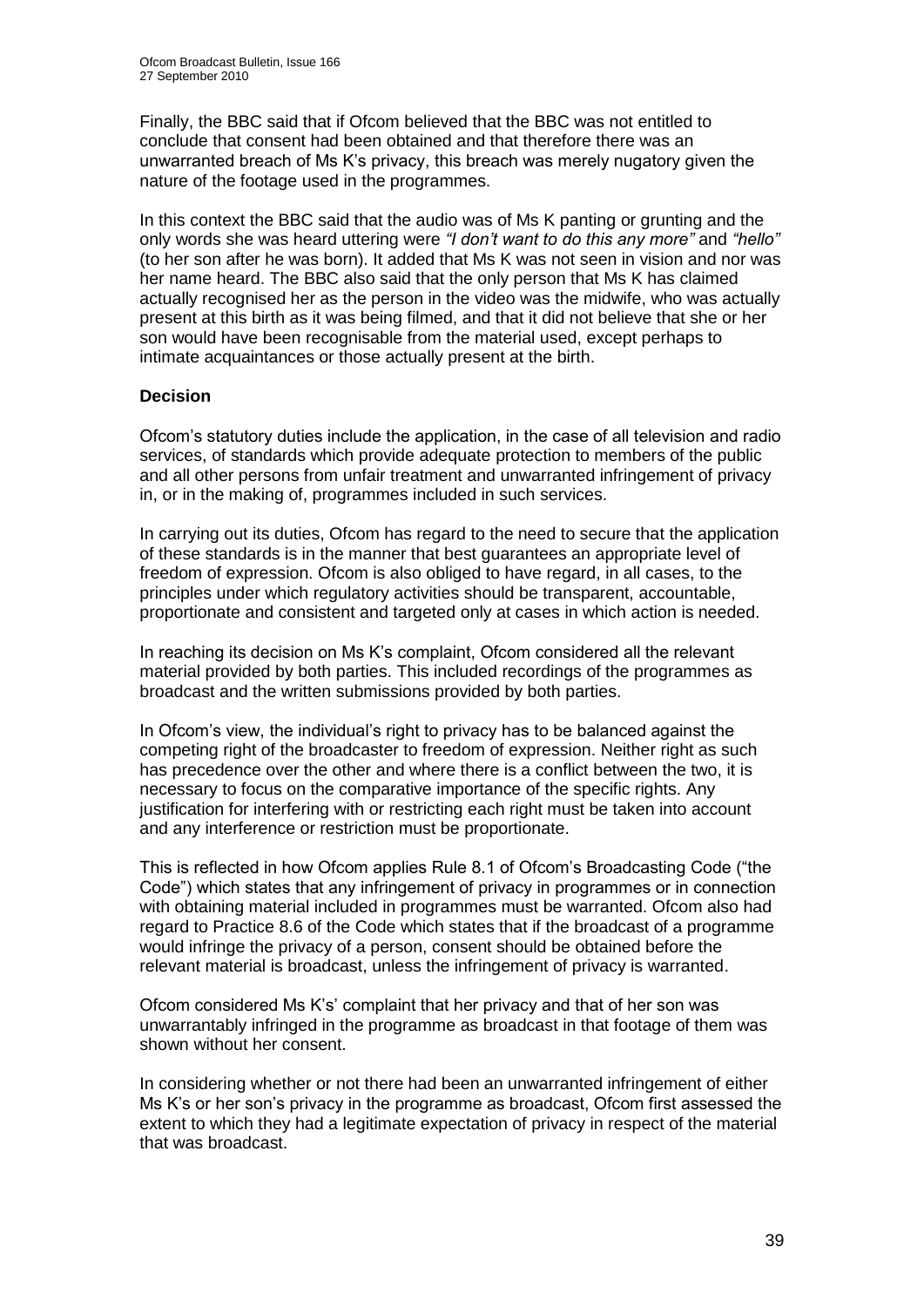Ofcom observed that this footage (namely sounds of Ms K during part of her labour – including one distinct comment – and the welcome she gave her son as he was presented to her after his birth, as well as a short visual clip of her son soon after his birth) was of a very intimate and personal nature. Such footage may give rise to a legitimate expectation of privacy. However, Ofcom notes that in the particular circumstances of this case, Ms K"s expectation of privacy is limited by her decision to permit the birth to be filmed by the NCT and disseminated to the public at large.

Ofcom noted that the material in question was taken from a DVD filmed on behalf of the NCT. It recognised that Ms K agreed to be filmed during her labour and for both her and her son to be filmed immediately after her son's birth in order for the material to be used within this NCT DVD which she believed would be used by the charity to promote its aims, i.e. helping prospective parents prepare for the birth of their child(ren).

Ofcom also recognised that all of the material of Ms K and her son, included on this NCT DVD, was of a very intimate and personal nature to Ms K and her son.

However, Ofcom observed that, as the BBC noted in its response to the complaint, the NCT had disseminated this DVD, and therefore all of the extensive and highly intimate footage of Ms K and her son included in it, widely. An NCT press release from March 2007 (provided to Ofcom by the BBC) makes it clear that the DVD had been freely available for anyone to obtain and view for three years prior to the broadcast of these programmes.

In the light of this Ofcom considers that the footage of Ms K"s labour and the birth of her son contained in the NCT DVD, including the material taken from this DVD and used in these two episodes of *EastEnders*, was already in the public domain prior to the broadcasts.

Ofcom also took account of the precise nature of the footage that was included in these programmes. It considered that the short sections of the audio of an unnamed woman during labour included in the first programme, and the brief visual of a newborn baby, again unnamed, used in both programmes, would not have rendered either Ms K or her son identifiable to anyone watching these programme, other than to people who were either present at the birth or already very familiar with them (i.e. Ms K herself, the midwife who was present and perhaps some other very close family or friends).

Taking into account the fact that the material used in these programmes had been so widely disseminated during the previous three years, and the nature and extent of the material used in the broadcast, Ofcom does not consider that the privacy of either Ms K or her son was unwarrantably infringed in the programmes as broadcast.

**Accordingly Ofcom has not upheld Ms K's complaint of unwarranted infringement of her privacy, and that of her son, in the broadcast of the programme.**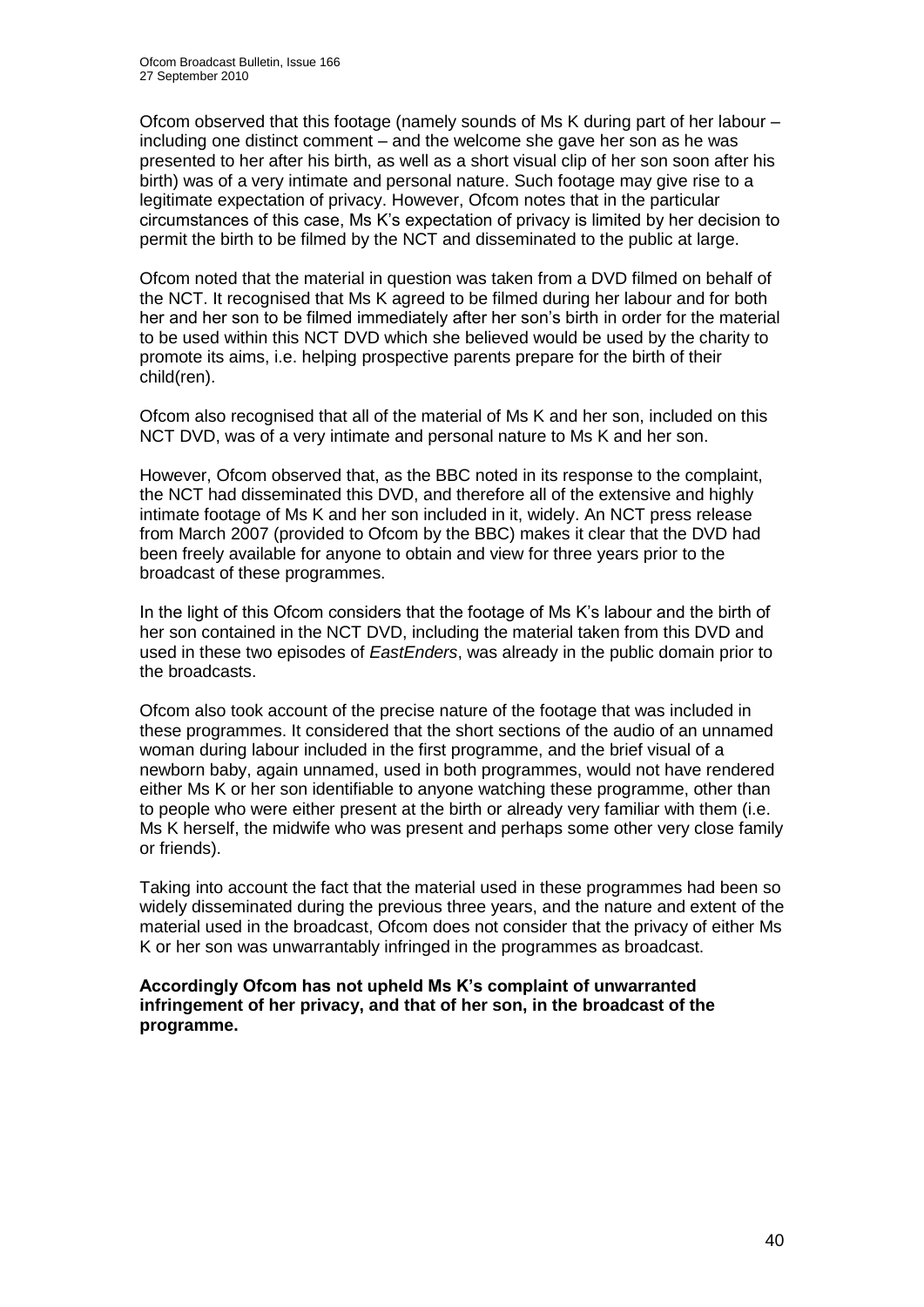# **Other Programmes Not in Breach**

## **Up to 6 September 2010**

| Programme                                             | <b>Transmission</b><br><b>Date</b> | <b>Broadcaster</b>   | <b>Categories</b>                      | <b>Number of</b><br>complaints |
|-------------------------------------------------------|------------------------------------|----------------------|----------------------------------------|--------------------------------|
| <b>Advertising Scheduling</b>                         | 25/08/2010                         | Zee TV               | <b>COSTA</b>                           |                                |
| <b>Afternoon Live</b>                                 | 24/08/2010                         | <b>Sky News</b>      | Due impartiality/bias                  | 1                              |
| Afternoon Live                                        | 25/08/2010                         | <b>Sky News</b>      | Generally accepted<br>standards        | 1                              |
| All the Hits, All the Time!                           | 25/08/2010                         | The Box              | Sexual material                        | 1                              |
| <b>Any Questions</b>                                  | 20/08/2010                         | <b>BBC Radio 4</b>   | Race                                   | 5                              |
|                                                       |                                    |                      | discrimination/offence                 | $\overline{2}$                 |
| ASOS.com's sponsorship of<br>America's Next Top Model | various                            | Living               | Race<br>discrimination/offence         |                                |
| <b>Australian Rules Football:</b>                     | 07/08/2010                         | <b>ESPN</b>          | Materially misleading                  | 1                              |
| Geelong v Collingwood                                 |                                    |                      |                                        |                                |
| <b>BBC News</b>                                       | 20/08/2010                         | BBC <sub>1</sub>     | Drugs, smoking,<br>solvents or alcohol | 1                              |
| Big Brother 11                                        | 03/08/2010                         | Channel 4            | Generally accepted<br>standards        | 1                              |
| <b>Big Brother 11</b>                                 | 19/08/2010                         | Channel 4            | Generally accepted<br>standards        | 1                              |
| <b>Big Brother 11</b>                                 | 20/08/2010                         | Channel 4            | Materially misleading                  | 4                              |
| Big Brother 11                                        | 20/08/2010                         | Channel 4            | Premium rate services                  | $\mathbf{1}$                   |
| <b>Big Brother 11</b>                                 | 22/08/2010                         | Channel 4            | Generally accepted<br>standards        | $\overline{2}$                 |
| Big Brother 11                                        | 22/08/2010                         | Channel 4            | <b>Nudity</b>                          | $\mathbf{1}$                   |
| Big Brother 11                                        | 24/08/2010                         | Channel 4            | Offensive language                     | $\overline{3}$                 |
| <b>Big Brother 11</b>                                 | 24/08/2010                         | Channel 4            | <b>Nudity</b>                          | 1                              |
| <b>Big Brother's Big Mouth</b>                        | 24/08/2010                         | E <sub>4</sub>       | Generally accepted<br>standards        | 1                              |
| <b>Bounty Hunters</b>                                 | 29/08/2010                         | ITV4                 | Generally accepted<br>standards        | 1                              |
| <b>Britain's Best Dish</b>                            | 30/08/2010                         | ITV1                 | Competitions                           | $\mathbf{1}$                   |
| <b>Britain's Next Top Model</b>                       | 23/08/2010                         | Living               | Generally accepted<br>standards        | $\overline{7}$                 |
| <b>Capital Summertime Ball</b><br>promotions          | 12/04/2010                         | <b>Capital Radio</b> | Product placement                      | 1                              |
| Celebrity Juice (trailer)                             | 30/08/2010                         | ITV1                 | Sexual material                        | 1                              |
| <b>Channel S News</b>                                 | 27/10/2009                         | Channel S            | Due impartiality/bias                  | 1                              |
| <b>Chris Moyles Show</b>                              | 25/08/2010                         | <b>BBC Radio 1</b>   | Generally accepted<br>standards        | 1                              |
| <b>Coronation Street</b>                              | 29/08/2010                         | ITV1                 | Drugs, smoking,<br>solvents or alcohol | 1                              |
| <b>Coronation Street</b>                              | 30/08/2010                         | ITV1                 | Offensive language                     | 1                              |
| Coronation Street                                     | 02/09/2010                         | ITV1                 | Offensive language                     | 1                              |
| <b>Coronation Street</b>                              | 02/09/2010                         | ITV1                 | Disability<br>discrimination/offence   | 1                              |
| Dara O'Briain Live at the<br><b>Theatre Royal</b>     | 30/08/2010                         | BBC <sub>2</sub>     | Offensive language                     | 1                              |
| Dave Berry Show                                       | 25/08/2010                         | <b>XFM</b>           | Generally accepted<br>standards        | 1                              |
| Dispatches                                            | 15/03/2010                         | Channel 4            | Due Impartiality/Bias                  | 1                              |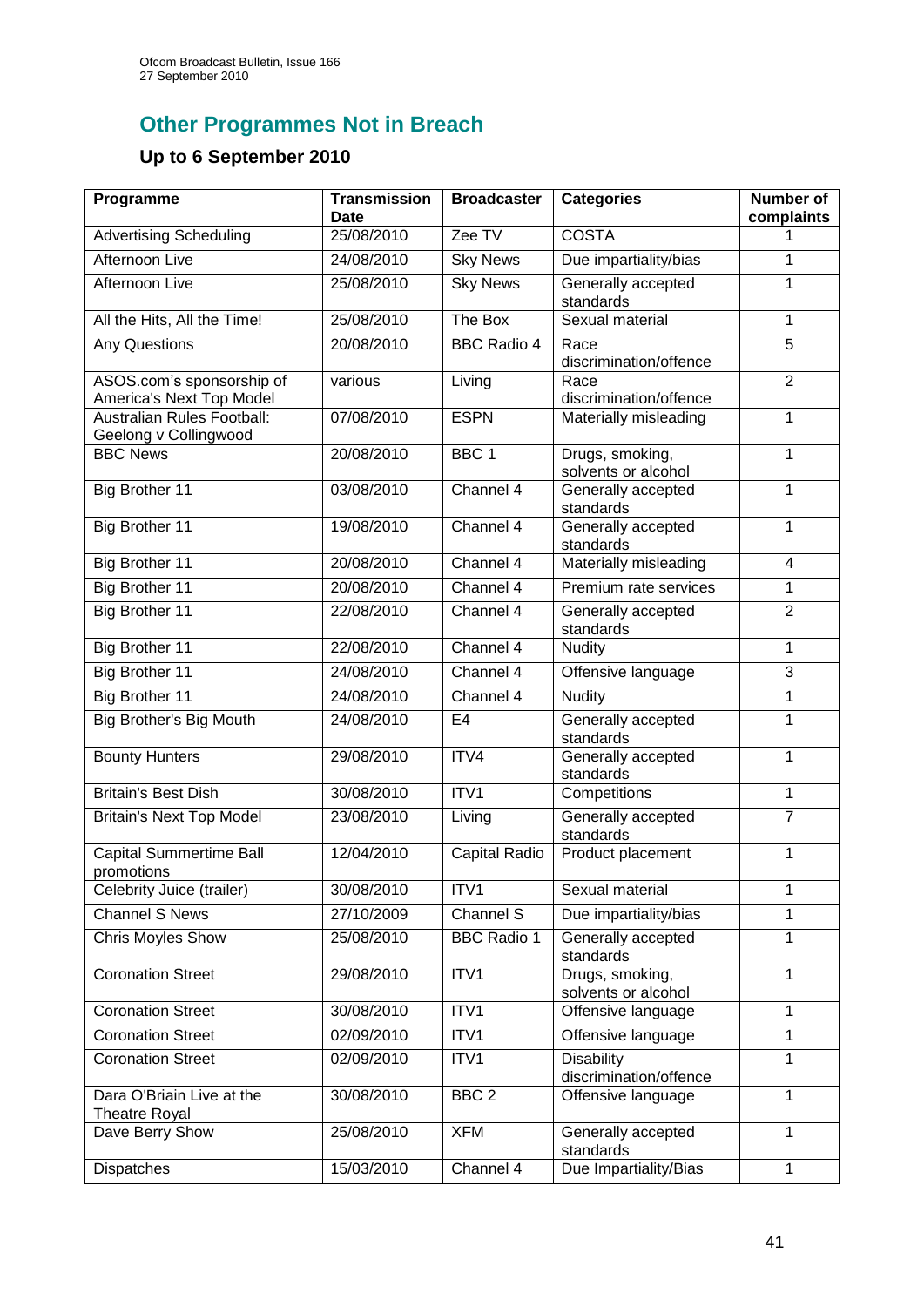| Dispatches: When Cousins<br>Marry | 23/08/2010 | Channel 4           | Under 18s in<br>programmes                  |                |
|-----------------------------------|------------|---------------------|---------------------------------------------|----------------|
| Doc Martin                        | 20/08/2010 | ITV1                | Religious/Beliefs<br>discrimination/offence | 1              |
| EastEnders                        | 16/08/2010 | BBC <sub>1</sub>    | Religious/Beliefs<br>discrimination/offence |                |
| EastEnders                        | 23/08/2010 | BBC1                | Sexual material                             | 1              |
| EastEnders                        | 23/08/2010 | BBC <sub>1</sub>    | Drugs, smoking,<br>solvents or alcohol      | 1              |
| EastEnders                        | 24/08/2010 | BBC 1               | Race<br>discrimination/offence              | 1              |
| Elite                             | 18/08/2010 | Elite TV            | Generally accepted<br>standards             | 1              |
| Emmerdale                         | 22/07/2010 | ITV1                | Generally accepted<br>standards             | 1              |
| <b>Entertainment News</b>         | 25/08/2010 | ITV <sub>2</sub>    | <b>Disability</b><br>discrimination/offence | 1              |
| Faith School Menace (trailer)     | 14/08/2010 | Film4               | Religious/Beliefs<br>discrimination/offence | 1              |
| Faith School Menace?              | 18/08/2010 | More4               | Due impartiality/bias                       | 4              |
| Faith School Menace?              | 18/08/2010 | More4               | Materially misleading                       | 1              |
| Faith School Menace?              | 18/08/2010 | More4               | Religious/Beliefs<br>discrimination/offence | 1              |
| <b>GMTV</b>                       | 26/08/2010 | ITV1                | Harm                                        | 1              |
| <b>GMTV</b>                       | 25/08/2010 | ITV1                | Due accuracy                                | 1              |
| <b>GMTV</b>                       | 30/08/2010 | ITV1                | Due accuracy                                | 1              |
| <b>Holby City</b>                 | 24/08/2010 | BBC <sub>1</sub>    | Drugs, smoking,<br>solvents or alcohol      | 1              |
| Home Video Heroes                 | 22/08/2010 | Virgin 1            | Animal welfare                              | 1              |
| How to Look Good Naked            | 25/08/2010 | Channel 4           | <b>Nudity</b>                               | 1              |
| Hurricane Katrina                 | 26/08/2010 | Channel 4           | Generally accepted<br>standards             | 1              |
| <b>ITV News</b>                   | 30/08/2010 | ITV1                | Due accuracy                                | 1              |
| <b>ITV News</b>                   | 31/08/2010 | ITV1                | Due accuracy                                | 1              |
| James O'Brien                     | 24/08/2010 | <b>LBC 97.3FM</b>   | Age<br>discrimination/offence               |                |
| Jedward: Let Loose                | 31/08/2010 | ITV <sub>2</sub>    | Violence and dangerous<br>behaviour         | 1              |
| Les Watts                         | 18/06/2010 | Radio<br>Hartlepool | Due impartiality/bias                       | 1              |
| Live at Five                      | 23/08/2010 | <b>Sky News</b>     | Due accuracy                                | 1              |
| <b>Midsomer Murders</b>           | 05/08/2010 | ITV1                | Offensive language                          | 1              |
| Midsomer Murders                  | 21/08/2010 | ITV1                | Violence and dangerous<br>behaviour         | $\overline{2}$ |
| Newcastle v Aston Villa           | 22/08/2010 | <b>ESPN</b>         | Generally accepted<br>standards             | 1              |
| Newsnight                         | 25/08/2010 | BBC <sub>2</sub>    | Offensive language                          | 1              |
| Newsround                         | 24/08/2010 | BBC <sub>1</sub>    | Offensive language                          | 1              |
| Peter Andre: The Next Chapter     | 29/06/2010 | ITV2                | Advertising/editorial<br>separation         | 1              |
| Police Interceptors               | 20/08/2010 | Five                | Generally accepted<br>standards             | 1              |
| Pop TV                            | 26/06/2010 | Pop TV              | Generally accepted<br>standards             | 1              |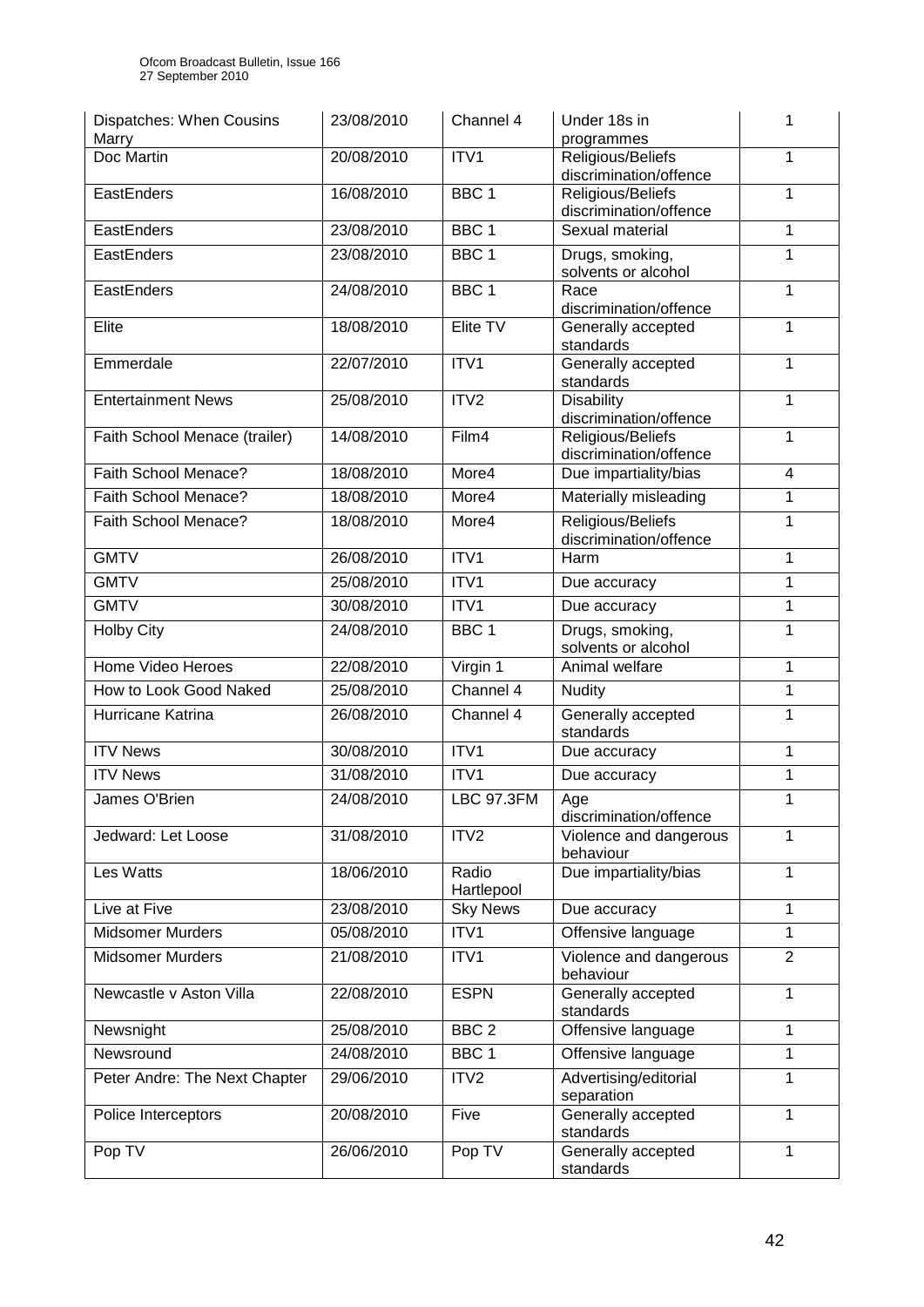| Riva Starr feat. Noze - "I Was<br>Drunk"   | 04/09/2010 | <b>Chart Show</b><br>TV | Under 18s in<br>programmes                  | 1              |
|--------------------------------------------|------------|-------------------------|---------------------------------------------|----------------|
| <b>Russell Howard's Good News</b>          | 10/08/2010 | BBC <sub>2</sub>        | Religious/Beliefs<br>discrimination/offence | 1              |
| School of Comedy                           | 18/08/2010 | Channel 4               | Generally accepted<br>standards             | 1              |
| School of Comedy                           | 01/09/2010 | Channel 4               | Under 18s in<br>programmes                  | 1              |
| <b>Sky News at Six</b>                     | 23/08/2010 | <b>Sky News</b>         | Violence and dangerous<br>behaviour         | 1              |
| Sky Text Page 403 5/12                     | 03/09/2010 | <b>Sky Text</b>         | Race<br>discrimination/offence              | 1              |
| Suck My Pop!                               | various    | Viva                    | Sexual material                             | 1              |
| TalkTalk's sponsorship of The<br>X Factor  | various    | <b>ITV</b>              | Sponsorship                                 | 1              |
| That Mitchell and Webb Look                | 17/08/2010 | BBC <sub>2</sub>        | Religious/Beliefs<br>discrimination/offence | 1              |
| The Alan Brazil Sports<br><b>Breakfast</b> | 01/09/2010 | Talksport               | Race<br>discrimination/offence              | $\overline{2}$ |
| The Armstrong and Miller Show              | 23/08/2010 | BBC <sub>1</sub>        | Generally accepted<br>standards             | 1              |
| The Armstrong and Miller Show              | 23/08/2010 | BBC <sub>1</sub>        | Crime                                       | 1              |
| The God Delusion                           | 25/08/2010 | More4                   | Religious/Beliefs<br>discrimination/offence | 1              |
| The Hospital                               | 16/08/2010 | Channel 4               | Materially misleading                       | 1              |
| The Inspector Lynley Mysteries             | 03/09/2010 | BBC <sub>1</sub>        | Offensive language                          | 1              |
| The Jeremy Kyle Show                       | 03/09/2010 | ITV1                    | Violence and dangerous<br>behaviour         | $\overline{2}$ |
| The Jeremy Kyle Show                       | 31/08/2010 | ITV1                    | Generally accepted<br>standards             | 1              |
| The Jeremy Kyle Show                       | 06/09/2010 | ITV2                    | Generally accepted<br>standards             | 1              |
| The Michael Ball Show                      | 02/09/2010 | ITV1                    | Generally accepted<br>standards             | 1              |
| The One Show                               | 24/08/2010 | BBC <sub>1</sub>        | Offensive language                          | 1              |
| The Secret Tourist                         | 18/08/2010 | BBC <sub>1</sub>        | Race<br>discrimination/offence              | 1              |
| The Today Programme                        | 25/08/2010 | <b>BBC Radio 4</b>      | Animal welfare                              | $\overline{2}$ |
| The Wright Stuff                           | 24/08/2010 | Five                    | Generally accepted<br>standards             | $\overline{3}$ |
| The Wright Stuff                           | 02/09/2010 | Five                    | Generally accepted<br>standards             | 6              |
| The Wright Stuff                           | 23/08/2010 | Five                    | Generally accepted<br>standards             | 1              |
| The Wright Stuff                           | 24/08/2010 | Five                    | Animal welfare                              | 1              |
| The X Factor                               | 21/08/2010 | ITV1                    | Religious/Beliefs<br>discrimination/offence | 3              |
| The X Factor                               | 21/08/2010 | ITV1                    | Generally accepted<br>standards             | $\overline{3}$ |
| The X Factor                               | 21/08/2010 | ITV1                    | <b>COSTA</b>                                | $\overline{2}$ |
| The X Factor                               | 28/08/2010 | ITV1                    | Generally accepted<br>standards             | 6              |
| This Morning                               | 23/08/2010 | ITV1                    | Generally accepted<br>standards             | 1              |
| Two and a Half Men                         | 18/08/2010 | Viva                    | Drugs, smoking,<br>solvents or alcohol      | 1              |